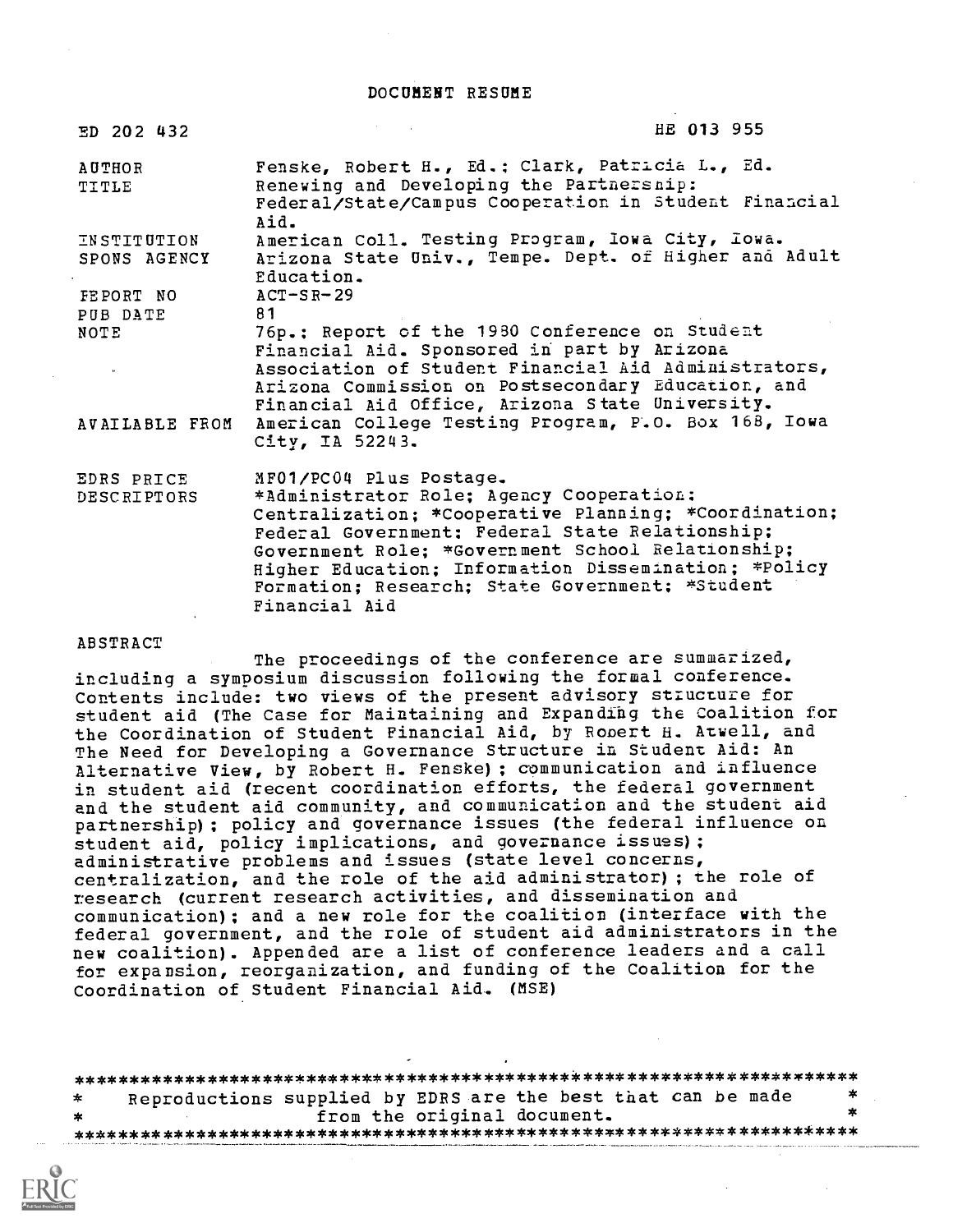

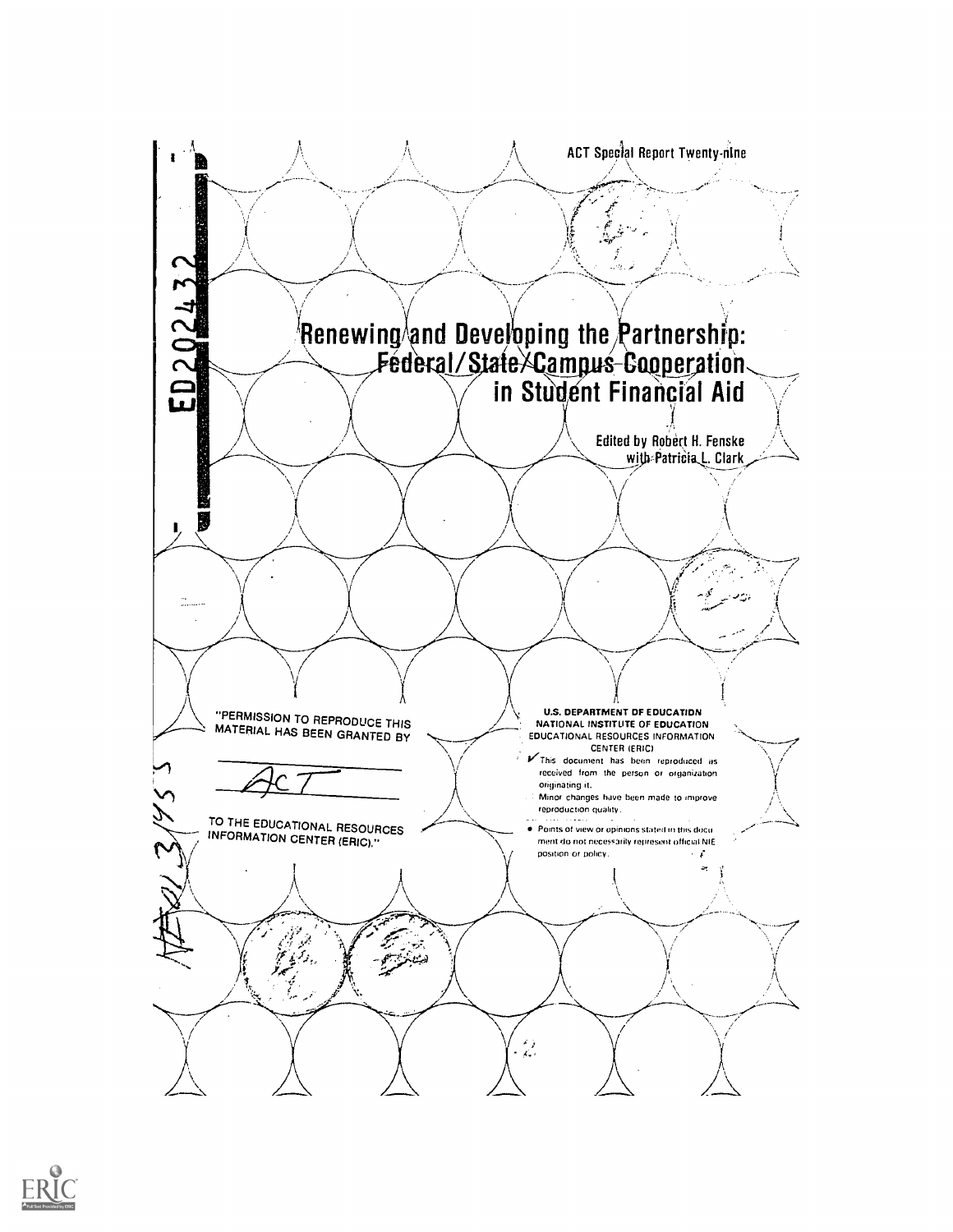# Renewing and Developing the Partnership: Federal/State/Campus Cooperation in Student Financial Aid

Edited by Robert H. Fenske with Patricia L. Clark  $\sigma_{\rm e}$ 

Report of the 1980 Conference on Student Financial Aid

Sponsored by

The Department of Higher and Adult Education Arizona State University

Partially funded by

Arizona Association of Student Financial Aid Administrators

Arizona Commission on Postsecondary Education

Financial Aids Office, Office of Student Affairs Arizona State University



 $\frac{1}{2}$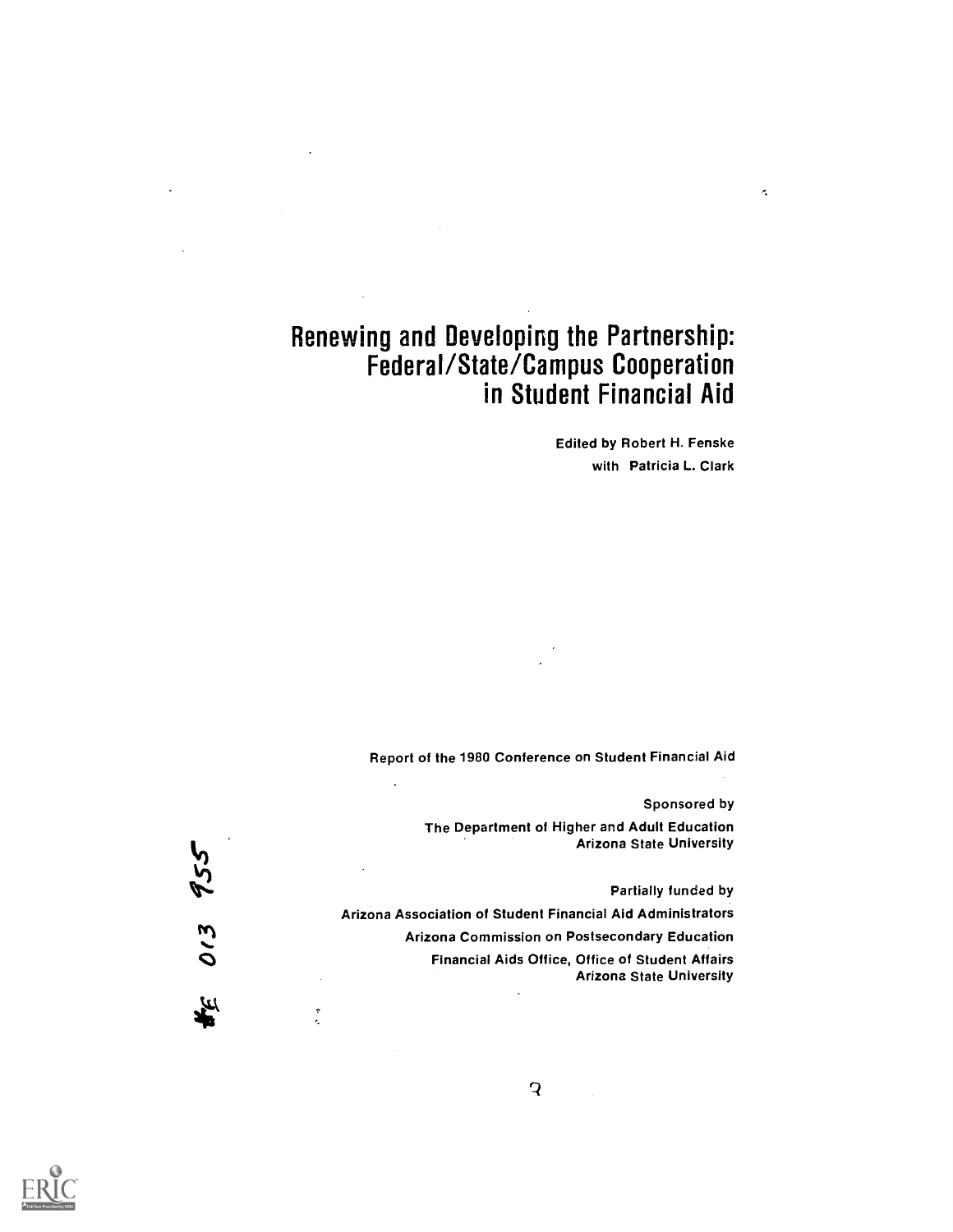c,1981 by The American College Testing Program. All rights reserved.

 $\epsilon$ 

 $\gamma$  ,  $\gamma$ 

 $\sim$ 

 $\mathcal{A}$ 

 $\sim$ 

 $\hat{\mathcal{A}}$ 

 $\sim$ 



 $\overline{4}$ 

 $\hat{\mathcal{A}}$ 

 $\mathcal{L}^{\text{max}}_{\text{max}}$ 

 $\bar{\mathbf{v}}$ 

 $\ddot{\phantom{a}}$ 

 $\hat{\phi}$ 

 $\mathcal{O}(\mathcal{O}_\mathcal{O})$  . The set of  $\mathcal{O}_\mathcal{O}$ 

 $\sim$ 

 $\bar{\mathcal{A}}$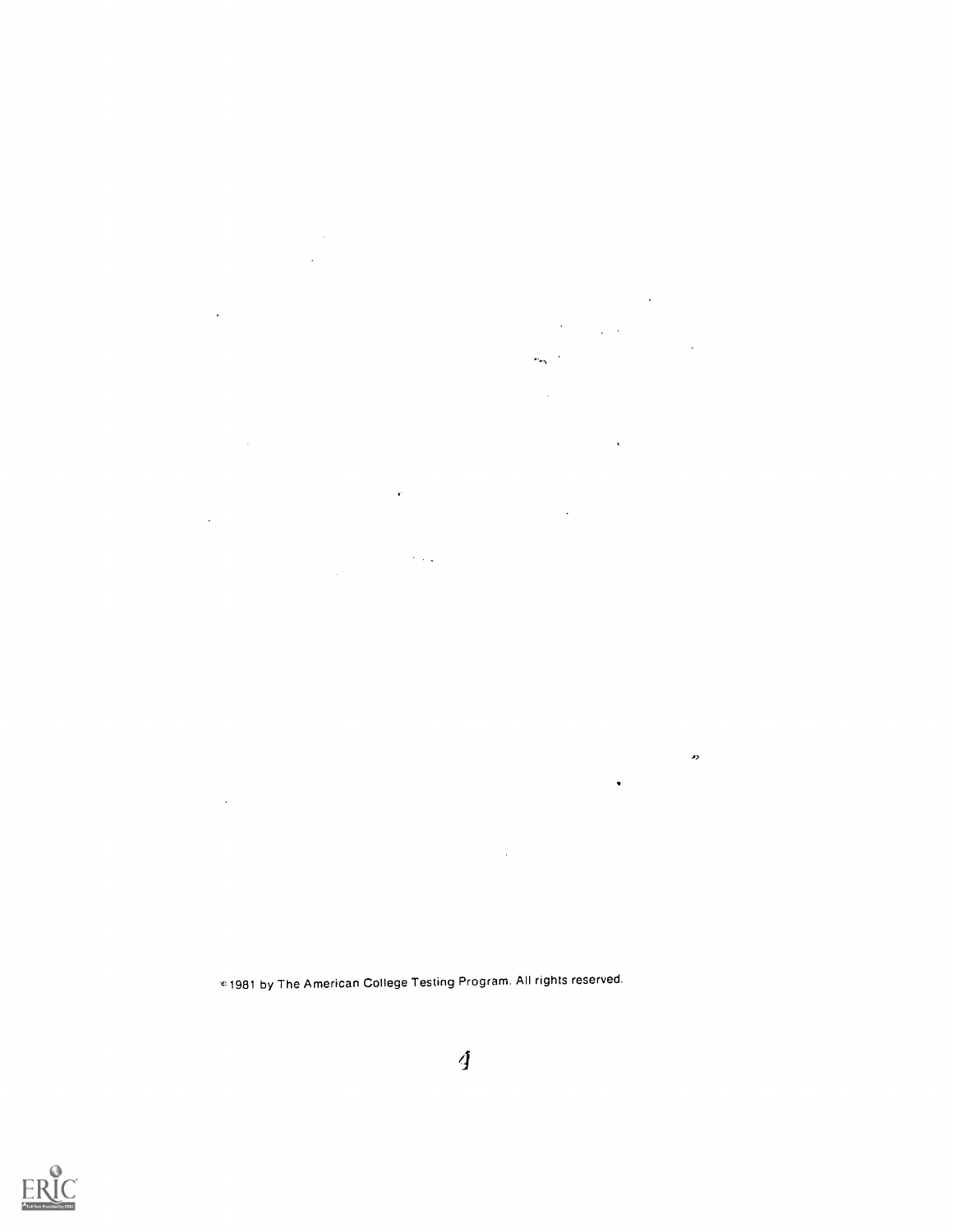# Table of Contents

 $\bar{\gamma}$ 

 $\langle \cdot, \cdot \rangle$ 

 $\hat{\boldsymbol{\theta}}$ 

 $\label{eq:2.1} \mathcal{L}(\mathcal{L}^{\mathcal{L}}_{\mathcal{L}}(\mathcal{L}^{\mathcal{L}}_{\mathcal{L}})) = \mathcal{L}(\mathcal{L}^{\mathcal{L}}_{\mathcal{L}}(\mathcal{L}^{\mathcal{L}}_{\mathcal{L}}))$ 

| <b>SECTION</b><br>$\mathbf{1}$ | Introduction, Overview, and                                                                                             |
|--------------------------------|-------------------------------------------------------------------------------------------------------------------------|
| <b>SECTION</b><br>- 11         | Two Views of the Present Advisory                                                                                       |
| <b>SECTION III</b>             | Communication and Influence in                                                                                          |
| <b>SECTION IV</b>              | Policy and Governance Issues 33                                                                                         |
| <b>SECTION</b><br><b>V</b>     | Administrative Problems and Issues 43                                                                                   |
| <b>SECTION VI</b>              |                                                                                                                         |
| <b>SECTION VII</b>             |                                                                                                                         |
| <b>APPENDIX A</b>              |                                                                                                                         |
| <b>APPENDIX B</b>              | A Call for Expansion, Reorganization, and Funding of the<br>Coalition for the Coordination of Student Financial Aid  71 |

 $\mathcal{L}^{\text{max}}_{\text{max}}$  and  $\mathcal{L}^{\text{max}}_{\text{max}}$ 



 $\mathcal{L}(\mathcal{L}(\mathcal{L}))$ 



 $\frac{1}{2}$   $\frac{1}{2}$   $\frac{1}{2}$ 

 $\sim 10$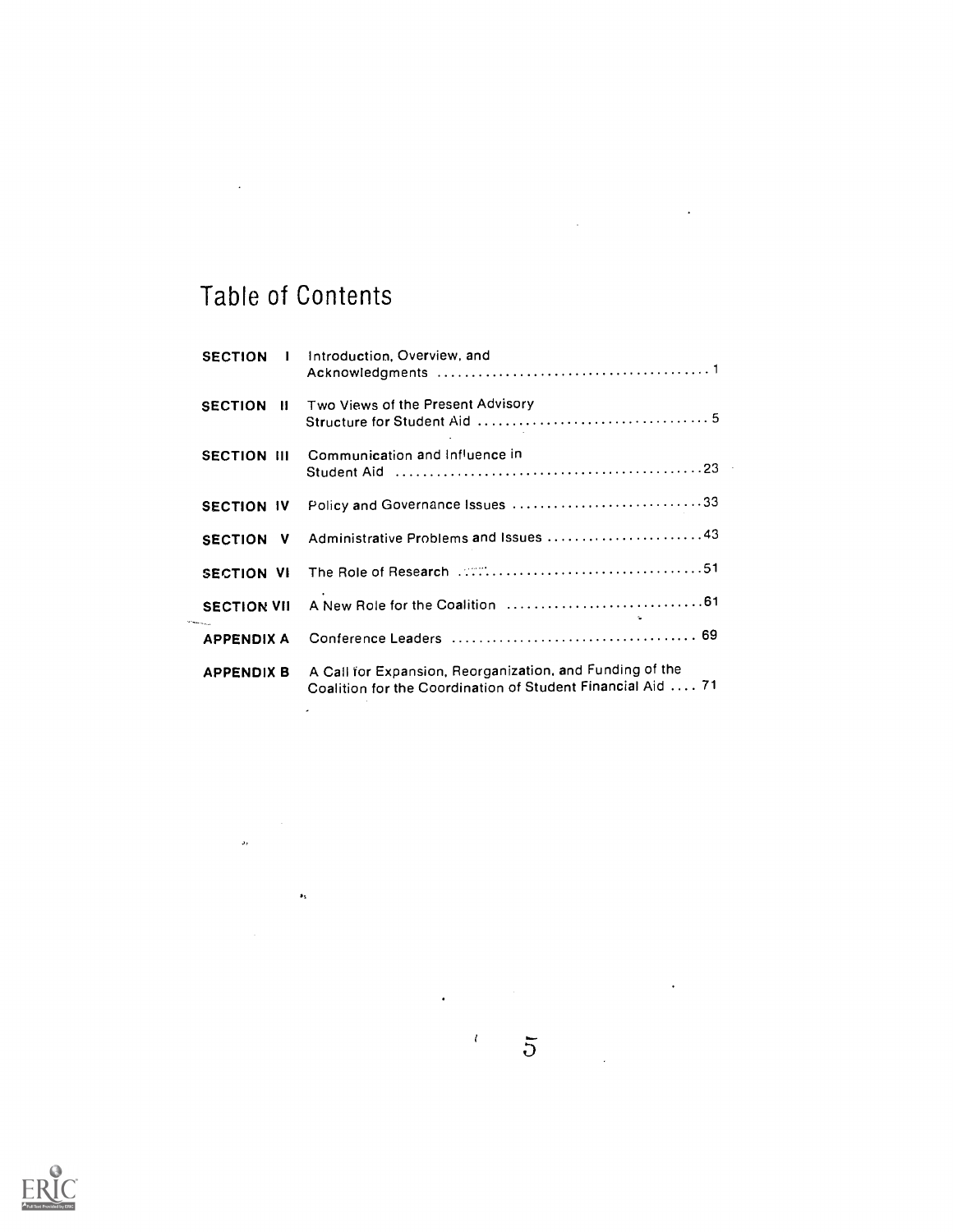#### SECTION I

## Introduction, Overview, and Acknowledgments

#### **Introduction**

The financing of students in postsecondaryeducation is one area in which the development of comprehensive and fully-articulated public policy is crucial to the achievement of many

larger social goals.<br>—Francis Keppel, Aspen Institute for Humanistic Studies. and former Commissioner, Office of Education.'

It was in recognition of the need stated by Keppel that the Department of Higher and Adult Education at Arizona State University developed the conference on which this report is based.

Planning for the conference occurred in the fall of 1979. In many respects this was a pivotal period in student financial aid. A number of forces and events had coincided at that time to indicate the end of an era and to reveal almost total uncertainty about the shape of things to come. Congressional debates on reauthorization of Title IV of the Higher Education Act of 1965 were well under way on the bill (H.R. 5192) which was to be enacted inOctober 1980 after lengthy debate and modification. In view of the impending reauthorization and the unexpectedly strong challenge of the tax credit bill in the previous Congress, there was considerable uncertainty about the future of need-based aid and the predominance of the federal government in student aid.

In the absence of any overall coordinating body which could help determine policies, and in the apprehensive atmosphere of undefined impending changes, the existing attempts at coordination were at something of a standstill. The National Task Force on Student Financial Aid Problems (often called the Keppel Task Force) had long since completed its work. One of its recommendations had resulted in the development of the Coalition for the Coordination of Student Financial Aid, which was under the nominal sponsorship of the American Council on Education (ACE) and the Education Commission of the States (ECS). The Coalition, whose activities and background development are reviewed in the following sections, was in some disarray since it dealt primarily with the same technical matters that were pending in the congressional debates. A panel of experts had been convened during the previous year to advise the federal government on various technical and procedural matters. And finally, the Aspen

1



 $\mathbf{f}$ 

 $\overline{\mathbf{c}}$ 

<sup>&#</sup>x27;William D. Van Dusen, Ed., The Coming Crisis in Student Aid, (Aspen Institute for Humanistic Studies, 1979). p. v.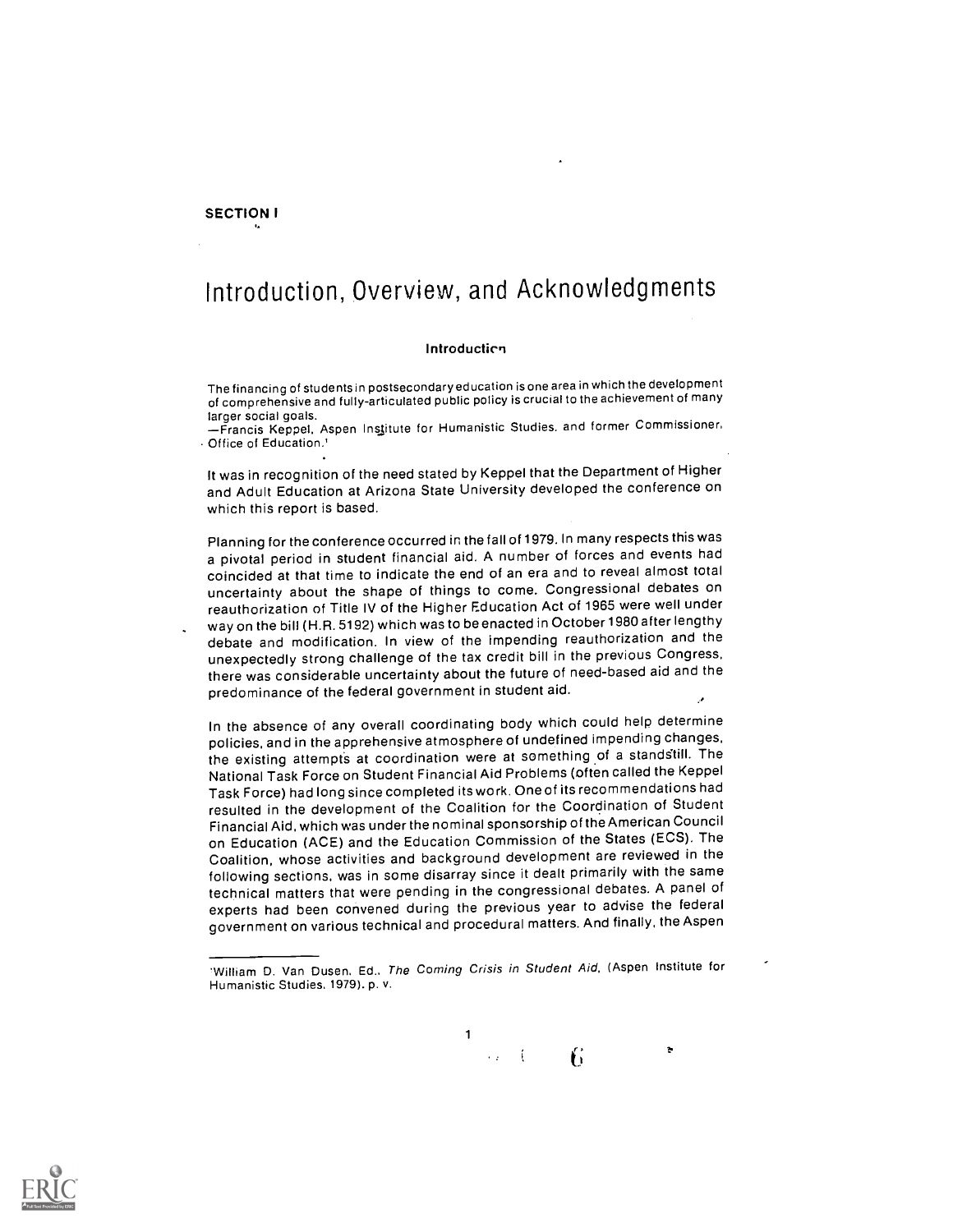Institute for Humanistic Studies had sponsored two conferences in the preceding two years to deal with matters of coordination.

But as of fall 1979, little or nothing was occurring to bring together the different constituencies of the student financial aid community to discuss the many implications of the impending changes, especially in the area of governance and coordination.

One of the recommendations of the Keppel Task Force was that a group be established to act as an effective but informal and unofficial body to foster cooperation among the various constituencies in the student financial aid' community. The term "partnership" was frequently used in developing this concept-cooperation among the three major sectors of student aid, namely. the federal government, the state-level student aid agencies, and the campus aid ad ministrators,The Coalition was formed to carry out that purpose. As described in later sections, it achieved a considerable measure of success given its lack of funding and the fact that it was not sanctioned by statutory authority or official recognition by the major associations in the field. There was, however, general support among the major constituencies and willing. effective participation in the Coalition's activities. The parameters of the Coalition's work restricted it primarily to technical and procedural matters. The "partnership" thus developed as best it could within a voluntary organization that occasionally encountered adversary situations that could potentially be dominated or ignored by the federal "partner," which by 1979 provided about 80 percent of all student financial aid gift funds. The fact that the Coalition was not so treated by the dominant partner is a tribute to the good sense and spirit of community that generally existed within the federal bureaucracy.

With this background of voluntary efforts toward coordination. it seemed highly . desirable to develop a conference setting in which some of the most significant leaders of the total student financial aid community could meet on "neutral" grounds. Previous meetings and conferences on student aid were typically affiliated with one of the major sectors or with certain viewpoints and influences. The Coalition met specifically as representatives of various viewpoints:\*the annual meetings of the National Association of Student Financial Aid Administrators (NASFAA) and the National Association of State Scholarship and Grant Programs (NASSGP), as well as the various conferences called by the federal agencies, all had specific agendas relating to the conveners' purposes. Other meetings had less obvious agendas. but seemingly all had fairly obvious orientations and perspectives.

The 1980 Arizona State University Conference on Student Financial Aid had a dual purpose: to provide for a symposium of student aid leaders that would explore the problems and prospects of the partnership (including aspecis of governance and coordination), and to provide for interaction between these student aid leaders and campus aid administrators based in Arizona. It was felt that, in addition to the obvious benefits for the campus administrators, it would

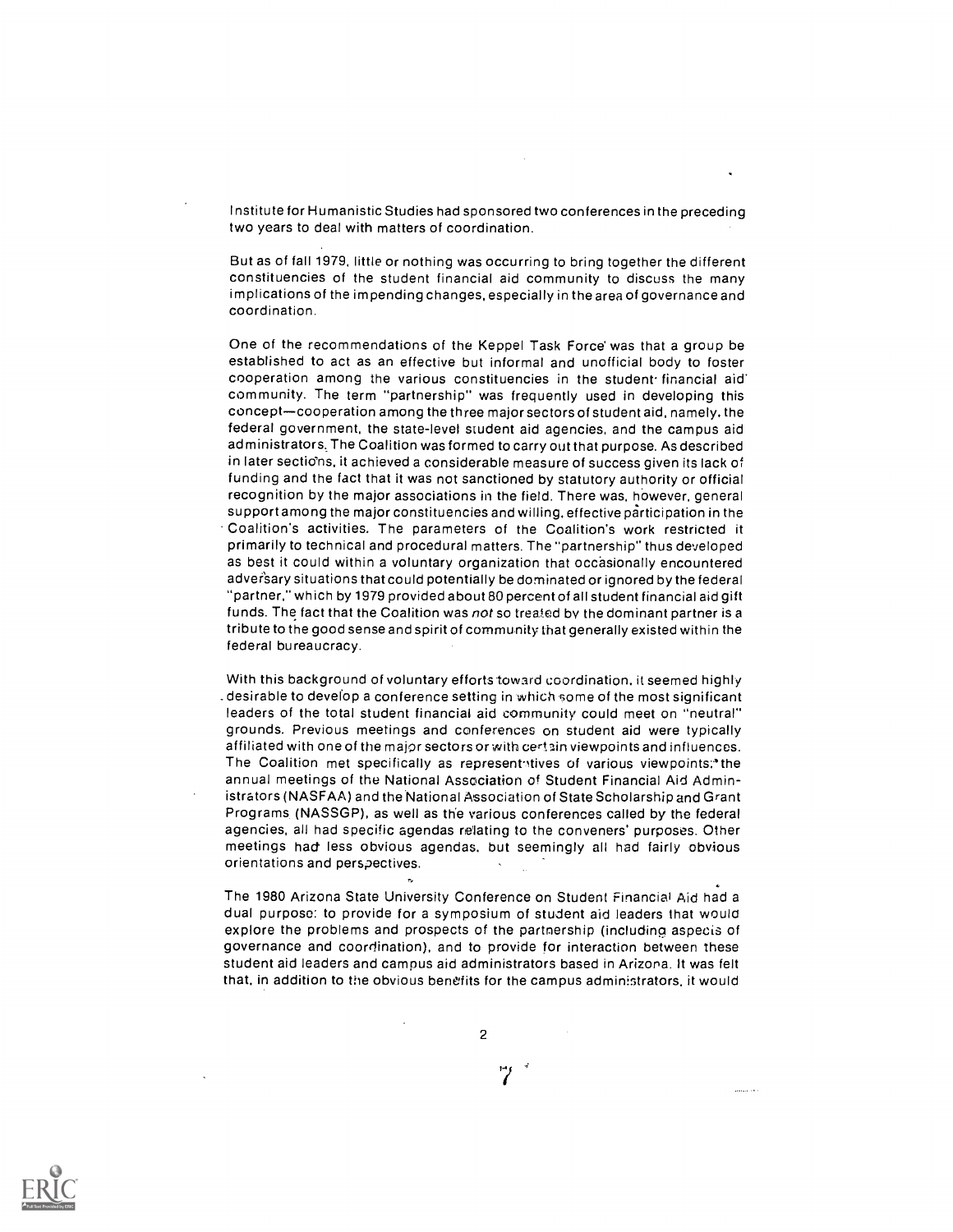also benefit the student aid leaders to be in direct contact with campus administrators as they considered the more abstract problems of governance and coordination. The conference was specifically not designed to reach conclusions or to develop recommendations, but rather to provide an informal setting for open and candid expression of views and concerns. To a great extent this occurred, but it would be naive to assume that student aid leaders with highly responsible and visible roles in their own organizations would interact entirely untrammeled by their official responsibilities. What happened was gratifying to the conference organizers, edifying to the campus administrators, and highly useful to the program participants. In the general conference sessions the leaders effectively represented their organizations' positions and their own views to those attending the conference. Following the general sessions, a select group of the conference leaders were cloistered for a half-day symposium uninhibited by the presence of any audience.

The proceedings reported herein summarize many of the views and concerns expressed by the program participants and, to some extent, members of the session audiences in the general conference; they also include a summary of the discussion in the symposium following the conference. The material is organized thematically without regard to the setting in which the discussion occurred. Furthermore, and most important, none of the material is attributed to any individual speaker or official viewpoint. This has the advantage of presenting to the student aid community valuable and significant information that would otherwise not be released for publication by those concerned with compromising the position of any person, organization, or agency.

#### Overview

The remaining sections of this report fall into two categories.. The first (section II) comprises two background papers developed specifically for discussion in a postconference invitational symposium, which included a subgroup of the conference leaders listed in Appendix A. The views in these two papers represent those of their authors, as indicated in an editorial note preceding the section. The second category includes the remaining sections (III-VII) of the report, and presents the edited summarizations of the symposium and conference sessions. As indicated in the editorial note introducing section III, the statements in these summarizations are presented without attribution for the reasons specified.

The summarizations in sections III through VII were developed by careful editing and reediting from verbatim transcripts of audio tapes of the symposium and conference sessions. Thorough familiarity with this material enabled the editors to arrange it topically so that the summaries become coherent and accessible to the reader. At all stages the editors made every effort to retain the exact meaning of the statements, and to exclude none that were of potential high interest to the student aid community, regardless of the viewpoint of the speaker, discussant, or audience member.



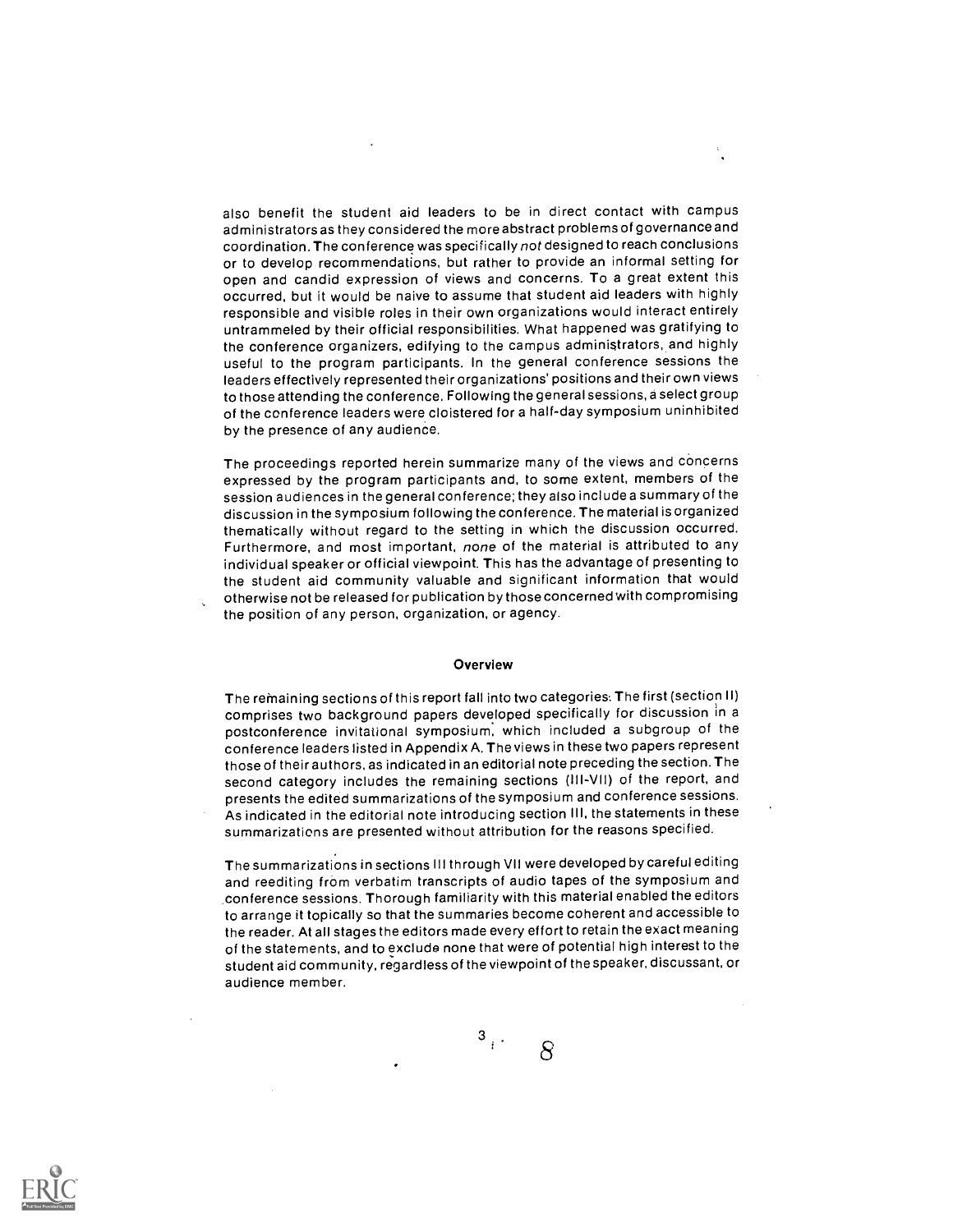#### Acknowledgments

The conference would not have been possible without the financial support of The Arizona Association of Student Financial Aid Administrators, the Arizona Commission on Postsecondary Education, and the Student Financial Aid Office of the Office of Student Affairs, Arizona State University. The American College Testing Program (ACT) deserves recognition for its willingness to publish this report as a service to the student financial aid community. The editor wishes to give special thanks to Patricia L. Clark for her expert assistance in the final editing stages, and many thanks are due to the numerous Arizona student aid administrators who helped develop the conference. Appendix A lists program participants who led conference sessions and/or participated in the special symposium.

The conference was held at Arizona State University. Tempe. Arizona, on February 28-29, 1980: the symposium followed on March 1 at Registry Resort in  $\sim$ nearby Scottsdale, Arizona.

Finally, it is sincerely hoped that this report will be helpful in future consideration of the persistent problems of governance and coordination in student financial aid.

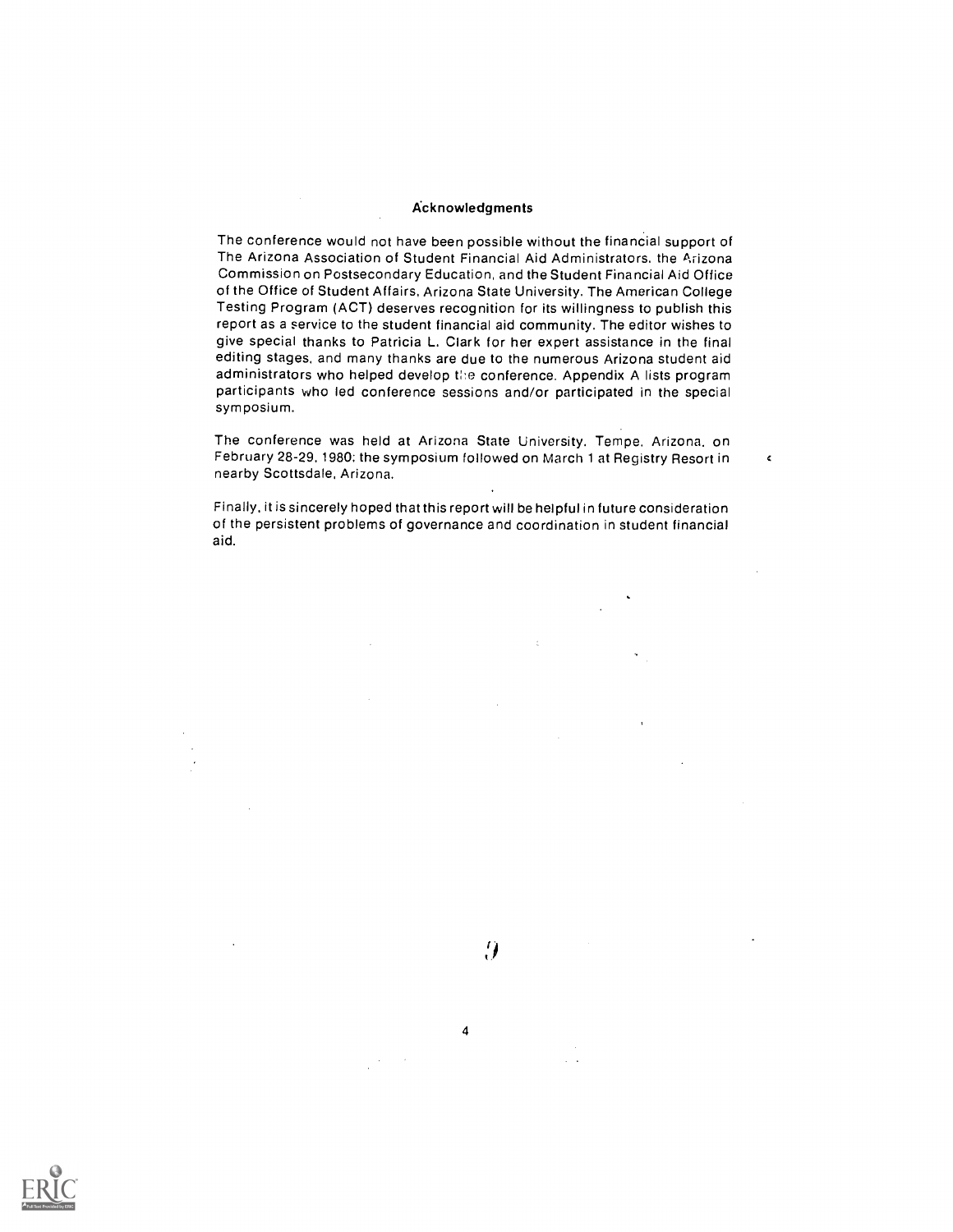#### SECTION II

### Two Views of the Present Advisory Structure for Student Aid

Editor's Note: In this section the two background papers prepared for the conference are reprinted in their entirety. The first paper, by Robert H. Atwell, Vice President of the American Council on Education, advocates retention of the present advisory structure but suggests that it be expanded substantially to accommodate additional viewpoints. He also recommends that the Coalition be reconstituted ("reborn," as he terms it) on a somewhat more formal basis and provided with funds to support a small permanent staff. Atwell indicates that the Coalition has worked tolerably well within its limitations and that no compelling need for drastic change has been identified. He further contends that an expanded and strengthened Coalition is the most feasible advisory structure under present constraints, and is likely to be an effective means of communication and influence for the student aid community.

The second paper was developed by Robert H. Fenske, Professor of Higher Education, Arizona State University, to widen the basis for the conference discussion by providing alternative views to the Atwell paper. The Fenske paper suggests that the volunteer advisory structure may be a palliative that is unlikely to make lasting and significant contributions toward the urgently needed development of a governance structure. He reviews the major problems facing the student aid community and the reasons that student aid has become critically important to most sectors of postsecondary education. Several possible alternative governing and/or advisory structures are described.

#### The Case for Maintaining and Expanding the Coalition for the Coordination of Student Financial Aid

#### Robert H. Atwell

I have been asked to address the question of how to improve the prospects for something that I would argue never existed-namely the partnership in the governance of student financial assistance. The problem may well be with my too rigid definition of "partnership," which I always thought carried connotations of equality. If our definition of the term implies that some partners are more equal than others, then we have a workable basis for discussion. I would not call that a partnership, but would rather use the corporate model of principal or majority

 $\overline{\mathbf{j}}$   $\overline{\mathbf{j}}$   $\overline{\mathbf{0}}$ 

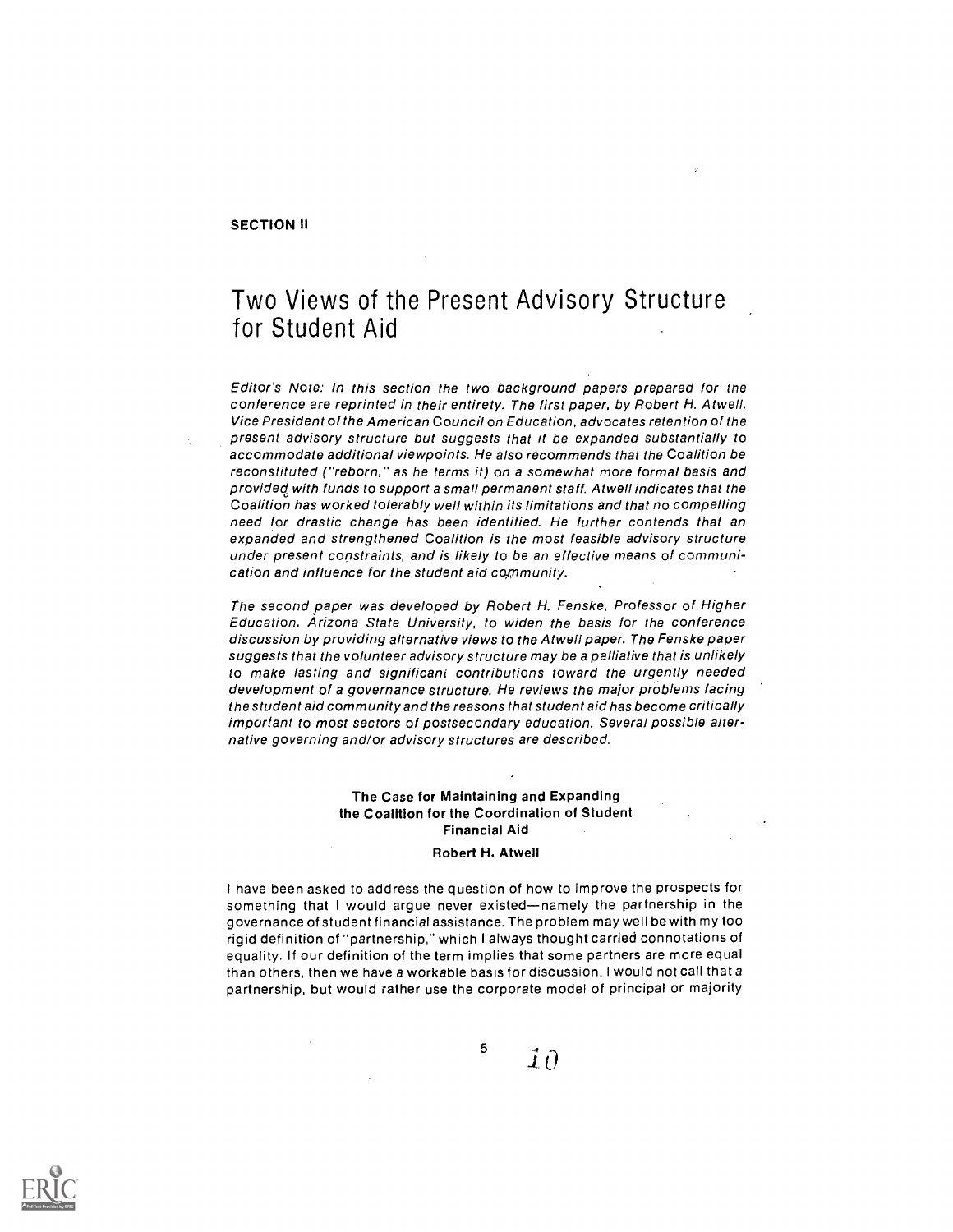stockholders in juxtaposition to the small investor. My response to the assignment is organized in three parts: what are the decisions to be made; how are those decisions made now, and what is wrong with the status quo; and finally, what ought to be done.

#### The Elements of Decision Making

The question is, who calls the shots in student financial aid and who should? The answer is that the federal government calls most of them these days, but we do need to understghd what "the shots" are and who "they" really are. What are the major components of "governance," to use the term set forth by the conveners of the conference?

The paper will be limited to the governance and administration of need-based aid for undergraduate students, which accounts for most of the available student financial aid funds and thus ignores veterans' programs, social security payments, athletic scholarships, and other entitlement or merit programs. Needbased aid is generally awarded on the basis of this simple principle:

Student expenses

- Expected family contribution
- = Need

The institution-or in the case of some public institutions, the governor or the legislature-determines the fees of the institution, which together with allowances for books, transportation, and living expenses make up the student expense budgets for financial aid purposes. More will be said later about student expense budgets, but at this point it is sufficient to say that the institution has remained relatively autonomous in determining the student expense budgets that are used to assess eligibility for campus-based aid programs.

The expected family contribution is determined mainly by the Uniform Methodology, which is based on available family income (after-tax income minus extraordinary medical and dental expenses minus the allowances for standard maintenance and housekeeping expenses) plus a supplement (if applicable) from net worth times the tax rate on discretionary income, all of which is divided by the number of family members enrolled in postsecondary education.

The resultant parental contribution, plus the student contribution, equals the expected family contribution. There are some highly judgmental factors entering into the equation, including:

- -the standard maintenance allowance
- -the asset protection allowances which enter into the conversion rate to generate the income supplement
- -the asset conversion rate

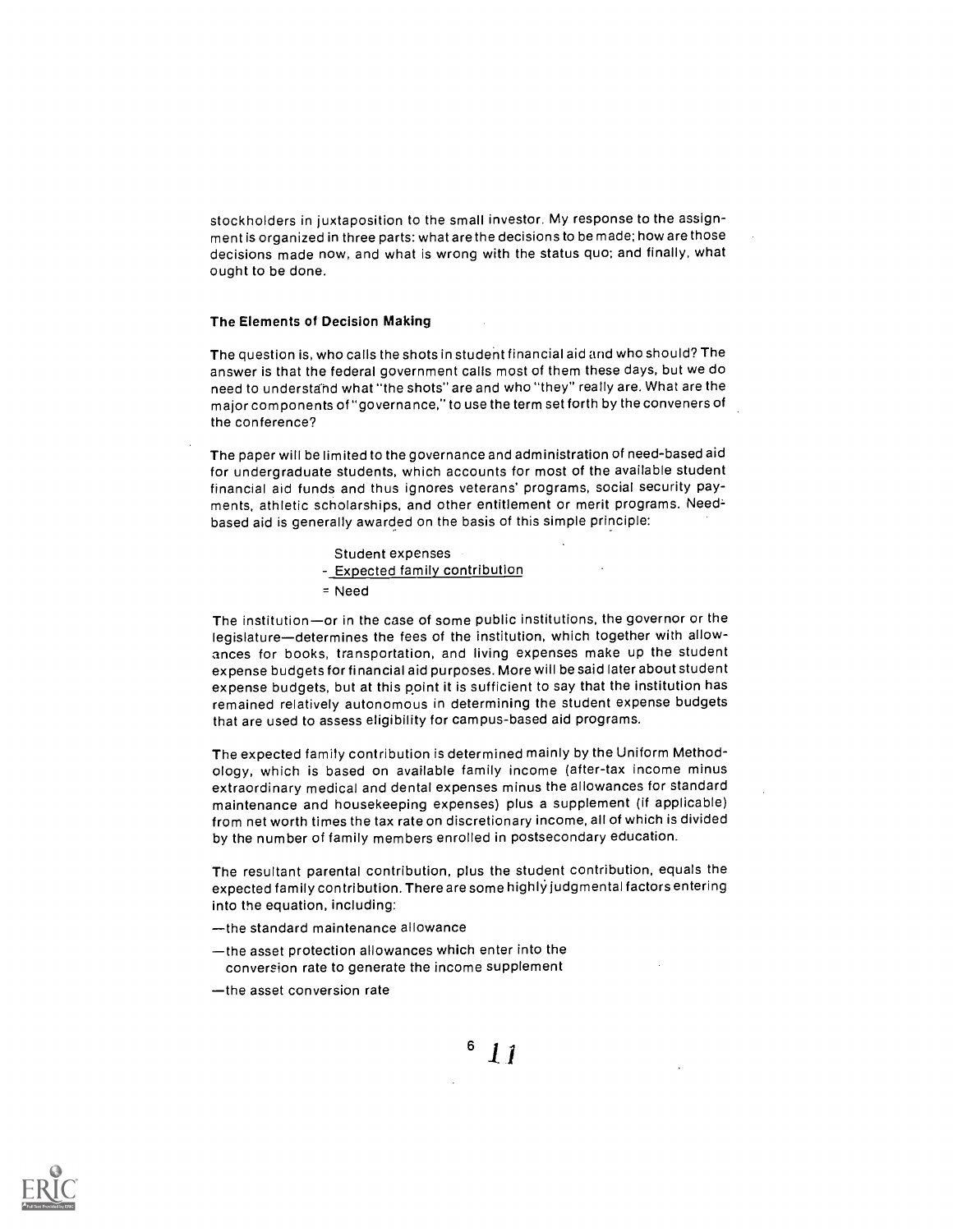-the tax rate on discretionary income

summer earnings and savings expectations

-the treatment of independent students

As financial aid professionals well know, the calibration of these variables can profoundly affect the demand for aid.

Before 1972, what is now the Uniform Methodology was solidly in the hands of CSS and ACT. Since 1972, and in particular with the establishment of the Basic Educational Opportunity Grant Program, the federal government has enteredthe picture in a major way, first through USOE regulations governing program eligibility and then with congressional review of these regulations; with regulations on benchmark figures for expected family contribution for the campusbased programs; and finally. with specific legislative provisions in the Middle Income Student Assistance Act pertaining to rates of assessment of discretionary income. The House of Representatives version of the Education Amendments of 1980 (H.R. 5192) removes the legislative specifications on the assessment of discretionary income but specifically liberalizes the asset reserve; calls for a single needs analysis system to apply to campus-based programs as well as the Basic Grant Program, as well as a common federally-funded application prôcess; and mandates liberalization in the treatment of commuter students not living at home, the miscellaneous expense allowance, and the treatment of newly married students and independent students.

So we now have a situation where there are different definitions of "need"—or, as some would say, where the distinction between need and program eligibility has become very important.

How and why did the balance of power in need analysis—all the factors which enter into expected family contribution-shift from the higher education community (via ACT and CSS) to the federal government? Obviously, in the first place, the increasing federal dollars and the increasing share of total aid which those dollars have come to represent made the federal takeover inevitable. Second, both ACT and CSS liberalized the various parameters of need analysis in the early 1970s, and this created more demand for both federal and institutional aid and certainly created a regulatory mood within the federal executive branch. Thus, the potential for manipulating need analysis as a rationing device was discovered or at least acknowledged. Third, in 1977 and 1978, the Congress suddenly discovered the middle class and convinced itself that there was a middle-income crunch concerning families' ability to finance higher education for their children. The conventional wisdom in the highereducation community was-and is-that there is no middle-income crunch or, at least, if there is, that it can be handled by modest tinkering with the Uniform Methodology parameters: One of higher education's most creative moments on the national scene was to head off costly and ineffective tuition tax credits with further liberalizations of student aid. The Congress then became another factor tinkering with need

7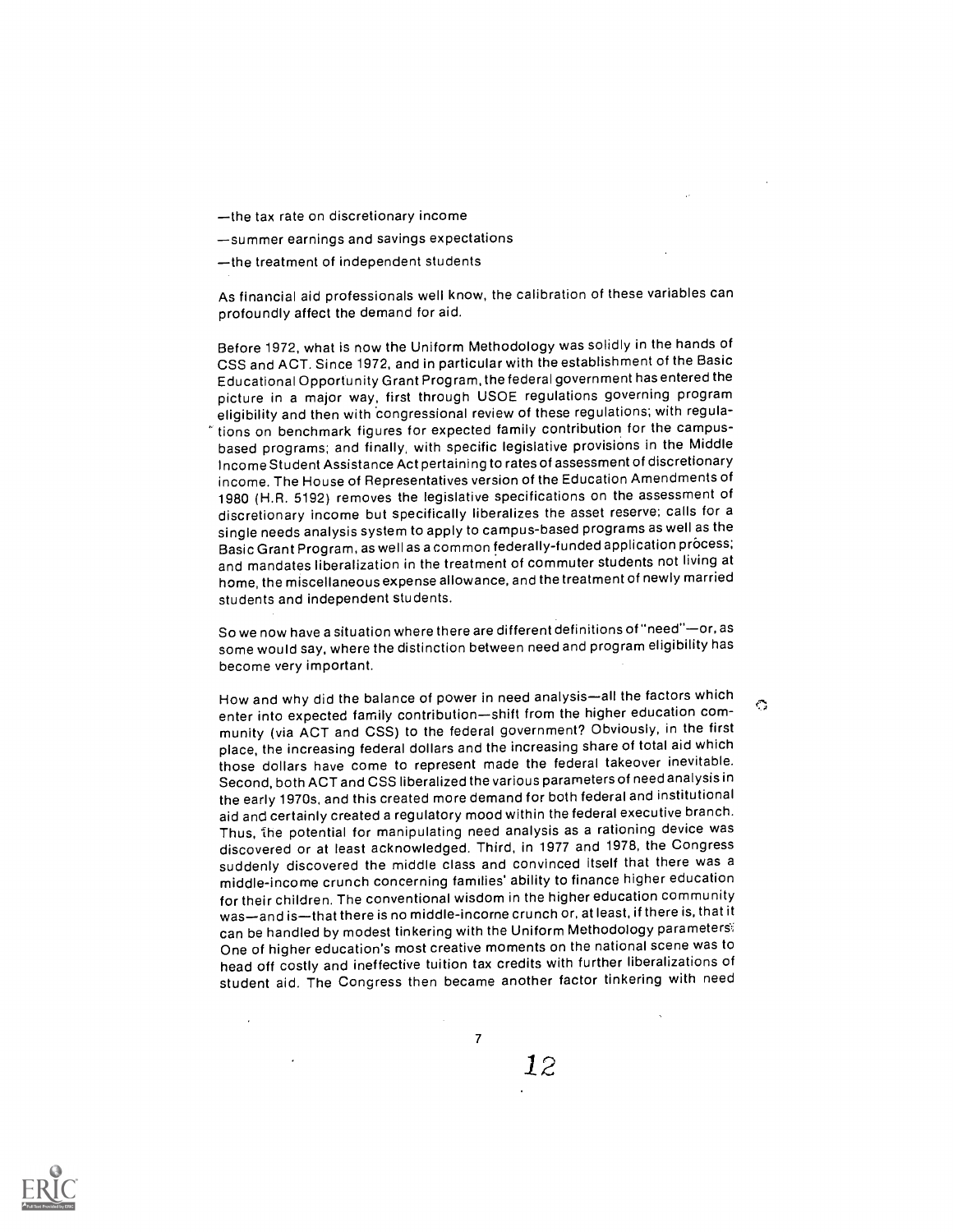analysis to the point of actually setting forth the assessment rates on discretionary income for the BEOG Program.

I have pointed out on other occasions that there is no small irony in the fact that Congress takes a more liberal position on the question of need for financial aid than does the higher education community. The real brilliance in the whole matter was the higher education community's success in getting over \$1 billion (counting Basic Grants and Guaranteed Student Loans) to take careof a problem whose existenze it initially denied.

Institutions, operating with need analysis systems determined by ACT and CSS, lost influence with the advent of the BEOG Program and their sometimes inept use of the Uniform Methodology for rationing purposes, and also lost their preeminence in the determination of need. What about the states? The states have simply not been able to coordinate their efforts through ECS or other associations, and those with substantial student aid programs are stuck with a wide variety of program eligibility standards, established in legislation, which leave relatively little flexibility for interstate consortia.

Having examined the question of who determines student expense budgets and the expected family contribution, we turn now to the meeting of the need that results from the subtraction of expected family contribution from student expenses. Most institutions rely on the Uniform Methodology to determine need; but then the many different program eligibility standards, both federal and state, enter the picture. There is also the complicating factor that some programs are campus-based and others are administered by the granting (or lending) agency. I have always felt that financial aid officers are understandably partial to campusbased programs in which they have some control or at least some flexibility in the allocation of funds. I would go even further and assert, for the sake of argument. that one of the reasons that the BEOG Program has been undersubscribed, particularly in the early years and now immediately after passage of the Middle Income Student Assistance Act, is that financial aid officers did not care for the program. Consequently, they made no great effort to inform students or to check the applications, and hence undersubscription and a raft of applications rejected for technical reasons resulted. I have no data, only hunches.

After the differing program eligibility requirements of campus-based and direct programs are taken into account, the remaining need as measured by the Uniform Methodology (a) goes unmet; (b) is redefined or validated by the financial aid officer on the basis of a review of the actual circumstances of particular students; (c) or is met in whole or in part by institutional funds. The third alternative is most common in private institutions, because at public institutions, federal or state funds are sufficient to meet most need, or because institutional funds are insufficient or nonexistent. One of the least publicized and perhaps least understood issues in financial aid at the campus level is the policy of a particular institution on meeting need. This involves the question of whether all need will be met, whether it will be met differentially for different types of

 $^{\rm 8}1\mathrm{J}$  .

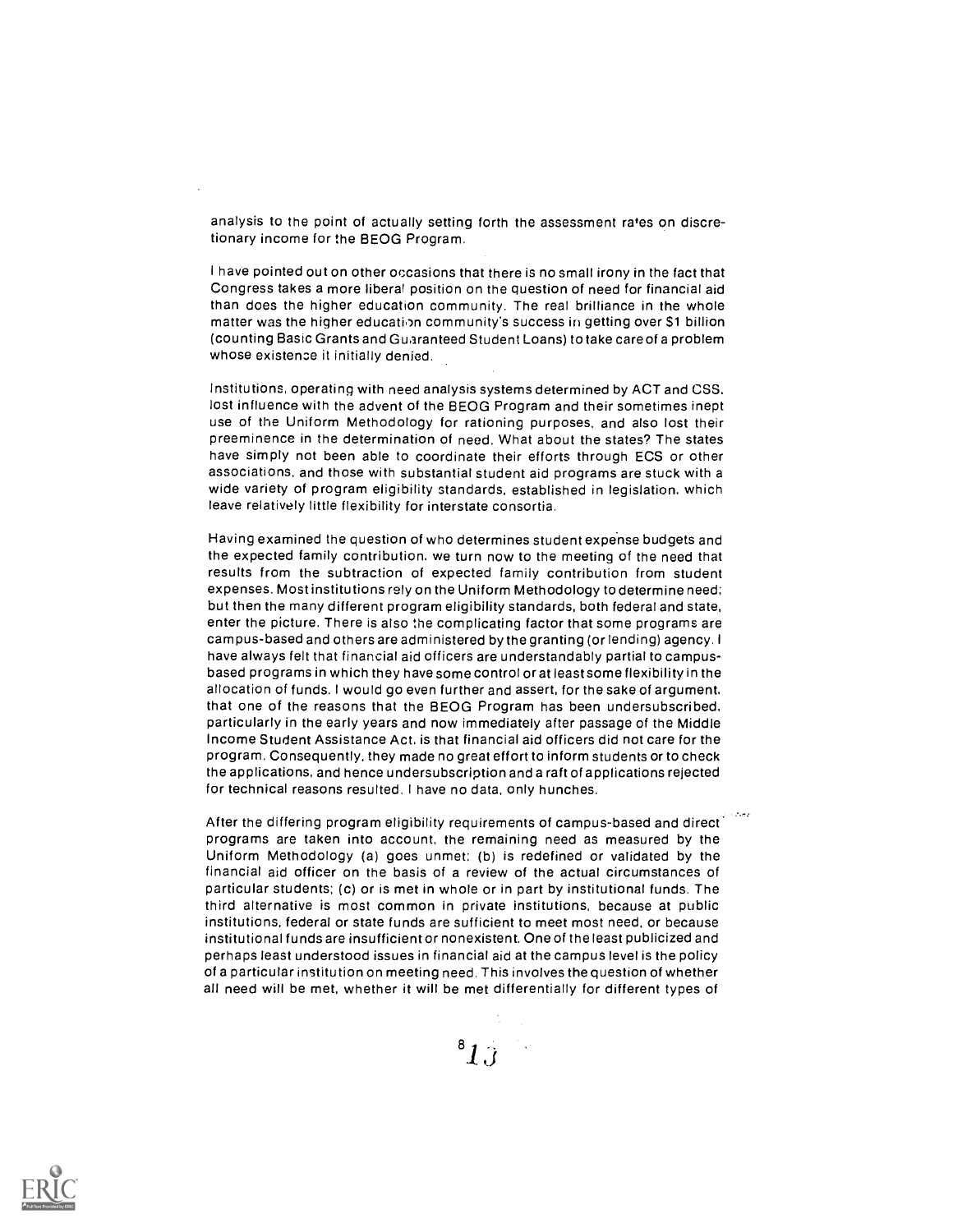students, or whether it will be met by self-help or gift funds.

All too few institutions have well-enunciated and understood policies on the proportion of need they will attempt to meet; on the differences in the quality of packages by educational level, academic performance, or some other criterion: and on self-help.

I would conclude that the majority vote in matters of meeting need goes to the providers of aid, meaning primarily the federal government, secondarily the state, and finally the institution. Theoretically, the aid officer has wide latitude in determining the amount of unmet need after federal and state funds are allocated. In practice, there is probably a great tendency simply to follow the results of the Uniform Methodology, and there is a wide range of institutional policies and practices.

#### Characterization of the Present Governance Situation

The first point to be made about the status quo is that a lot of students are being provided a lot of aid. Need-based aid pays one-third of the bills of all undergraduate college students. A lot of underpaid and overworked financial aid officers are doing an absolutely magnificent job on behalf of millions of students. A significant fact about the need-based system is that it is clearly propping up a  $\rightarrow$ lot of budgetarily weak independent institutions. Public support of independent higher education, a kind of political or constitutional "no-no" if done directly, is being done on a very large scale through that indirection which is the genius of the American political system.

So what's wrong? First, the system is so complex and consists of so many confusing and conflicting programs with different eligibility standards that the consumer is thoroughly confused and only the technicians begin to understand it. At the institutional level. one could probably count on the fingers of one hand (hose college presidents who are acquainted with the major policy questions about financial aid on their campus.

Second. institutional aid officers are underpaid. overworked, and submerged in the hierarchy, and generally have difficulty understanding—much less communicating-the big issues about aid in their own institution.

As a result of these and other factors. there is a lag between legislative changes and appropriations and the utilization of the available funds. Institutions are not asking for sufficient SEOG funds. so the funds are reallocated to the "sharp operators" in order to avoid having the funds lapse. The same is true of students in requesting the available BEOG funds. Thus, the entire community is embarrassed by the gap between real and expressed demand, or else we have simply overstated real demand.

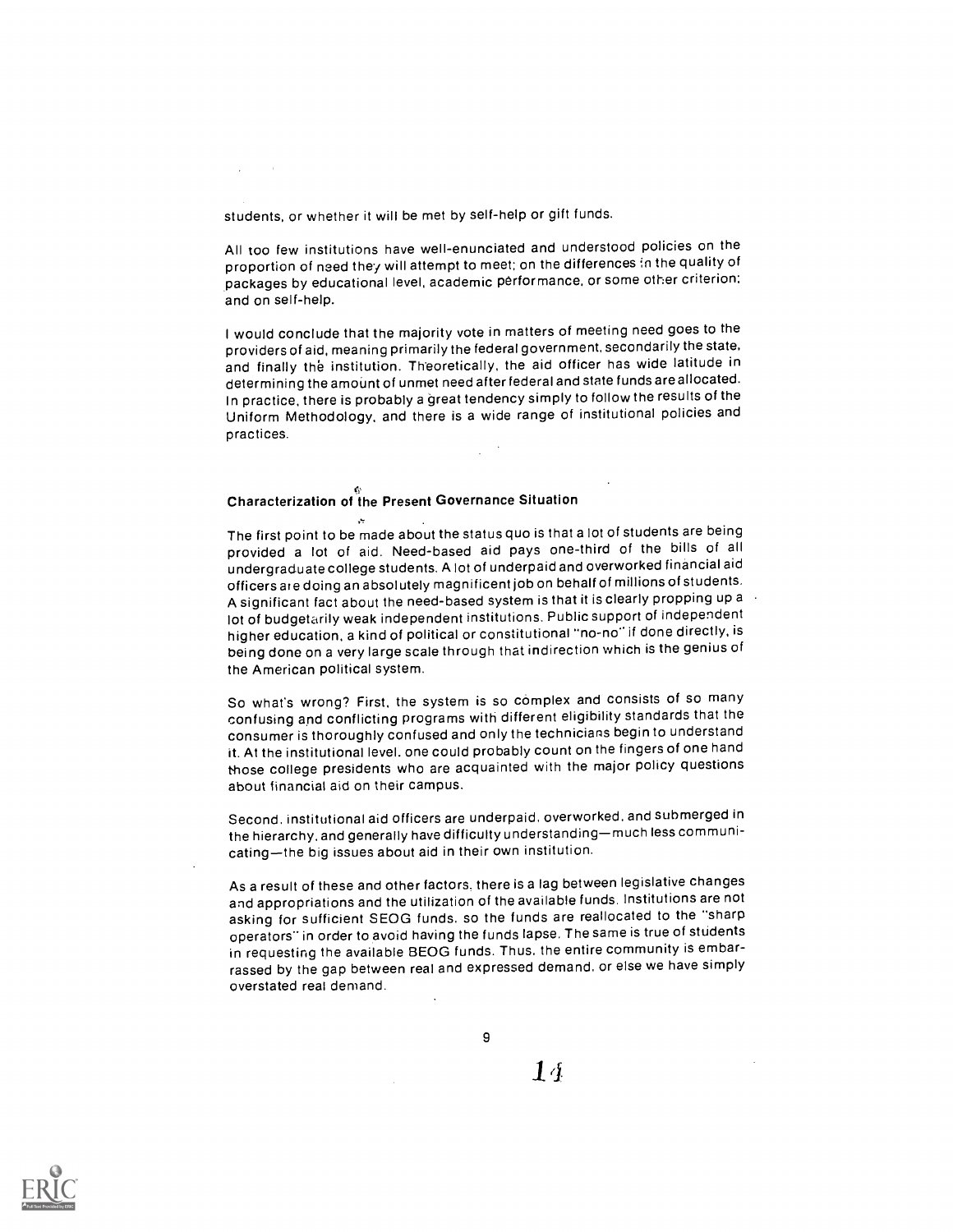The understaffing of aid offices and the growth of a rather insidious notion that a loan is a grant have created a situation in which the delinquency and default rates, particularly in the National Direct Student Loan Program, are a serious embarrassment. "Fraud, abuse, and error"-to use former Secretary Califano's termare threatening to discredit the system, although the facts are never as bad as the horror stories and many of the horror stories are in the proprietary sector.

Finally, there is the fact that the aforementioned disagreement over the middle income crunch, while it resulted in substantial additional funding, also has led to further federal domination. The single need analysis system, and the parameters for that system set out in H.R. 5192 and the House report on that bill, reflect an important commitment by the House (through the leadership of Congressmen Ford, Buchanan, Perkins, and others) to the concept of need-based aid, but they also reflect a lack of faith in the ability or willingness of the hight at ducation community to respond to legislative intent without very specific pursuleters.

The Bureau of Student Financial Assistance of USOE is concerned largely with what have come to be called "delivery system" questions. Most of these, such as loan collections, the single form, Multiple Data Entry, the calendar, and the validation systems, are of interest only to financial aid professionals. However, there are some important policy issues involved, including the formulas and systems used in distributing the campus-based program funds. For several years, the delivery system issues have been within the purview of the Coalition for the Coordination of Student Financial Aid, chaired by Charles Saunders of the American Council on Education and Richard Millard of the Education Commission of the States. The Coalition was established on recommendation of the National Task Force on Student Financial Aid (better known as the Keppel Task Force). which was formed in 1975 in the interests of better coordinating the multiple systems used in analyzing need. The Uniform Methodology was one of the major accomplishments of the Task Force. The Coalition was established as an informal and continuing method of dealing with the delivery system issues and has functioned very effectively to that end. Representatives of the Bureau of Student Financial Assistance participate in its meetings, together with virtually anyone else who wants to participate. There are no bylaws, no stated membership. no minutes, and no actions taken. It is simply a very useful discussion forum.

The appointment of a particularly strong Associate Commissioner for the Bureau of Student Financial Assistance, Leo Kornfeld, resulted in a more aggressive federal posture in the delivery system issues. Kornfeld was a very competent, charming, and energetic administrator who consulted widely with the higher education community but often preferred to deal with one group at a time and made it clear that he vould abdicate none of what he viewed as his responsibilities to a partnership concept or to a consultative mechanism like the Coalition. He would always listen, but the decision was always his.



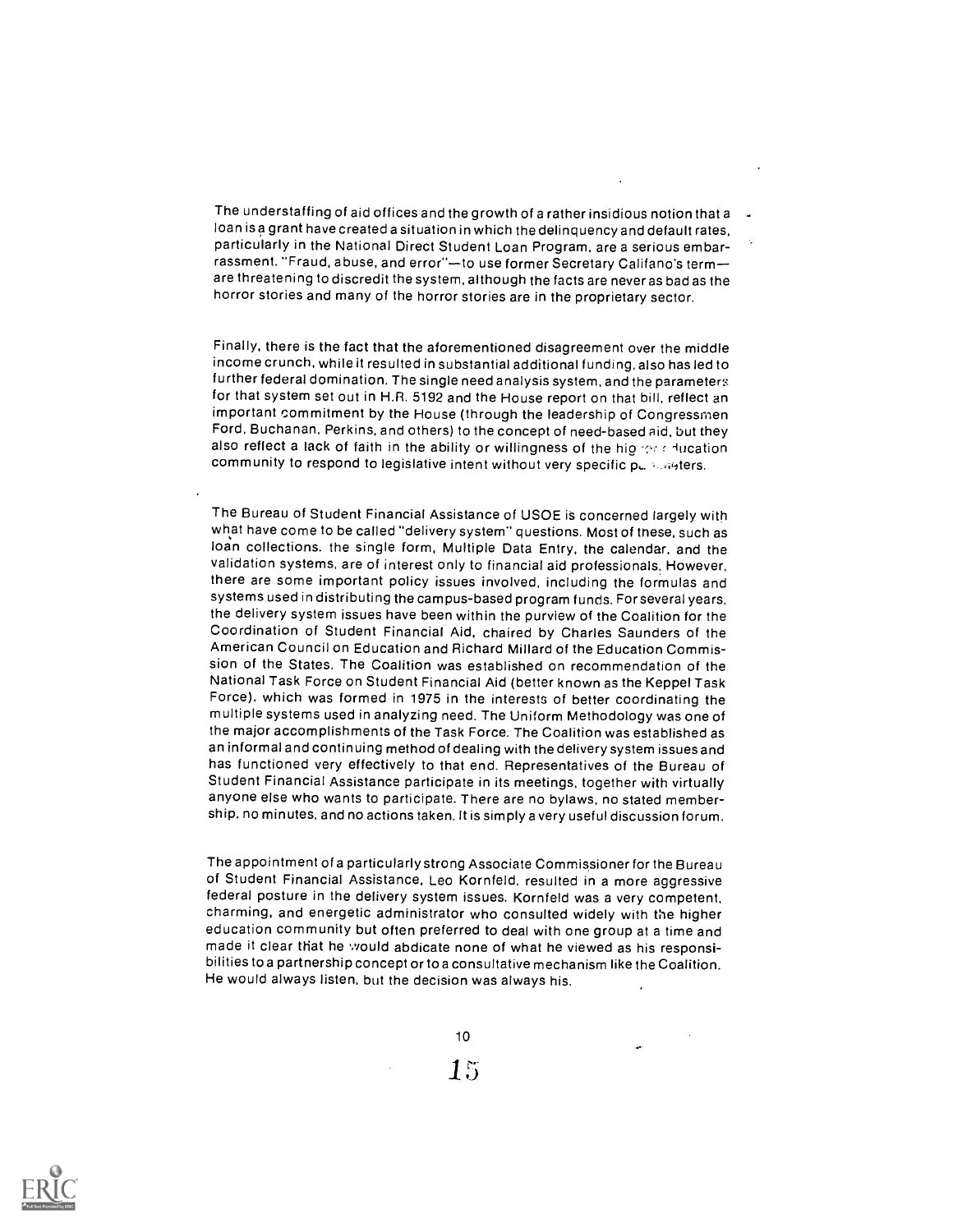#### Where Do We Go from Here?

The future will necessarily be federally-dominated, because highereducation is not reducing its demands on the federal treasury, and with dollars comes control. Any kind of true partnership is a pipe dream in a world in which one investor has an 80 percent share in the venture. It goes almost without saying that if the 20 percent shareholders are to have much influence at all, they will have to unite and they will have to earn their way. Institutional mismanagement of financial aid has by no means reached epidemic proportions, but it has become an embarrassment in terms of both loan collections and the underrequesting of federal funds. Overfunding is a seldom-mentioned topic; but my experience is that late at night, after a few,drinks, many a financial aid officer will tell horror stories about increasing student expense budgets to spend the funds available, and wehave all heard about people who regard Basic Grants as a welfare system.

So we must begin to put some meat on the bones of a concept to which much lip service has been given, namely self-regulation. To quote a friend, "There is nothing like the hot breath of voracious bureaucrats on one's neck to whet the appetite for self-regulation."

Most of the self-regulatory activities that I would urge fall into the first two parts of the three-part taxonomy I set forth at the outset of this paper; namely, student expense budgets and the need analysis parameters which determine expected family contribution. There simply must be some national standards of good practice, with regional and even institutional variations, by which student expense budgets are judged. The area of abuse is, of course, mainly in the allowances for books, transportation, and living expenses, but there is some unsubstantiated concern that institutions may be raising their fees because of the availability of federal funds. Closely related is the tuition refund policy which is already a model of a way in which the community can probably head off federal regulation by adopting standards of good practice.

The vehicle which I am suggesting for self-regulation, and for addressing other need analysis and delivery system issues not strictly regulatory in character, is a kind of reborn Coalition. The present Coalition has served the community well, but it suffers from two defects. It is too informal to be effective in the world of the future which may be more adversarial in character, and itsparticipation does not include the heads of institutions nor the chief business officers. Moreover, it has no staff nor funding and has forsworn the policy issues, limiting itself to delivery system questions. Together with Frank Keppel, Art Marmaduke, Dick Millard. Bill Van Dusen, and others, I have been engaged in an effort to create a restructured coalition to be known as the National Student Aid Coalition (NSAC) which would consist of virtually all of the present members of the Coalition plus representatives of several major presidential associations and the general public. Representatives of the federal government would be invited to participate in most of the meetings but would not be members. NSAC would deal with both policy and delivery system questions, and foundation support would be sought for some

11

 $16 \,$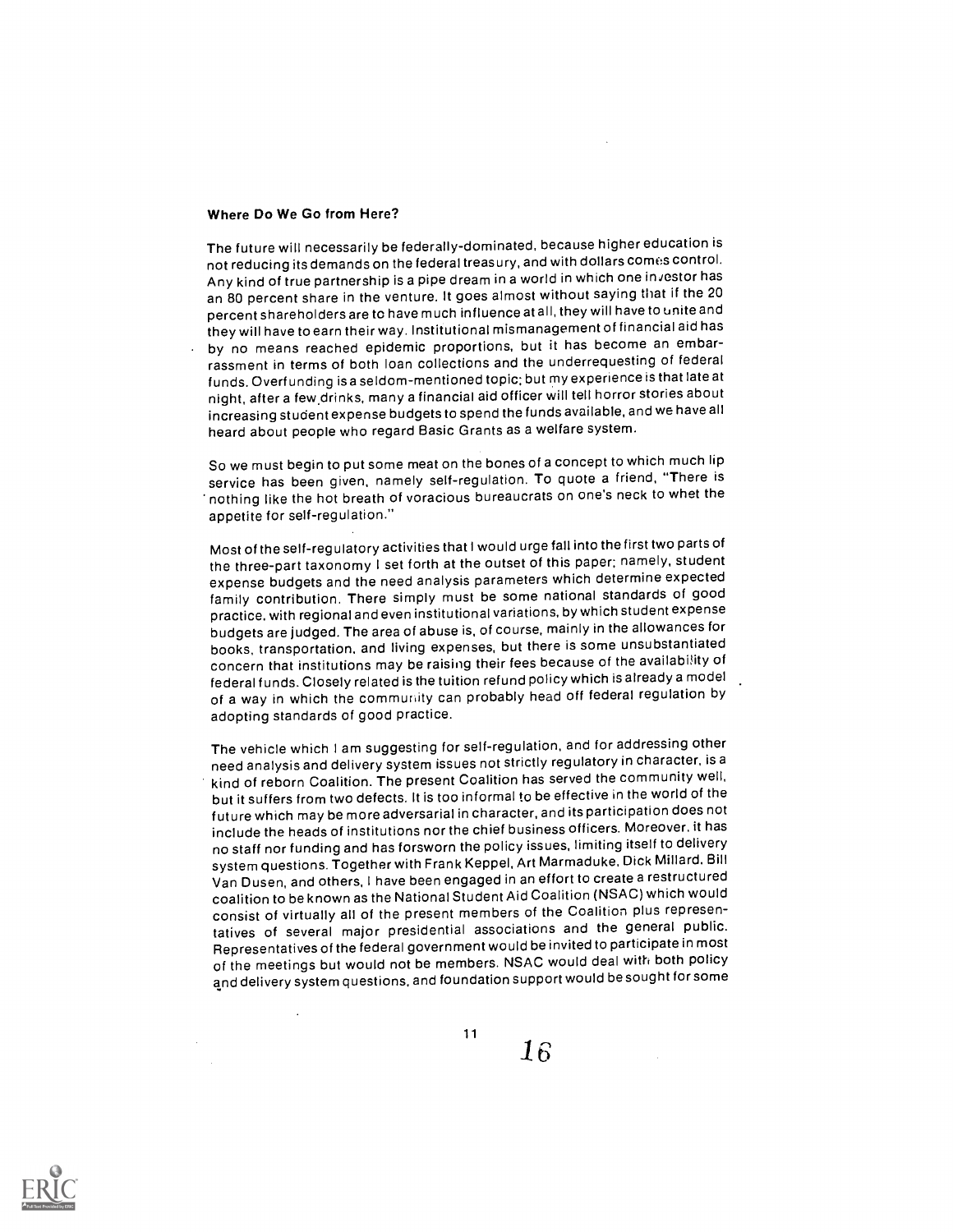initial staffing with the expectation that in a few years NSAC either would be self-supporting or would be carried by its association members. It would be administratively assigned to ACE but would be a truly interassociational body.

This notion has been trial-ballooned rather extensively in the community and, in particular, with the membership of the present Coalition. Concerns have been expressed about whether the advantages of informality would be lost in a formal and somewhat (and at times overtly) adversary structure. Others are concerned that the turf of financial aid people is being excessively invaded by the illinformed and not always well-intentioned college presidents. By and large, however, the idea has been received at least sympathetically and in some cases with enthusiasm. Some of us are hoping to see it through to reality in the near future. ! have already mentioned some of the obvious topics related to selfregulation which I hope will be of concern to the NSAC. While I would hope that the Uniform Methodology would remain in the hands of CSS and ACT, I would hope that those agencies, through their representatives in NSAC, would bring to the Coalition some of the major policy issues identified at the outset of this paper. <sup>I</sup> believe the day has passed when CSS and ACT should unilaterally make decisions which have a profound impact on institutional budgets, not to mention the demand for federal funds.

That, of course, ties directly in with H.R. 5192. If enacted, this proposed legislation would call for a single need analysis system for all federal programs, with congressional review of the expected family contribution schedules and with very specific criteria in the law (as amplified in the committee report concerning asset reserves) concerning the assessment rate on the discretionary income of independent students, the allowance for books, supplies, and miscellaneous expenses, and the living allowances to' commuting students. This is combined with a common application form with processing fully paid for by the federal government. One wonders what role is left for the Uniform Methodology, but it should be noted that the bill requires the Secretary of Education to consult with representatives of the higher education community in developing the family contributions schedule. My rather obvious suggestion is that NSAC become the major vehicle for attempting to present to the Secretary a unified higher education community position on these matters. The bill also calls for a National Commission on Student Financial Assistance with a \$10 million authorization and a mandate to look broadly at financial aid, but with particular attention to loan programs. Again, I believe the NSAC could be a major vehicle for developing a higher education community perspective on the issues to be dealt with by such a commission, should it be created.

The delivery system issues will always remain, and the Coalition may well want to establish a subcommittee mechanism for dealing with these since most of them will be of little concern to some of the members.

Participation in the Coalition would not preclude any organization that differed with a Coalition consensus from taking a contrary public position. Votes would

 $1^{2^{12}}$ 

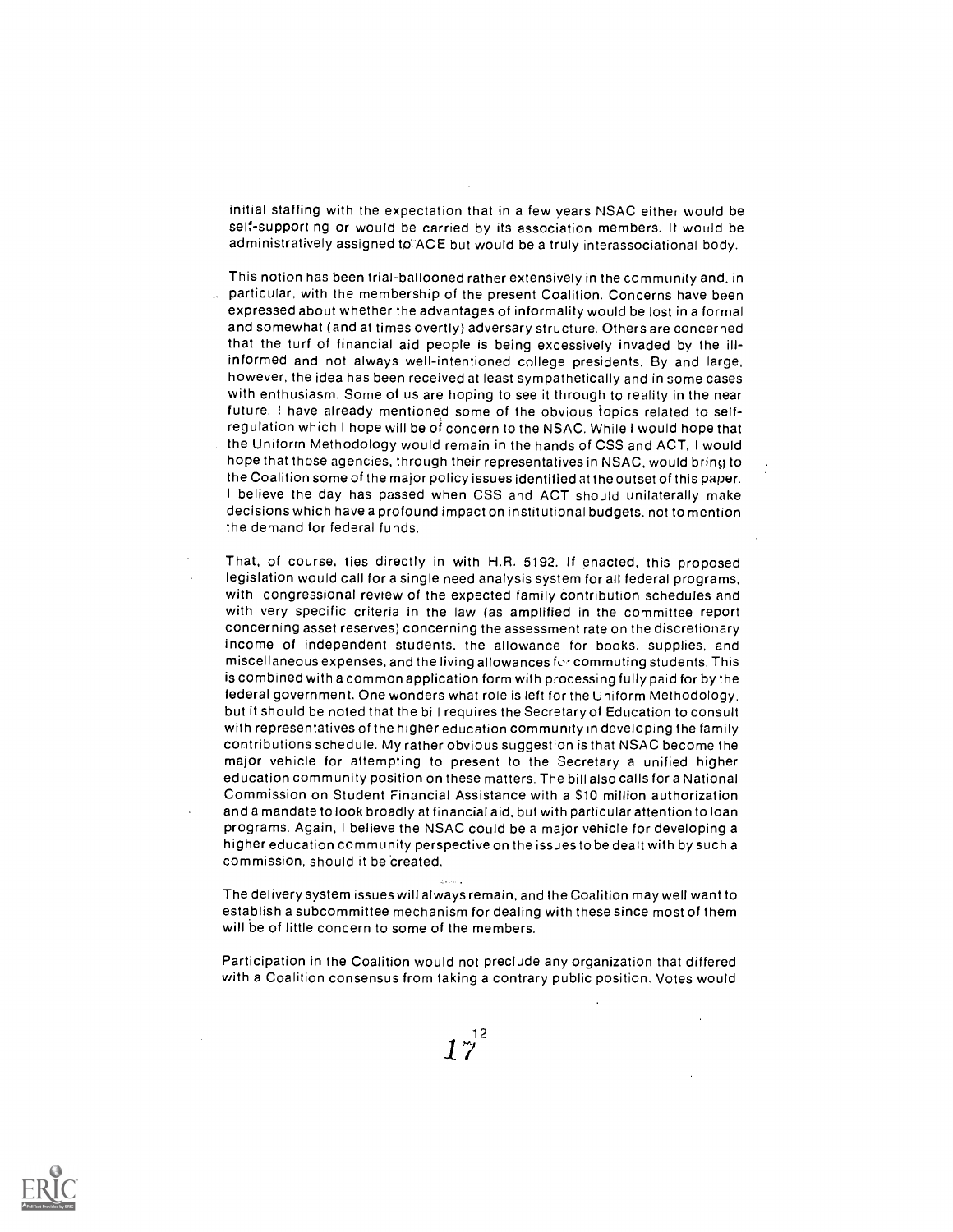not bind dissenting members.

Mention has been made of staffing. A number of those reacting to the NSAC proposal are obviously worried that the appointment of a strong staff director may threaten their particular piece of the turf, and some have argued that the staff person should be involved strictly in the administrative details of minutes, agendas, and meeting arrangements. Given the sovereignty which would be retained by NSAC association members, it is hard to imagine that the staff person would become a kind of ayatollah of financial aid. On the other hand, it does seem important for someone representing the entire higher education community to continually monitor the federal regulators and to put before the Coalition the policy issues which require resolution.

Finally. I believe that the Coalition could become the major vehicle for better informing the presidents and business officers about financial aid. I would commend the National Association of Student Financial Aid Administrators for its comprehensive effort, in collaboration with two other associations, to mount a massive training effort for senior administrators while continuing its longstanding training programs for the full-time professionals in the field. I would in no way want to supplant or modify that effort. But I believe the Coalition could  $\cdot$ become the major vehicle for getting financial aid matters on the agendas of the presidential associations in terms of their training programs and their meetings. After the reauthorization of the Higher Education Act, the scene will shift a bit to the campus level, where the senior administrators need to know the questions to ask and have a basis for evaluating the role of financial aid in their own institutions.

The proposal for a reborn coalition is not revolutionary and takes as a given that the present program patterns, with all of the defects so well pointed out by Martin Kramer and others, will continue pretty much as they are, albeit with more funds. The present proposal, in short, is a modest and politically pragmatic step designed to improve things a bit within the present political and budgetary realities.

### The Need for Developing a Governance Structure in Student Aid: An Alternative View

#### Robert H. Fenske

This paper proposes a number of ways in which the partnership concept in student financial aid can be further developed and implemented. The purpose is to present a wider basis for discussion than the sole proposition made in the Atwell paper. That proposition is essentially to maintain the status quo by expanding somewhat the present coalition. In fact, this has much to recommend it, and may well be endorsed by the symposium as the most feasible model. I act as the "devil's advocate" against the proposition mainly to encourage a balanced

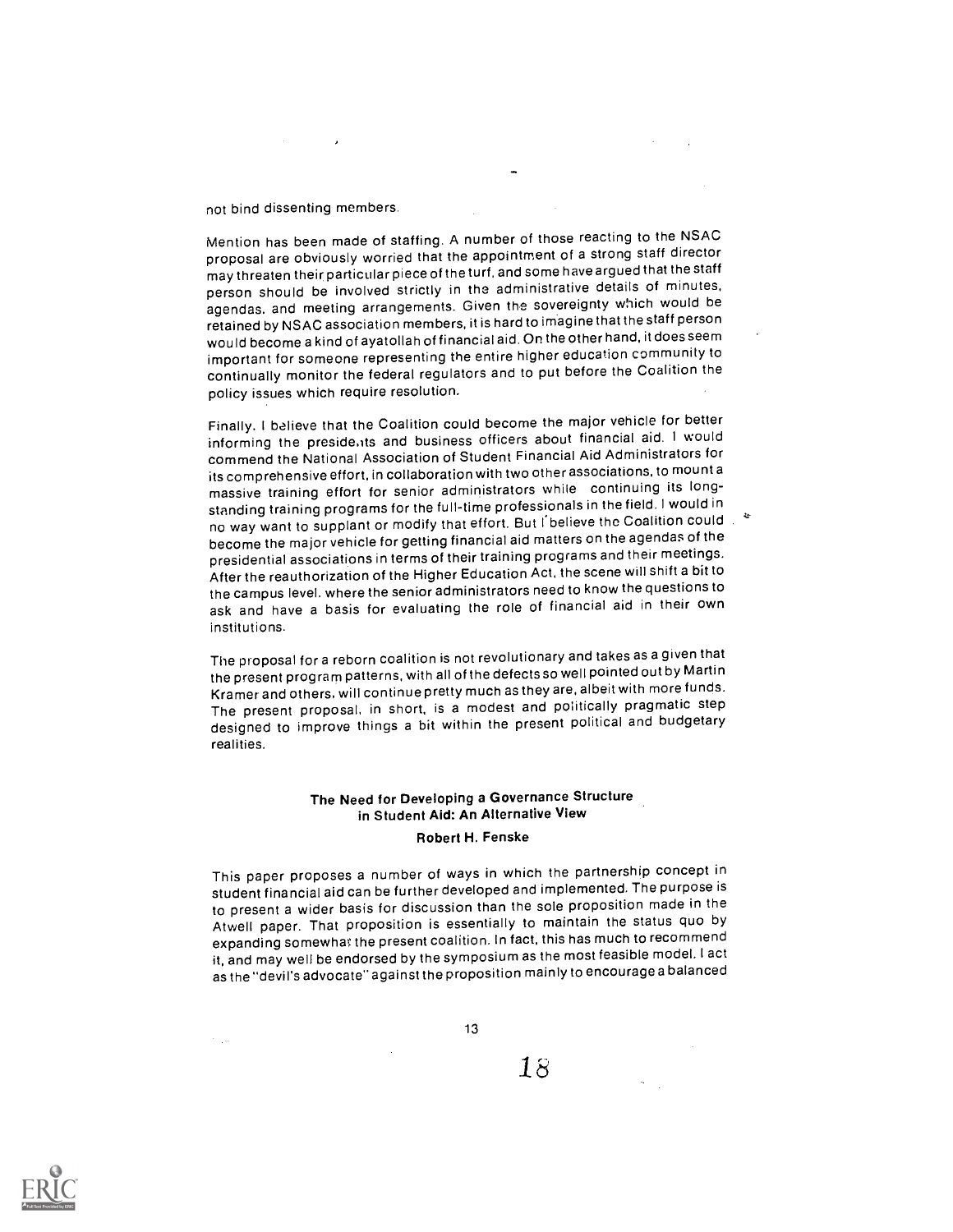discussion. I feel that there are at least three reasons why our symposium may profitably discuss alternatives. First, it is clear that Congress is displeased with the present state of coordination (or lack of it) and the extent of management problems in student financial aid. While it is probably true that reauthorization legislation will only "tinker" with governance and administration issues, this may be largely due to the lack of a structure to effect massive changes rather than disinterest in taking action. The House bill calls for a National Commission on Student Financial Assistance, which is one indication of congressional concern. The point is that coordination may well be mandated through creation of a formal structure, effectively displacing any voluntary efforts. Second, considerable hesitancy now exists regarding the prospect of expanding the coalition and endowing it with a staff.. It is assumed that significant discussion will center on this matter in the symposium. Third, the concept of voluntary (as compared to mandated or statutory) coordination may well be questioned for financial aid. Voluntary coordination has not been an effective mode for any length of time in any aspect of higher education. The fact that no formal structure exists reflects the piecemeal, uncoordinated historical development of programs rather than a lack of need. Indeed, this development has created a situation more in need of formal structure than practically any other governmental initiative. Viewer :n this light, mandated or statutory coordination may be seen as both inevitable and fairly imminent, rather than simply a hypothetical alternative. It follows that considerations of restructuring or expanding a voluntary organization may be only a temporary holding action.

The following discussion begins with the assertion that the partnership concept has existed for some time (though now severely strained) and, further, that it is indispensable to the operation of financial aid on a national scale and thus will undoubtedly be strengthened and formalized. The premise is then made that governance and administration are separate but interrelated concepts, and that much of the current administrative crisis can be attributed to lack of capability for overall policymaking. A final section reviews several governance/coordination models.

#### The Partnership

A partnership need not be viewed as implying equality—indeed the dictionary makes no mention of this notion, only that the parties be active in a joint enterprise. On a national scale, there probably was no point in time when the institutional/state/federal roles were in perfect or even approximate equilibrium. The institutional level was dominant in student financial aid before the federal government entered the picture and before more than a few states were active in funding large-scale programs. In terms of dollars, the federal level is now overwhelmingly dominant. However, there are strong efforts (such as SSIG) to strengthen the state role; the campus-based federal programs exemplify similar efforts to involve institutions. Although it is true that the institutional level is only a small funding source compared to the other two, it predominates in the actual administration of aid to students.

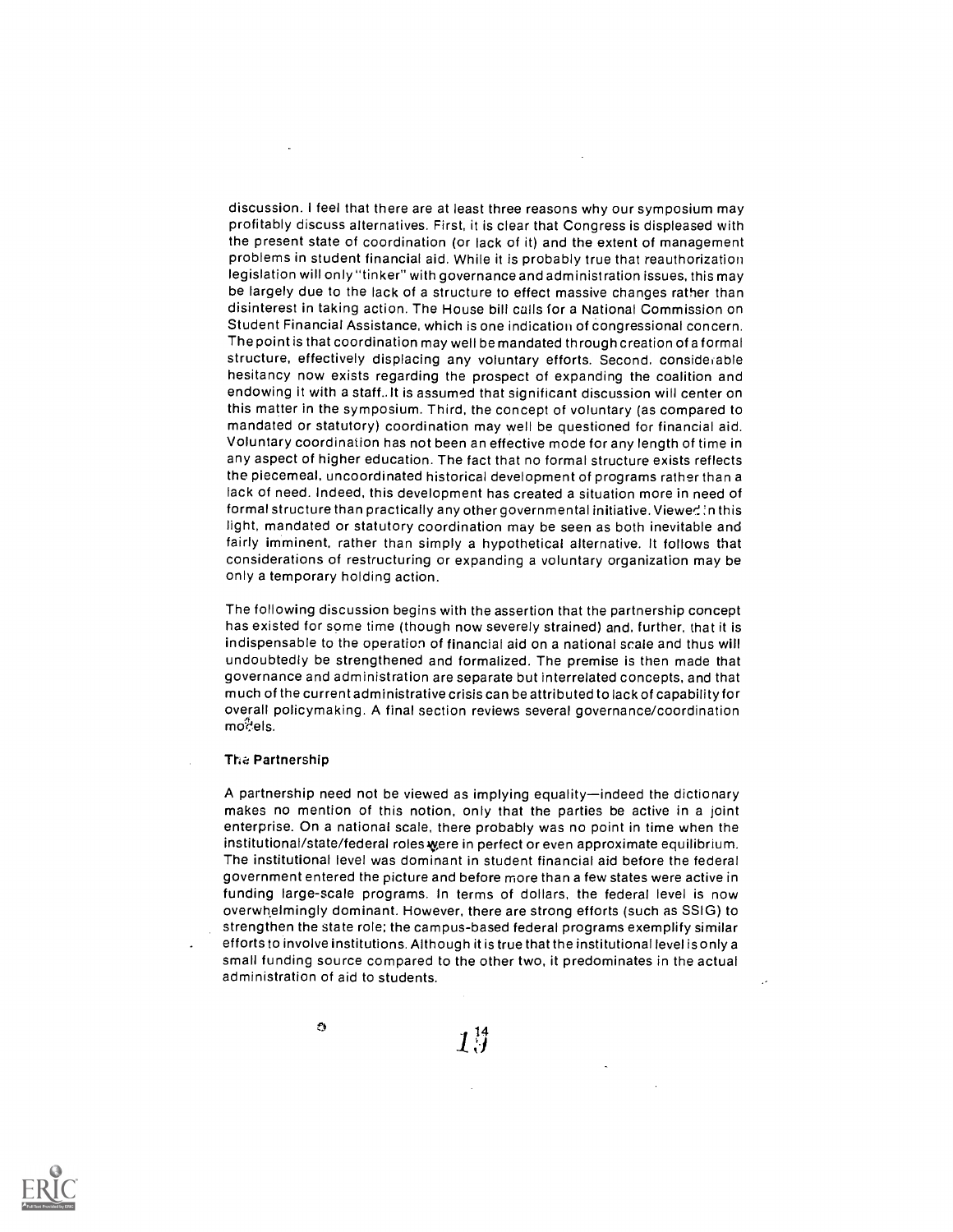In point of fact, a partnership of governance and administration of student financial aid has existed ever since federal, state, and institutional levels were jointly active. The problem is not that the partners have unequal roles in various matters, but that coordination of their activities is made so difficult by the variety of differing, often conflicting, purposes for which the various programs were established and the inconsistent regulations under which they operate.

Because it is the preponderant funding source, the federal sector will clearly dominate most facets of financial aid in the foreseeable future unless some totally unexpected change occurs, like the long-awaited coming of full revenue-sharing. But to assume that the federal government will constitute the totality is to assume that state efforts and institutional involvement will disappear. Both events are unlikely. Consider that state financial aid commissions now dispense over \$700 million dollars annually in state appropriations, and that they have grown in number from around a dozen before 1968 to currently include nearly every state. Creation of over 20 of the newest is attributed to SSIG and other federal initiatives. Consider also that campuses are the interface between the funded programs and the students who are the object of the funds; institutional administrators mediate the interchange. What is the alternative? Can one seriously envision hordes of federal officials housed on or near every campus dispensing federal largesse and effectively displacing the traditional financial aid community? To fund implies-and indeed requires-stewardship (auditing and regulation), but not necessarily administration. Thus, I would maintain that there has long been a partnership and that it will continue. When "the National Task Force on Student Aid Problems enunciated a conceptual framework for the governance of the student aid process: A 'partnership' of Federal and State agencies, institutions, students, parents, and private agencies, working in concert to implement public policy concerning aid," it merely recognized what already existed.2 The problem of the partnership is that there is no "public policy concerning aid." In a rational world that shortcoming would be remedied by governance, and administration would be coordinated. To date, the only facsimile for governance is the Coalition.

Acting on a recommendation of the National Task Force, the American Council on Education and the Education Commission of the States established the Coalition for the Coordination of Student Financial Aid to carry on the process of voluntary association for the governance of student aid. Since 1975, the Coalition hasattempted to bring together the interests of all the parties to the process. (Van Dusen, p. 25)

I will later contend that even an expanded form of "voluntary association" may be unequal to the task of solving partnership problems.

#### Problems and Issues

A discussion of student aid problems and issues is superfluous for symposium participants; the group includes many of the foremost analysts of aid problems in

 $\epsilon = \frac{1}{2}$ 



15

 $\mathcal{Z}\hat{U}$ 

<sup>?</sup>Quotation from Van Dusen, The Coming Crisis in Student Aid. p. 25.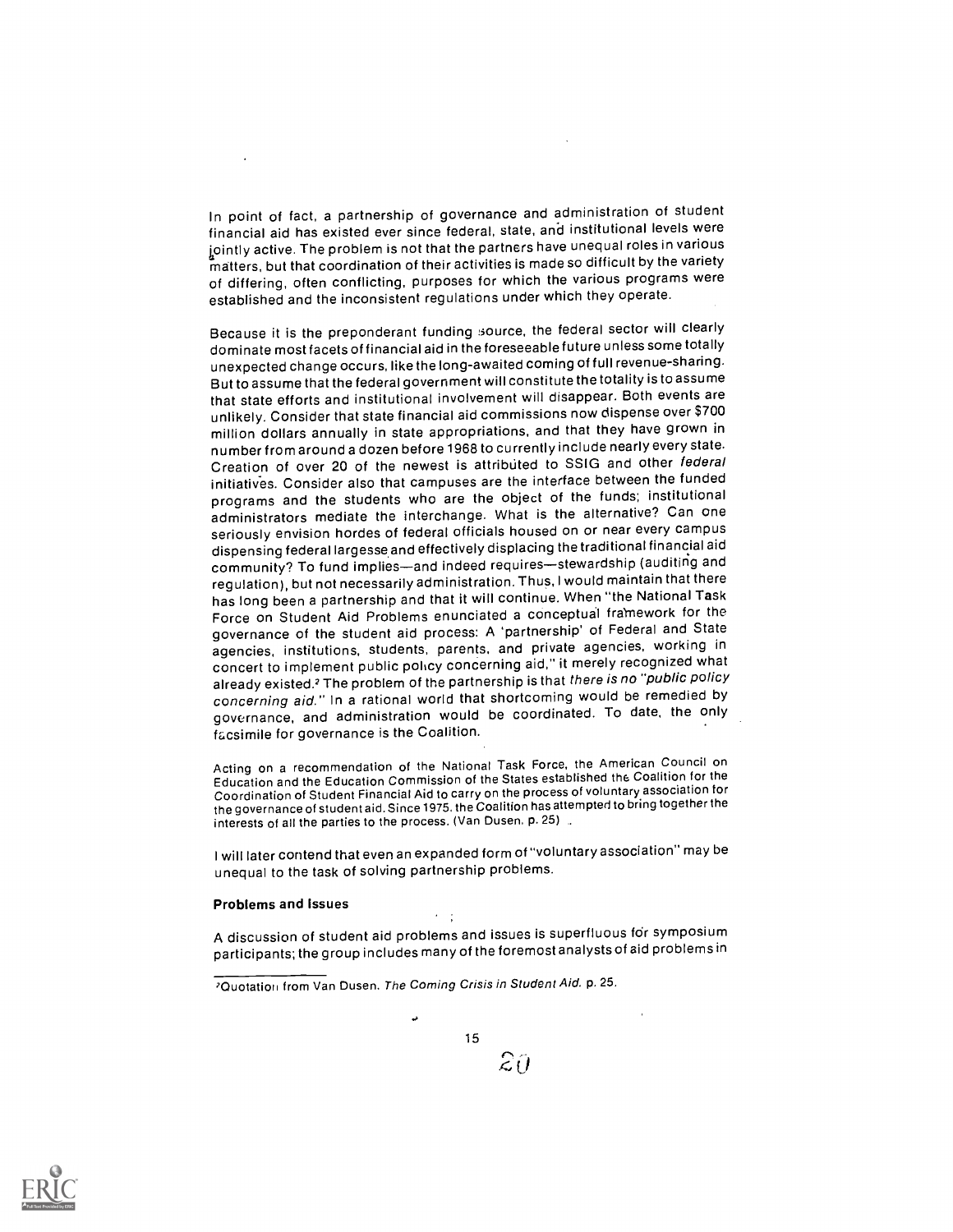the nation. However, as a brief introduction to alternative governance models, it may be useful to simply list some salient problems and issues as a reminder of their magnitude.

Hartman's recent description is a succint entree to the federal role:

Before the Education Amendments of 1972 were enacted, federal aid to higher education was eclectic. For each problem that arose in the late 1950s and throughout the 1960s. a federal program responded. Sputnik's ascent was matched by the rise of national defense loans, graduate fellowships, and expanded research support. Facility shortages led to construction loans and grants. The discovery of poverty fathered educational opportunity grants and the college work-study program. Spiraling higher education costs threatened<sup>a</sup> middle-class raid on the Treasury via a tax credit; guaranteed loans were the cheaper compromise. Assorted other needs of higher education were addressed by small categorical programs.

Each of these programs gave rise to a full complement of guidelines, regulations. coordinating bodies, and regional panels that often seemed to be working at crosspurposes; but in fact there were so many different purposes underlying the laws that conflict was more or less inevitable.<sup>3</sup>

Title IV of the Higher Education Act of 1965 was, even then, the culmination of congressional response to many social pressures, including those expressed in the earlier Civil Rights Act. But the initial impetus came from the recommendations of the 1947 Truman Commission, which reflected the mood of an optimistic and egalitarian era. One wonders if the Commission members fully realized the Pandora's box contained in the concept of extending higher education opportunity to all who could profit academically from participation. Striking down financial and other artifactual barriers (like race, sex, and creed) is one thing for the less than 20 percent which historically comprised enrollments: it is quite another when even the broad academic qualification is effectively removed and changed to all who may want postsecondary education of nearly any type. This is the basis of many of the student aid probiems listed below.

1. The proposition that financial need alone should be the basis for aid seems to be under continual fire, even though reauthorization will apparently perpetuate it. Perhaps the fundamental problem is that without a linkage to academic ability as a control, we are finding that financial need can be contrived by hiding assets or changing status, whereas it is difficult to demonstrate ability if it doesn't exist. As a result, present prospectsare that the only ultimate control on need-based aid expenditures will be the patience and willingness of the taxpayer. Last year's tuition tax credit initiative is only the latest, but not the last, evidence of the eroding of public support for need-based aid.

<sup>&</sup>lt;sup>3</sup>Robert W. Hartman in David W. Breneman and Chester E. Finn, Jr., (Eds.). Public Policy and Private Higher Education (The Brookings Institution, Washington, D.C., 1978), pp. 233-4.



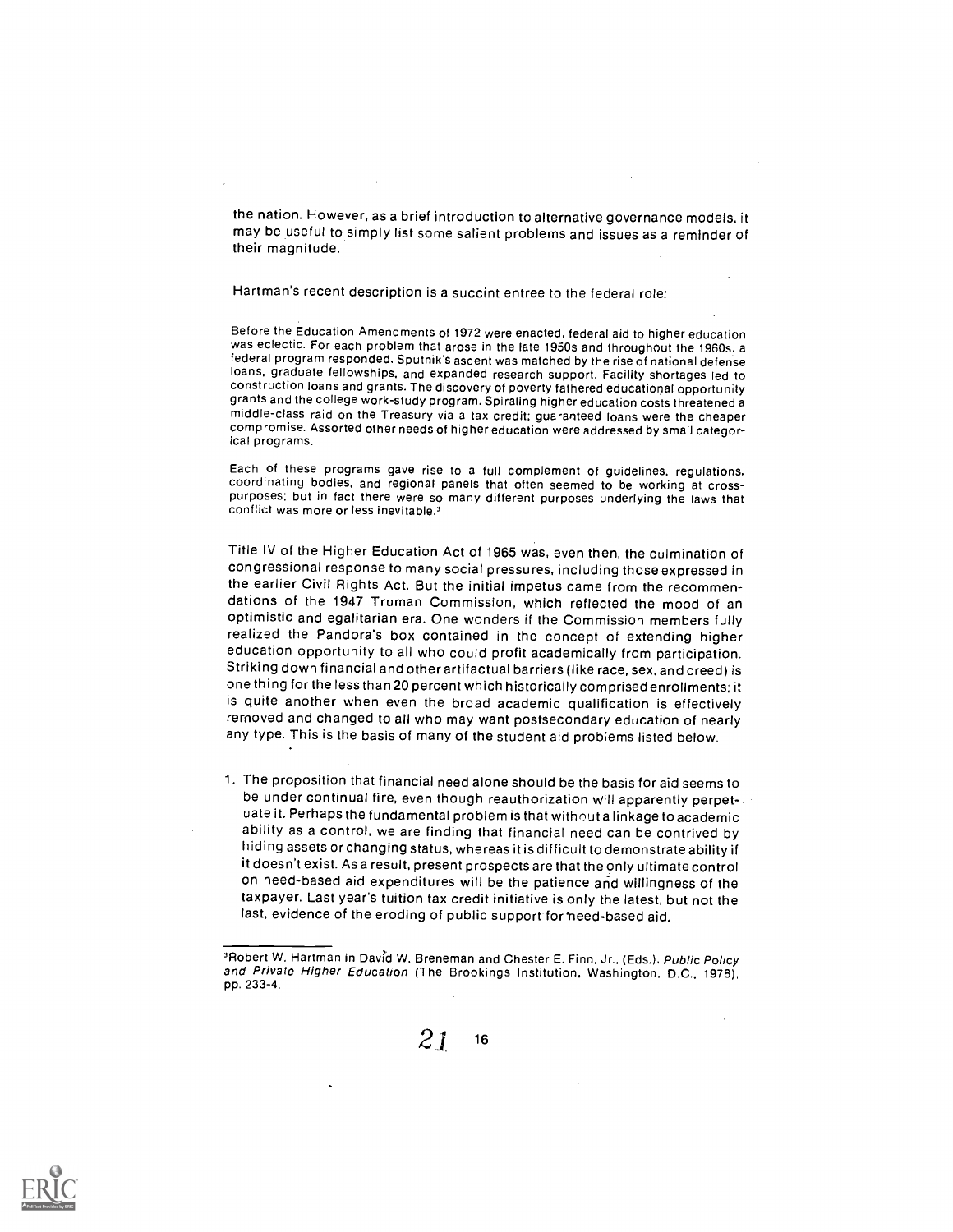- 2. Using need-based aid for support of private higher education that is otherwise restricted because of constitutional or other considerations may prove unpalatable once the severe enrollment crunch hits. If and when survival of public institutions is at stake, what will happen to public support for private institutions?
- 3. If financial need is calculated as the difference between two factors, one of which (student cost) is only guessed at and the other (expected family contribution) can be easily faked or dodged altogether, how long will it likely continue as the principal basis for appropriating ten or more billions per year?
- 4. Inconsistency in amount of awards according to the system used has not only  $\pm$ eroded public support because of inequity, it has stripped away the aura of scientific, objective methodology. Consolidation into a single nationwide system will deal with the first problem, but because of the total reliance involved will engender more suspicion of the single system-chosen as only (and not necessarily) the least of several evils.
- 5. Independent status of aid applicants is encouraged and rewarded by the system. How can a rapidly accelerating erosion of family resources persist as a major factor in estimation of need? The system seems self-destructive, and no one to my knowledge has suggested a workable solution.
- 6. The well-known market model has changed from a means to force accountability on institutions through student consumerism to a system fostering institutional welfare and survival. State legislators and institutional administrators now seem willing to use federal aid money as a substitute for state funds. The constituency supporting federal aid has now broadened to include those whom it-was originally meant to control, and the shift will worsen as higher education becomes more and more a buyer's rather than a seller's market.
- 7. Fraud and abuse of aid programs, especially loans, while never as bad as the headlines indicate, will put student aid increasingly in the hands of the auditors and regulators. However, the problem may also have the beneficial effect of increasing pressure for effective governance and overall public. policy.
- 8. The 1974 FICE definition of "postsecondary education" institutions whose students are eligible for aid includes many which are beyond full public acceptance as beneficiaries of public monies. Cosmetology schools and many other types are not yet what the public views as higher education. The fact that most of the deliberate organized frauds are in the proprietary sector has not helped acceptance. However, it is difficult logistically and politically to retract aid to a class or type of institution.

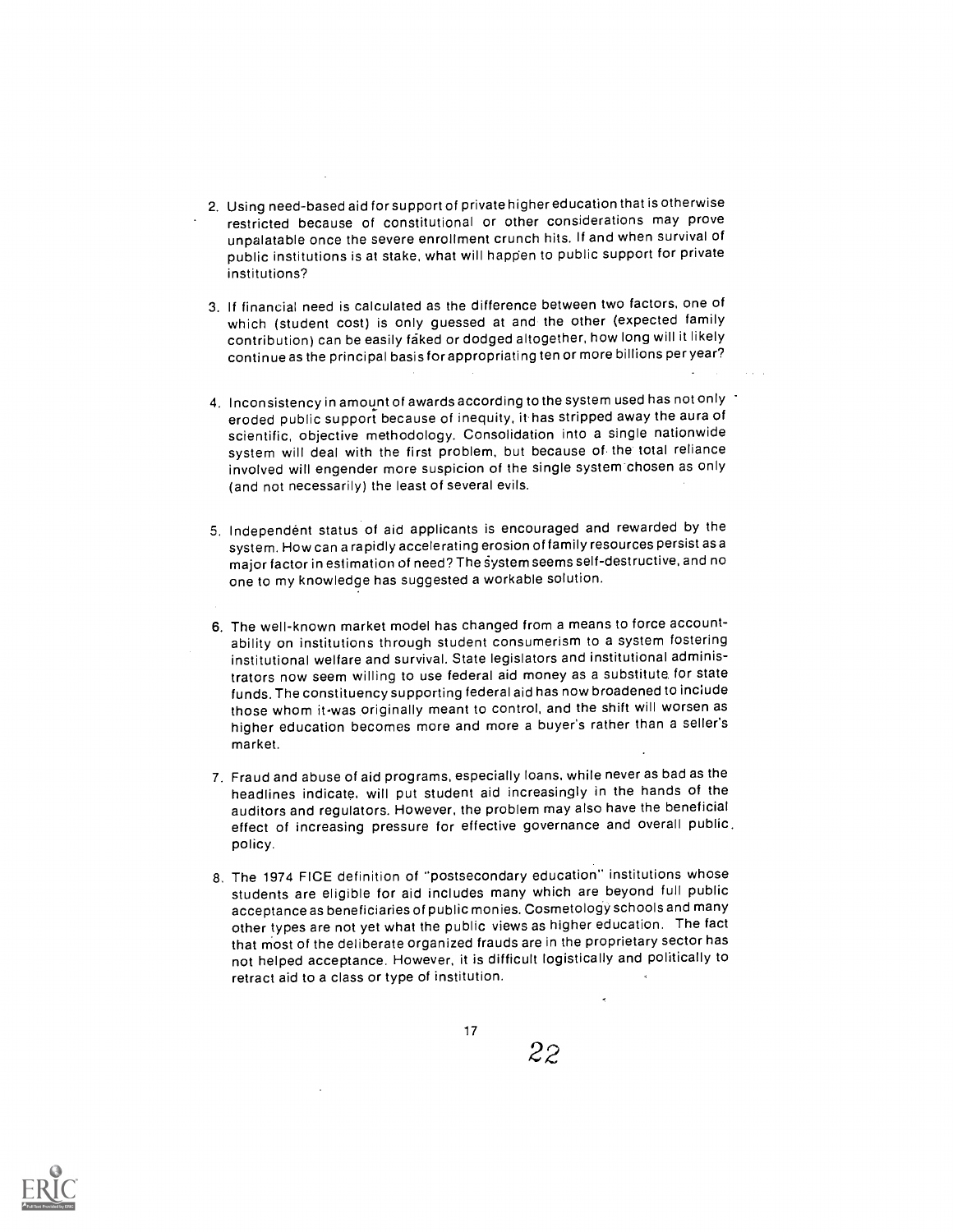9. The most basic of all inequities persists. Why should a futl one-half or more of a given youth cohort be given a boost in their life chances by public funds that are withheld from the rest? Many of the problems listed above exacerbate this inequity in the eyes of some societal sectors such as labor unions.

Some of the basic societal and political issues reflected in the above partial list of student aid problems go to the very core of higher education's role in America.

- Student financial aid is now the main means by which the federal government supports higher education. As indicated earlier in the quote from Hartman, it is among the least coordinated and consistent of all government programs. It is also one of the most heavily and closely regulated. It is as far from the original federal support (the Morrill Land Grant Act) as can possibly be imagined.
- Student financial aid is now the main determinant of participation rates in higher education, and higher education is the main determinant of economic status. This role will probably increase as every conceivable career and profession is certified by higher education.
- Student financial aid controls the balance between the public and private  $\frac{1}{n}$ sectors of higher education. For a large proportion, perhaps even a majority of private colleges,'it determines their viability.
- Present aid programs and systems affect the traditional role of parental sacrifice for their offspring's higher education as a means to upward social and economic mobility. Consequently, it affects many other facets of parent-child relationships in the family.
- Student financial aid affects and is conditioned by the issue of societal versus individual benefits of higher education. The Carnegie Commission phrased this issue as "Who Benefits? Who Pays?"
- Student financial aid drives the market model of the financing of higher education. The impact of student consumerism on curriculum and other basic matters is beginning to be felt. As Martin Kramer observed recently, basic problems arose when the proportion of aid-eligible students moved from about one-third to over one-half. Before, the two-thirds not eligible forced private colleges to lower costs to remain competitive, and provided no incentive for increasing public tuitions. But now there is every incentive for both sectors to raise prices and tosupport student aid as a substitute for family contributions and state subsidies, respectively. What happens to institutional autonomy in the process?

The final section will deal with the question of whether the Coalition as a voluntary, self-appointed, and self-perpetuating body can deal effectively with problems and issues of this magnitude. The report of the 1978 Aspen Institute meeting on student aid commented on the past record:



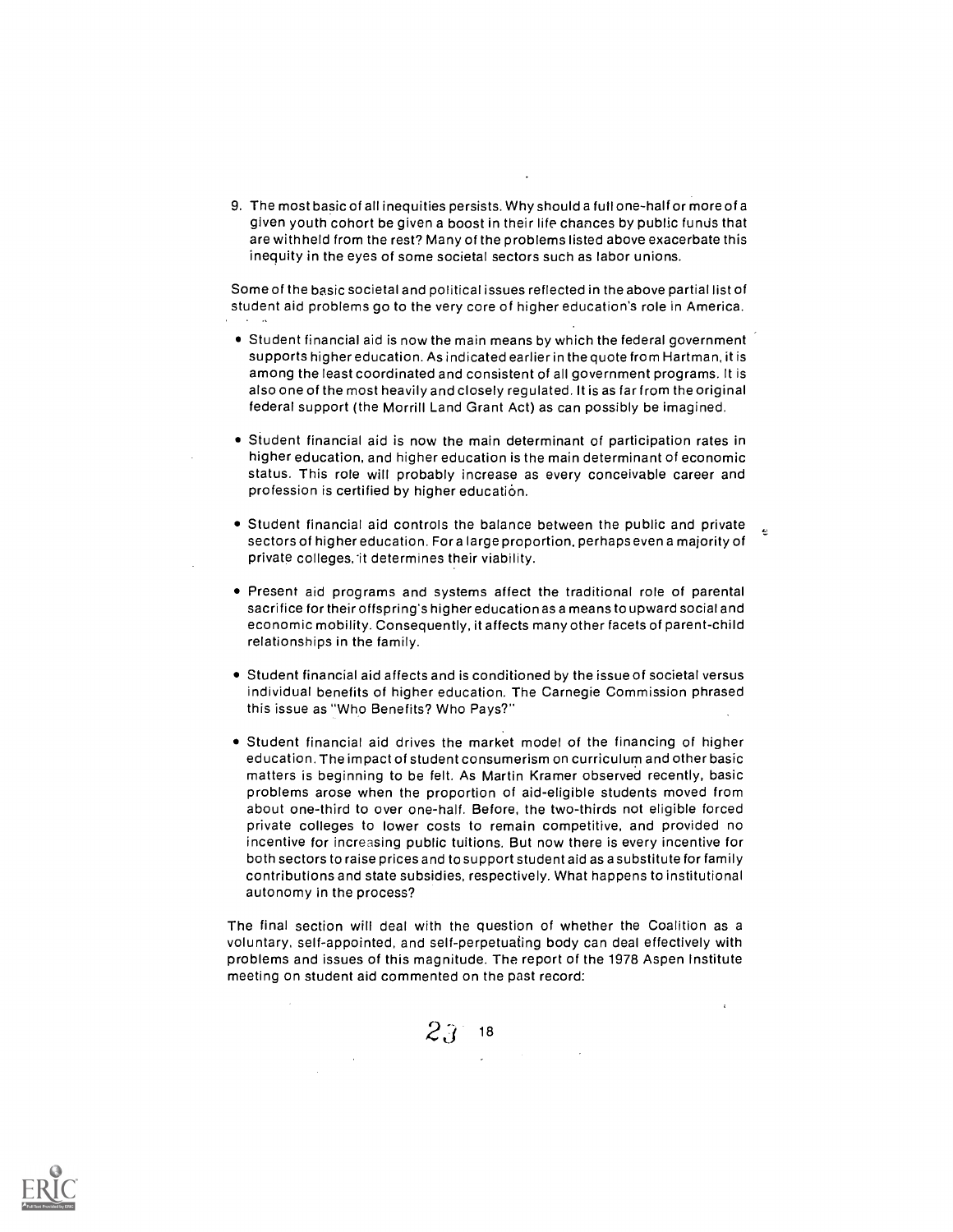As a self-appointed, self-perpetuating agency with no more official voice than it can demand for itself, the Coalition has been less than successful in remaining an equal partner with the Fedefal Government in a number of major policy decisions. (Van Dusen, p. 26)

#### Some Alternatives

The concepts of governance and administration need to be clearly and firmly separated to allow a meaningful discussion of the partnership and its potential for coordinating student aid programs. Brief and inelegant definitions cite governance as authority and responsibility for setting overall policy, and administration as the application of tangible and intangible resources to carry out mandated programs. In the higher education setting, it has been viewed as important that these two concepts not be functionally mingled. Famous horror stories abound of regents who try to be administrators and presidents who control governing boards.

In student aid it is plain that no unified public policy has ever existed, and that no overall governing structure exists other than the Congress itself. If thisfcan be viewed as analogous to a state legislature comprising the institutional governing board, this is the same as saying that no governance structure exists. The proposition presently before the symposium by virtue of the Atwell paper is that the Coalition be "reborn" and expanded ". . to consist of virtually all of the present members of the Coalition plus representatives of several major presidential associations and the general public." Other governance and management models have been proposed in the recent past. Art Marmaduke proposed a number of such models in his paper prepared for the Aspen Institute in 1978:

- 1. The status quo. With this model, the Coalition for Coordination of Student Financial Aid would be left to find its own destiny, or some other organization or organizations would provide leadership or achieve dominance. Essentially, this perpetuates the present vacuum in which leadership 'emerges in a Darwinian fashion.
- 2. A new and separate voluntary membership. This would succeed CSS and ACT, who would divest themselves of their financial aid activities. One national organization with membership from institutions, states, educational associations, the federal government, and students might be a single, selfgoverning organization with a formal structure, a representational system of self-governance that could be regionally organized as well and sensitive to institutional inputs. It would advise legislators; establish policies and operational and ethical standards; provide need analysis services, guidance materials, training, and hopefully leadership. It would not control governmental programs but would influence them. It might provide some of the diversity that has been healthy for student financial aid, at the same time providing a semblance of order and structure. It would also eliminate some of the unhealthy competition between the two organizations. Both organizations

19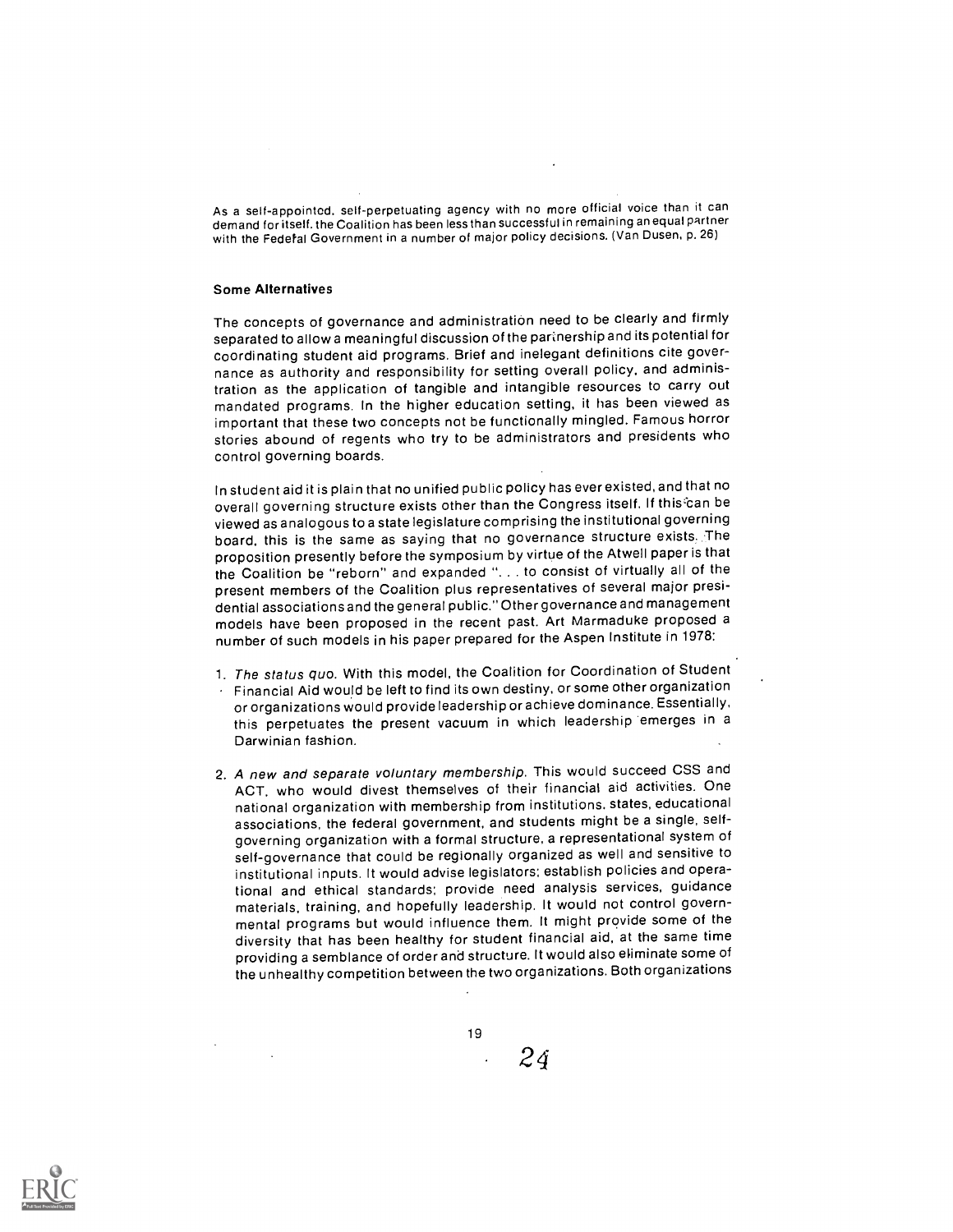are strong and well-entrenched, with emotionally involved and enthusiastic constituencies, and a massive amount of energy would be required to overcome the resistance to the abolition of the two organizations' financial aid services.

- 3. A new and separate voluntary membership organization limited to establishing policies, operational standards, and ethical standards and providing <sup>a</sup> forum for discussion of issues. Such a group would differ from model number 2 by leaving operational responsibilities for need analysis guidance systems, training, etc., with existing agencies. It would perform all other functions noted in model 2 and could be a logical next development for the Coalition by adding form and legitimacy.
- 4, A federal government agency with a responsive governing board. Such an agency would have greater autonomy than HEW and,the Office of Education, with congressionally delegated power to establish-standards, principles, and procedures for federal financial aid programs. It could be modeled after various state student aid commissions which have been successful for the most part. Such an organization could provide the representative discussion group, although it would not be a voluntary organization. It still could be a representative governmental organization, possibly insulated somewhat from traditional congressional and bureaucratic controls and dedicated to preserving the partnership concept. Some sort of governmental sanction might be regarded as providing legitimacy to the partnership concept. While state models provide some assurance, the experience of groups like the Advisory Council on Financial Aid to Students or other federal commissions makes one skeptical of the ability of such a group to be representative and responsive.
- 5. A congressionally chartered public corporation with a governing board. In theory, this would be very similar to model 4. It should be more autonomous and flexible, and possibly could be more representative than a governmental board or commission.

The arguments made in the first two sections strongly suggest that it is high time that a governance structure be set up to determine overall policy and to provide a framework within which resolution of administrative problems can take place. It is also suggested that the magnitude of student aid programs and the intensity of coordination problems call for a statutory or at least congressionally mandated level of authority for the structure. This view precludes any form of voluntarism and leaves models 4 and 5 above for consideration. I favor model 5 because of the need to avoid total centralization under a "commissar" of student aid, and yet to accomplish unified governance with an emphasis on representation. Consider, for example, the sectors that should or could be represented under a variety of conceptual models:

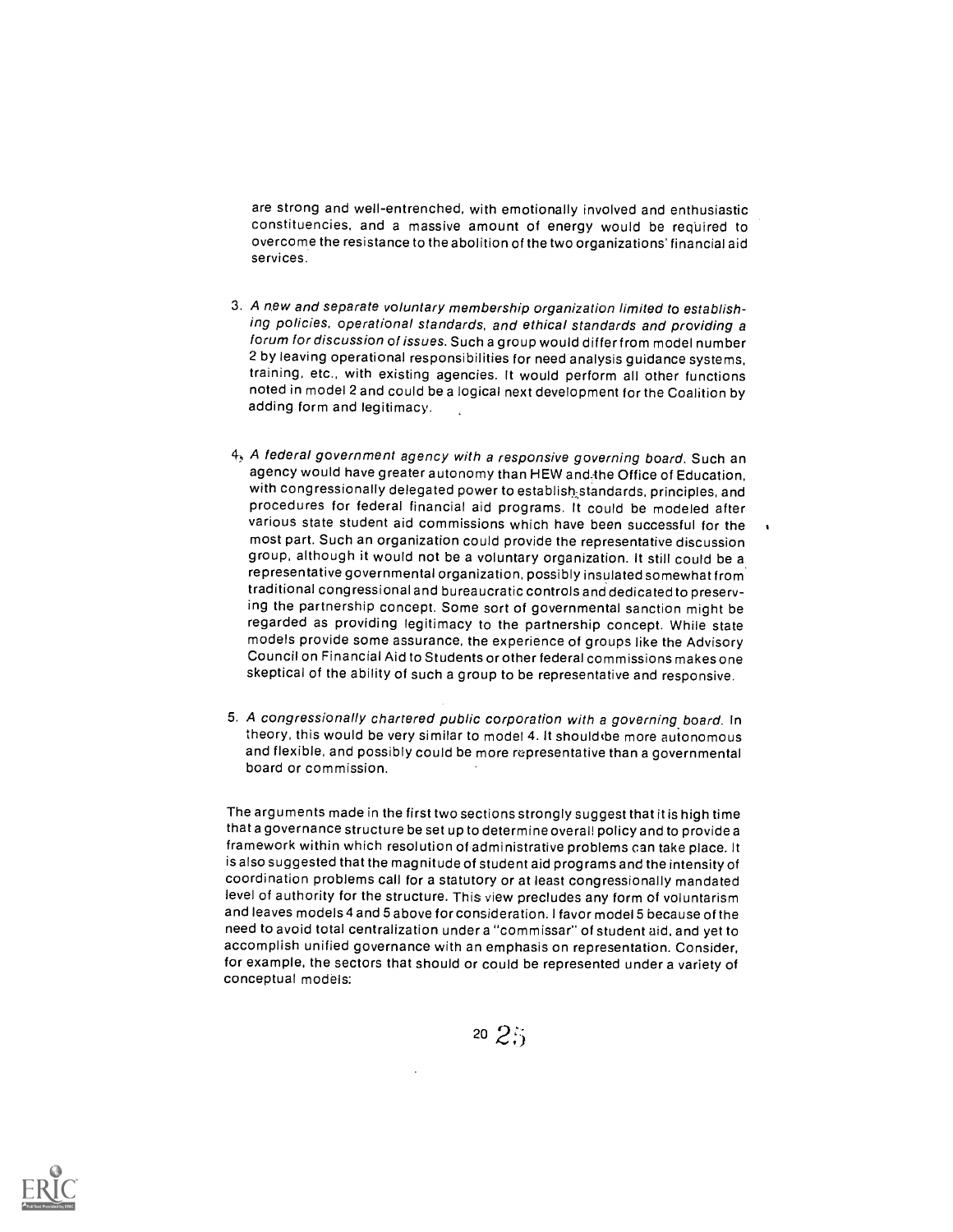- 1. A functional model would require that representation include students, administrators, and taxpayers who might be viewed respectively as recipients, processors, and funders.
- 2. A structural model would focus on the organizational structure of higher education according to (a) level, that is, 2-year/4-year, university and (b) control, that is, publicly-supported, private and nonprofit, and proprietary. Other considerations would be size of institution and/or mission, as in the Carnegie classification.
- 3. A political model would require representation from the federal, state, and institutional levels and/or legislative representation at both the congressional and state levels.
- 4. An administrative model would require representation from the federal bureaucracy at both the national and regional levels; from the administrator associations at state, regional, and federal levels; and perhaps from the staffs of state commissions as well as from grassroots institutional administrators.
- 5. A financial model would include funding sources such as federal, state, institutional, and foundation. The federal level would include such agencies as the Veterans Administration, Social Security, etc. In all of the above, consideration would probably have to be given to some sort of proportional representation. For example, the financial model would entail about 75 percent federal, 15 percent state, and so forth.
- All or most of these complexities would be avoided by simply applying the governance model used by higher education itself, namely a lay or citizen board with overlapping terms. Other possible models include a mixture of professional and lay members as on the University Grants Committee in England, and various state student aid commissions which sometimes mingle professionals and legislators with the lay members. A final model could be analogous to the National Council on Educational Research, which sets policy for NIE.

In any case, it may well be time to move beyond the idea of voluntarism, which has not been successful in many public enterprises.



 $21 \quad 26$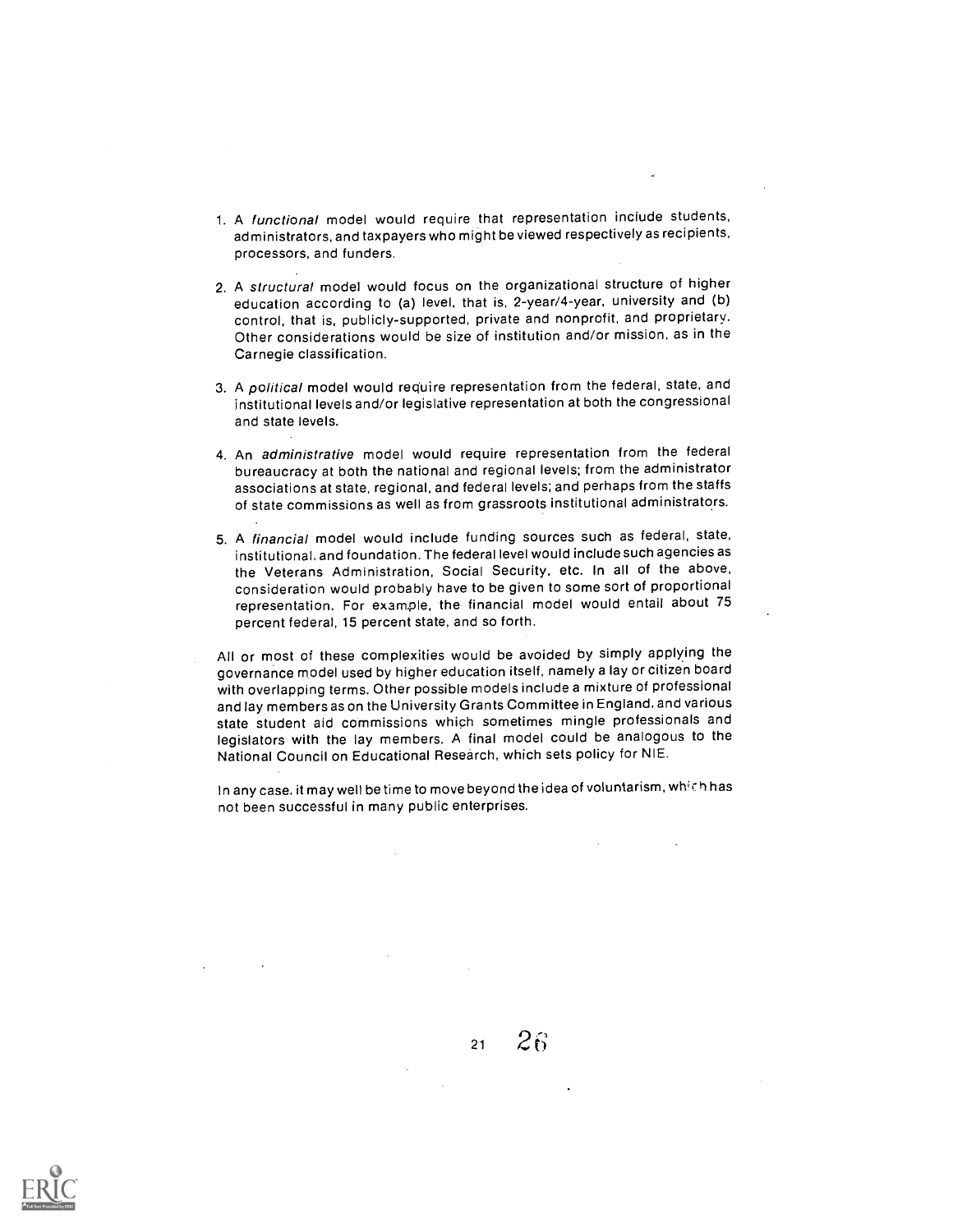Editor's Note: The remaining five sections in this report contain summarizations of the presentations, discussions, and commentaries made during the various sessions of the conference and the postconference invitational symposium. The summarizations were derived from transcripts of audio tapes. For the purpose of encouraging free and open discussion, the conference participants had been assured beforehand that the published account of the proceedings would not attribute statements to any individual. Therefore, it is important to note that the following summarizations do not represent the views of any of the program participants in particular, nor of the group as a whole. Nor does this material represent any position of any of the organizations, agencies, institutions, or student aid constituencies with which the participants are affiliated. What these summarizations do represent are the results of interactions among institutional aid administrators and a number of nationally recognized leaders in the field of student financial aid. The interactions took place in an atmosphere of openness, candor, and deep concern, and during a time when all thoughtful observers of student aid were aware that momentous events were occurring that would probably change the field in significan! but yet unknown ways.

#### SECTION III

# Communication and Influence in Student Aid

One of the objectives the Keppel Task Force tried to achieve was a better spirit of cooperation. The term "partnership," in this sense, means trying to build up trusting relationships among various participants in the student financial aid process. One of the main ideas from the state-institutional-federal partnership concept was that people could understand one another's differences, understand what they had to do and why they had to do it, and maybe get things done in a cooperative mode. For example, review the history of the Basic Educational Opportunity Grant (BEOG) Program. In 1972-73, there was tremendous resistance to the whole concept from the higher education community. Throughout the program's initial implementation there was a negative reaction towardBEOG, with a strong preference for Supplemental Educational Opportunity Grants (SEOG) as an alternative. Because of that opposition, there was a breakdown of much of the trust that had developed between the higher education community and officials in Washington who were trying to establish the program. And that mistrust continued fora long time. Tensions continued through the period of the Keppel Task Force, and through the controversy about who rations the money (i.e., ACT and the College Board by simply changing their taxation rates for

23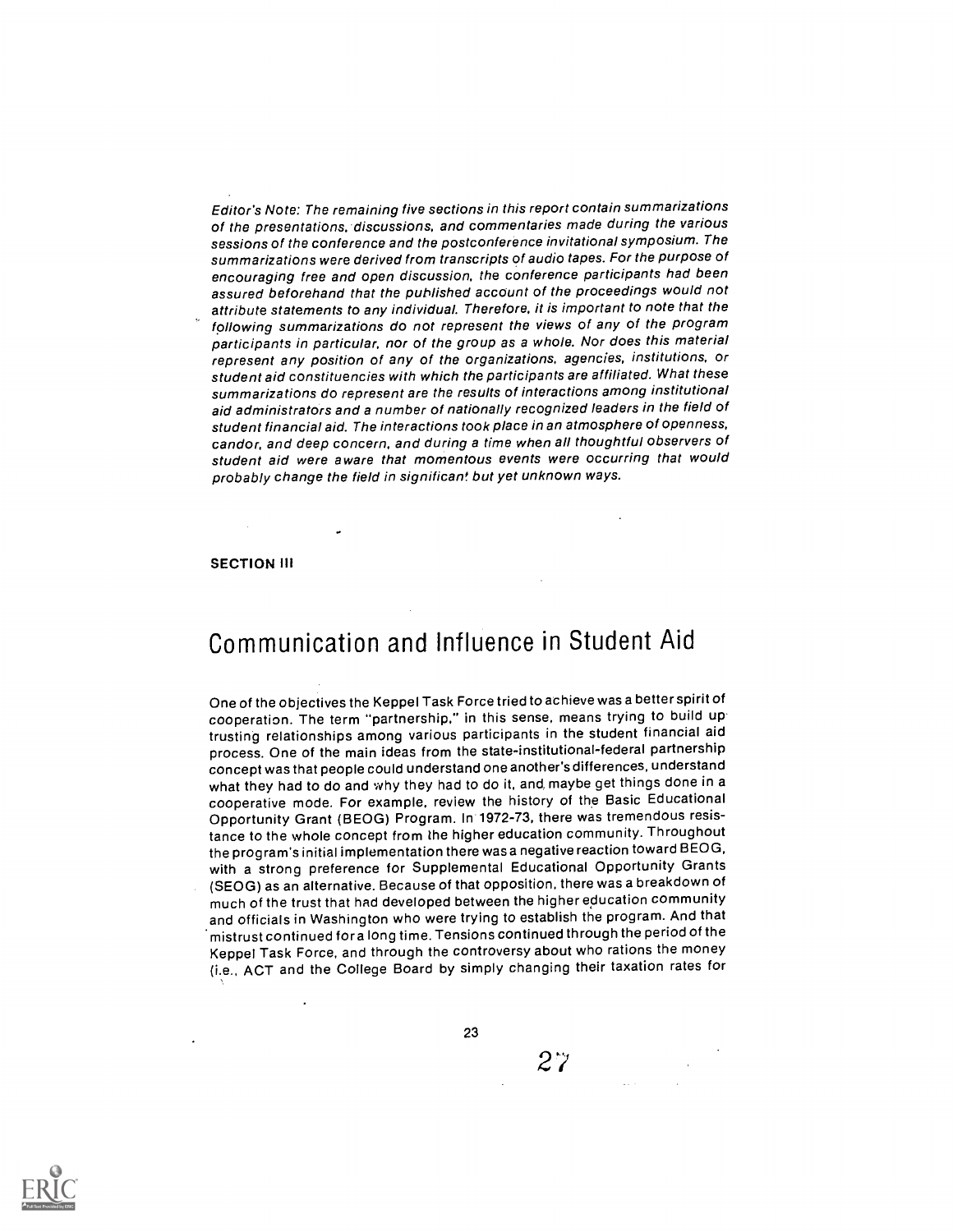upper- or middle-income students, or the federal government). One result is the Middle Income Student Assistance Act (MISAA), in which the federal government dropped the taxation rates and the private sector did not. But those controversies were still "family fights"; the partners all seemed to be part of the same community, whether it was the Uniform Methodology Subcommittee, the Coalition, or another setting. And while there were some bitter feelings (and those probably still exist to some extent), the partners gradually accepted the idea of a multiple data entry concept for the simple reason that the people who were involved in the process began seeing that the idea could perhaps be made to work without destroying the fundamental concept of the Basic Grant Program as an entitlement program.

The idea inherent in the term "partnership" is trying to get people to work together in a trusting, cooperative mode. But the practical fact of the matter is that the stockholders control the system. Institutional aid officers realize that anyone who wants to use someone else's money must be willing to accept the terms and conditions under which those funds are made available. Whenever a donor gives money, the aid officer must handle it according to the terms and conditions under which it is provided. And over the last four years, particularly during fiscal year 1979 in which the federal funds in the Bureau of Student Financial Assistance jumped to 3.8 billion dollars, the amount of stock owned by the federal partner has jumped accordingly. And since that increase has occurred in part at the urging and encouragement of the higher education community, the kinds of restrictions that Congress and the federal administrators outline must be taken into account. When aid officers work with donors in the private sector, they try to build a good relationship so that their advice and counsel and expertise can help shape the way in which the dollars can be used most effectively in accordance with their institutional responsibility. A challenging role of the financial aid officer is to somehow try to rationalize many different forms, regulations, and guidelines with money coming in from all directions.

Nevertheless, the idea of the Coalition was people trying to work together; and in the last couple of years, it has worked well sometimes and not worked well at other times. Meetings of the Coalition have never been closed. The federal program officers were always welcome; there were always formal, frank exchanges of views which were usually very constructive. But there are new forces that are going to shape the governance of student assistance over the next five years. The Higher Education Act reauthorization is a major factor. The administration and Congress evidently agree that in the delivery of student financial assistance there should be a single need analysis with a single form, and that it should be free to the student. Apparently, the need analysis will be approved and reviewed by Congress each year. much as the family contribution schedule is now, on the grounds that what forms the family contribution schedule is a series of value judgements and that we elect congressmen to make our value judgements. The procedure that the administration and Congress have proposed is that in preparing the family contribution schedule, the executive branch will consult widely with the community in developing that plan and then will present it before

 $25$ 24

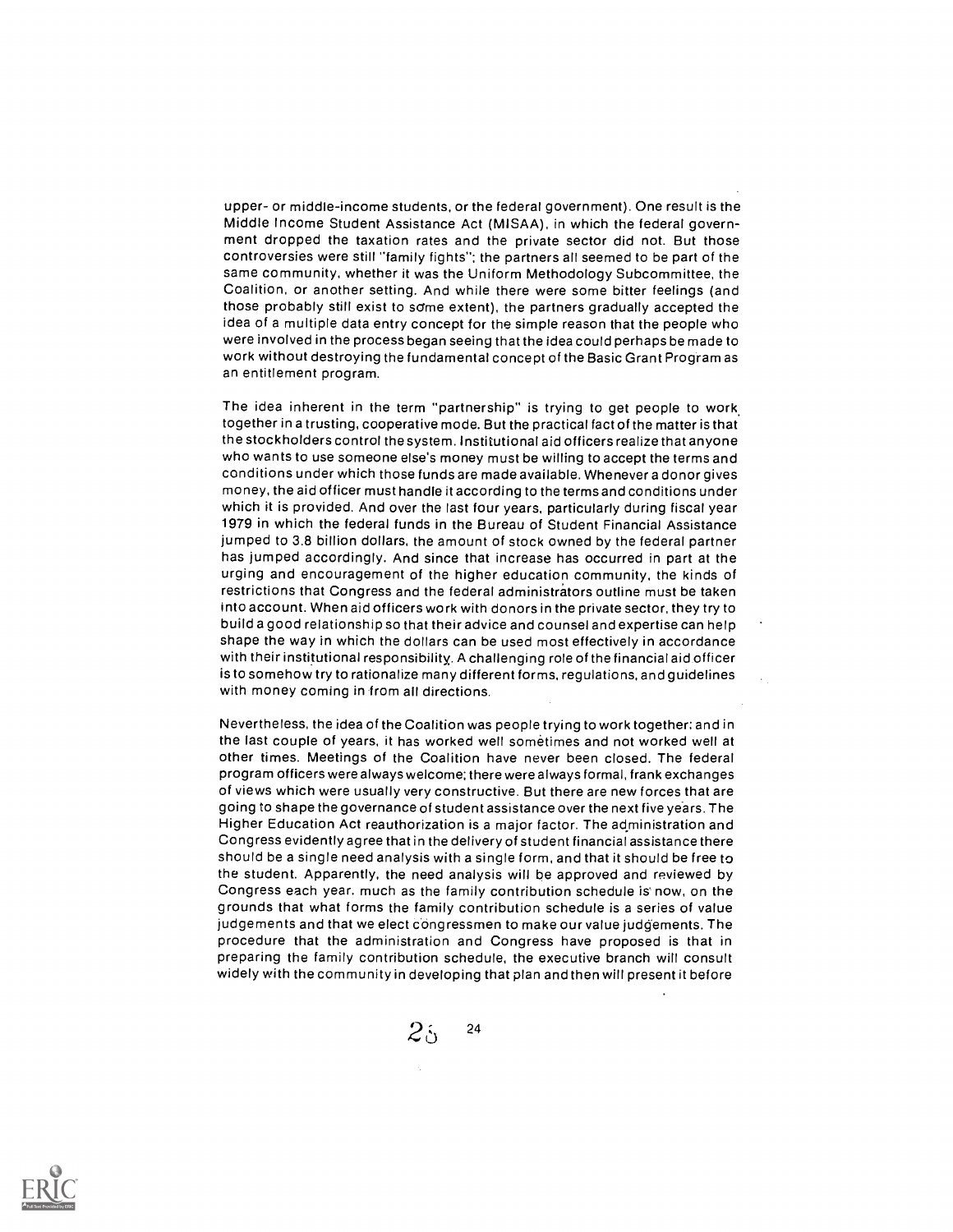Congress. If that is done in a mode of cooperation with the experts in the student aid community, then the administration and the community will develop a single schedule that is generally acceptable to all.

#### Recent Coordination Efforts

In the early days of the Keppel Task Force, the focus was on reducing the number of forms, deciding on common calculations, and coordinating calendars. In retrospect, the focus might have gone in some other directions. The rugged individualism that still exists in institutions that want to serve a certain clientele, and certainly the individualism that persists in certain states that believe more strongly than the federal government in providing freedom of choice, should be maintained.

The Keppel Task Force was exciting at the time, and many grew to uelieve that there were valid reasons for professionals to gather voluntarily in an attempt to work out the problems that would not otherwise be solved by voluntary cooperation, but would rather be legislatively mandated. At present, for reasons that may be heavily political rather than scientific, one can observe the political process of mandating into law decisions that might have been made in a voluntary way. Voluntary cooperation and self-governance in student financial aid is not a new phenomenon. For example, the College Scholarship Service (CSS) was founded in the early 1950s as a mechanism for voluntary selfgovernance of a group of institutions (at that time a very small group largely made up of highly selective, independent colleges). Over time CSS was an effective mechanism for providing principles, standards, cooperation, and self-governance among American colleges and institutions. Thus the idea is not altogether new, and there has been at least some historyof successful self-governance, although that took place in a much less complicated era.

The Keppel Task Force attempted to include the Office of Education (OE) in its work, rather than creating an adversary relationship. OE was invited to participate in every sense as a full partner in the discussions. The Keppel Task Force represented another voluntary ef fort of many groups in postsecondary education to come together and try to work out solutions for problems that were common throughout the country. The Keppel group succeeded with the help of a lot of people. The amazing thing was that the Task Force had no power and no governance structure. It existed for little more than a year, issued a report, and disbanded. Nonetheless, there was high interest in many states and on many campuses in improving the delivery and standards of student financial aid. Consequently, many professions recommended that there be some continuing mechanism for discussion after the Keppel committee disbanded. This recommendation led to the Coalition for the Coordination of Student Financial Aid, which came under the sponsorship of the American Council on Education and the Education Commission of the States.

<sup>25</sup> 29

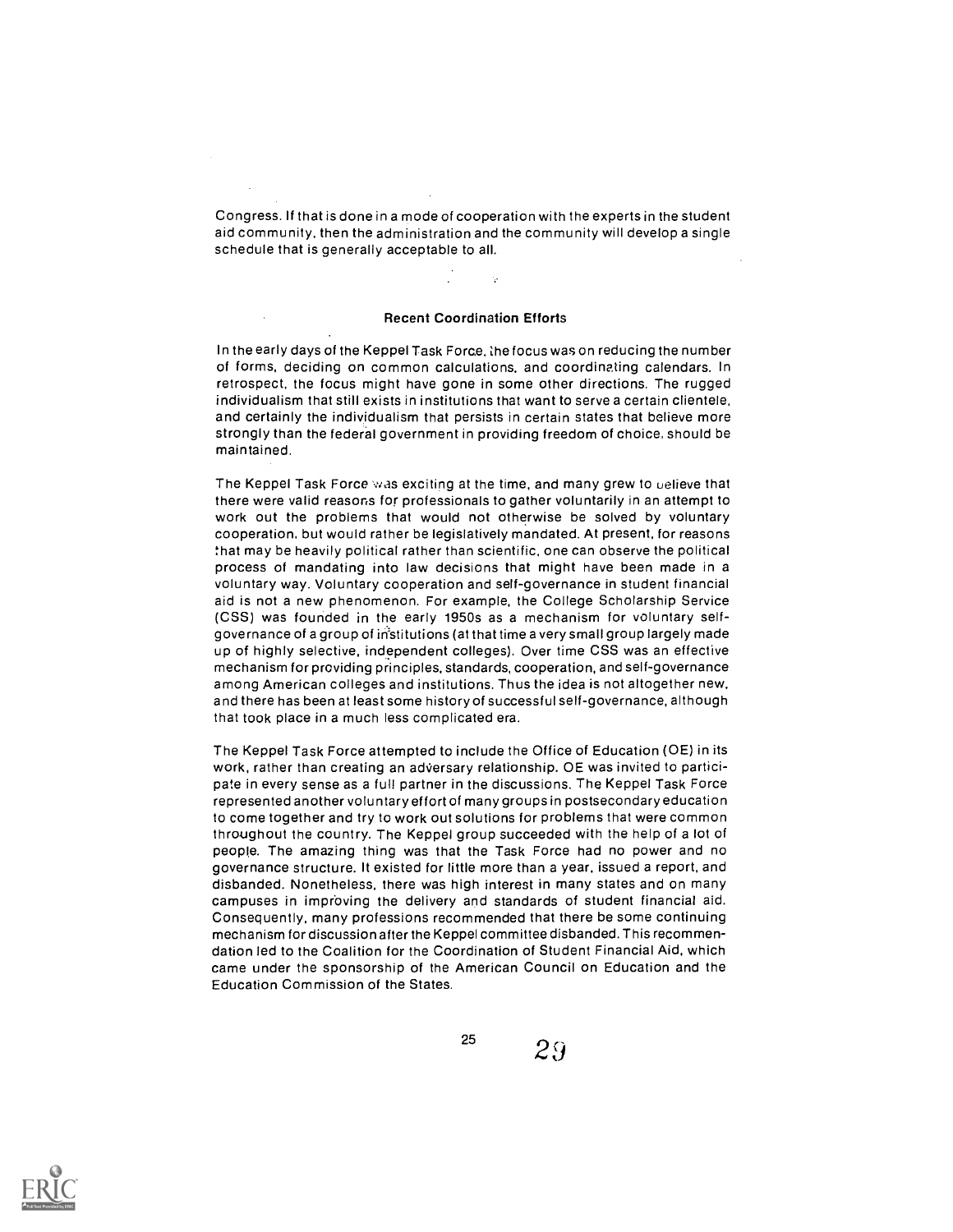When one views the partnership concept from the standpoint of the campus student aid administrator, it is important to try to set partnership in perspective. That requires a retrospective look over the period of the last 20 years or so to see how different relationships evolved. With that overview, a reasonable conclusion is that from the aid administrator's point of view, partnership never really existed. Obviously, that is quite negative. It seems that partnership has been approached at certain times, but overall not truly achieved. In the early days, soon after the enactment of the National Defense Education Act of 1958, there was some effort to involve the institutions of higher education in planning and in the implementation of the National Direct Student Loan (NDSL) Program. That came about largely because few people in the Office of Education and in the Department of Health, Education, and Welfare had any experience in student aid. So the federal government searched for some individuals in the colleges and universities to come in and determine the best way to get the funds into the hands of students. Many of these people met in Washington several times to try-to put the program together. Along with the student aid administrators a significant number of college presidents were also invited. All of them pondered various ways in which to allocate the approximately \$13 million available for the loan program to the schools, which at that time were making application for these funds. There were a number of very subjective ways in which funds were made available to the students in the early days of both the loan program and the College Work-Study (CWS) Program. The funds were allocated from Washington by teams, each of which would usually be responsible for considering a couple of states. Teams were generally made up of two or three college presidents and several aid administrators. The college presidents would review the applications and make highly subjective judgements about which applications were realistic and which were overstated. The process was clearly very unscientific. Perhaps to some extent this represented partnership, merely because there were few federal officials in Washington who felt knowledgeable about student aid.

The term partnership, as it is generally understood, really goes back to the arrival of John Phillips in Washington as the Deputy Commissioner for Postsecondary Education. Phillips had tried to involve institutions when he was a representative of the Office of Education in Region 10 in Seattle. He brought a number of college and university representatives into the activities of that regional office and tried to involve them in the administration of the federal programs. He took much the same notion to Washington, and many student aid administrators will remember the work conferences which he held around the country involving great numbers of student aid administrators who were asked to arrive at consensus on such matters as calendar and the delivery process. It was largely the efforts of John Phillips, certainly the problems that his efforts identified, that led to the creation of the Keppel Task Force. That group came very close to establishing a mechanism by which partnership could work. It came up with fairly sound recommendations in such areas as calendar, need analysis, and application forms. In the final analysis, the most important member of that partnership, namely the federal government, had great difficulty with most of the recommendations of the Task Force.

26

 $\mathfrak{m}$ 

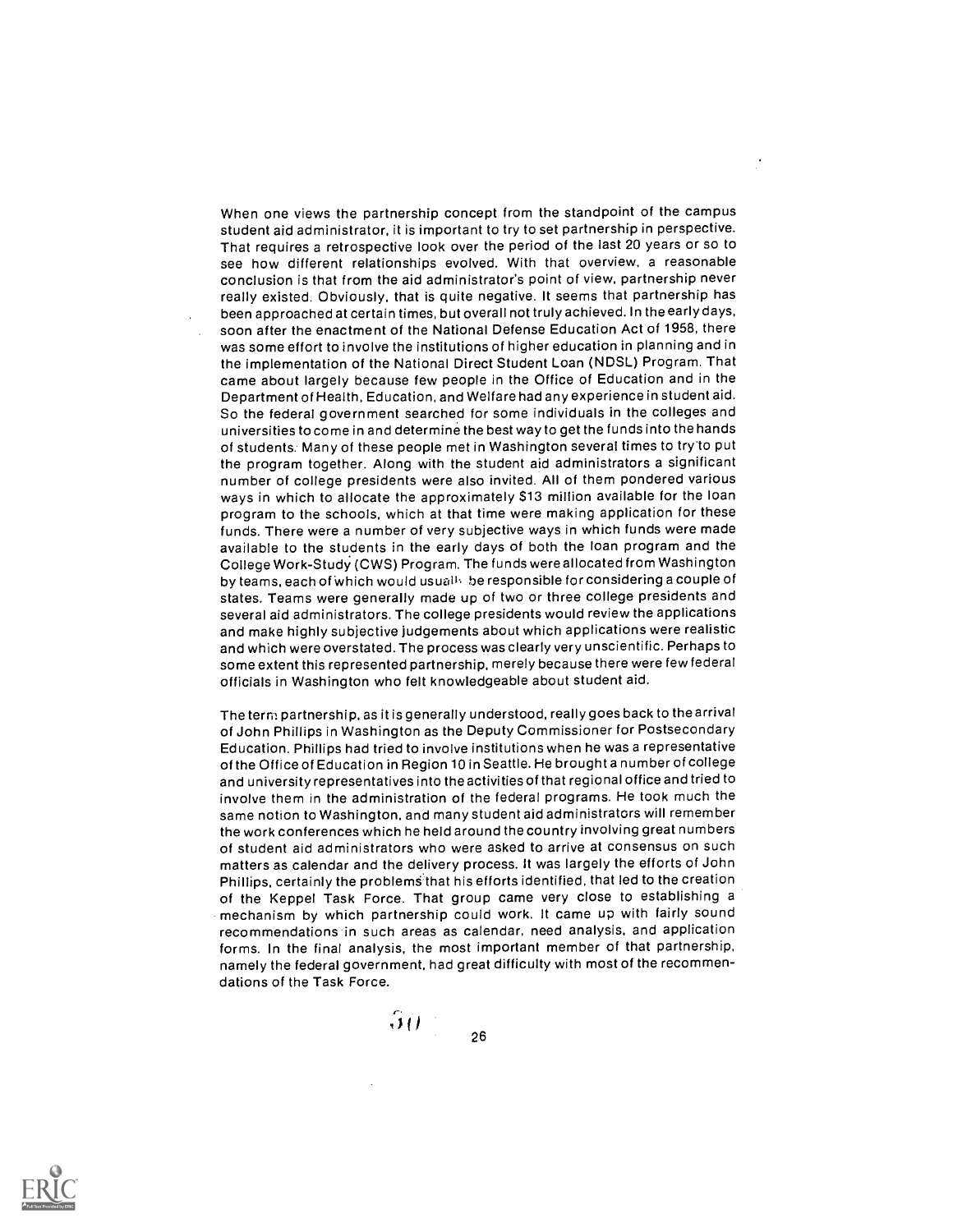In a more recent period (1975-1977), great concern has emerged about abuse of federal funds on the college campuses and in proprietary schools. An obvious element of distress entered the whole picture when there were efforts (in many instances quite justified) on the part of the federal government to move in and  $\cdots$  insure that the available funds were being administered responsibly and in accord with the intent of the legislation which provided for student aid. Another recent involvement of student aid administrators with the federal government was a situation that bordered on an ideal partnership, certainly between institutions of higher education and the federal government. This was the work of the Panel of Experts which dealt with the application process. A group of student aid administrators were invited by the then Commissioner of the Office of Education to come to Washington and consider how campus-based student aid could be allocated more equitably to students who had financial need. Over the period of about two years, the group reached an almost amazing degree of consensus, given the diversity which was represented on that panel, about the way in which the allocation process should work. One shortcoming of the Panel was that it did not sufficiently take into account the fact that student financial aid in this country is clearly being used as institutional aid, particularly in some of the. higher education segments. Some of the changes that had to be made in the. Panel's recommendations can be directly attributed to the fact that institutions became quite concerned about who would win and lose under a formula process, even though the Panel had started out not to mediate institutional allocations, but simply to distribute funds in a way that would attract students.

#### The Federal Government and the Student Aid Community

Another aspect of the general voluntary coordination problem is that Congress, and specifically the legislative staff of the Congress, does not seem to take the input of the student financial aid community and the states very seriously. This is especially true in regard to what constitutes realistic need assessment. It is true that the legislation for the new Department of Education requires that the Secretary seek input from the public and the student financial aid community and, in turn, recommend to the Congress various strategies and improvements in legislation. However, the record of recent years does not encourage optimism. It does not seem likely that Congress, despite the letter and intent of the new legislation, will suddenly begin to listen to the bureaucracy and the student financial aid community rather than following its own political instincts.

One of the problems with the Keppel Task Force was that it began its work at a time when confrontation politics were being vigorously practiced. The financial aid community had aroused the suspicions of the federal bureaucrats because of seeming manipulations of the rival ACT and CSS need analysis systems; conversely, the BEOG Program was being developed mostly behind closed doors by a small number of federal bureaucrats without much input from the aid community. Thus, the atmosphere at the time of the origin of the Keppel Task Force was more conducive to confrontation than to cooperation.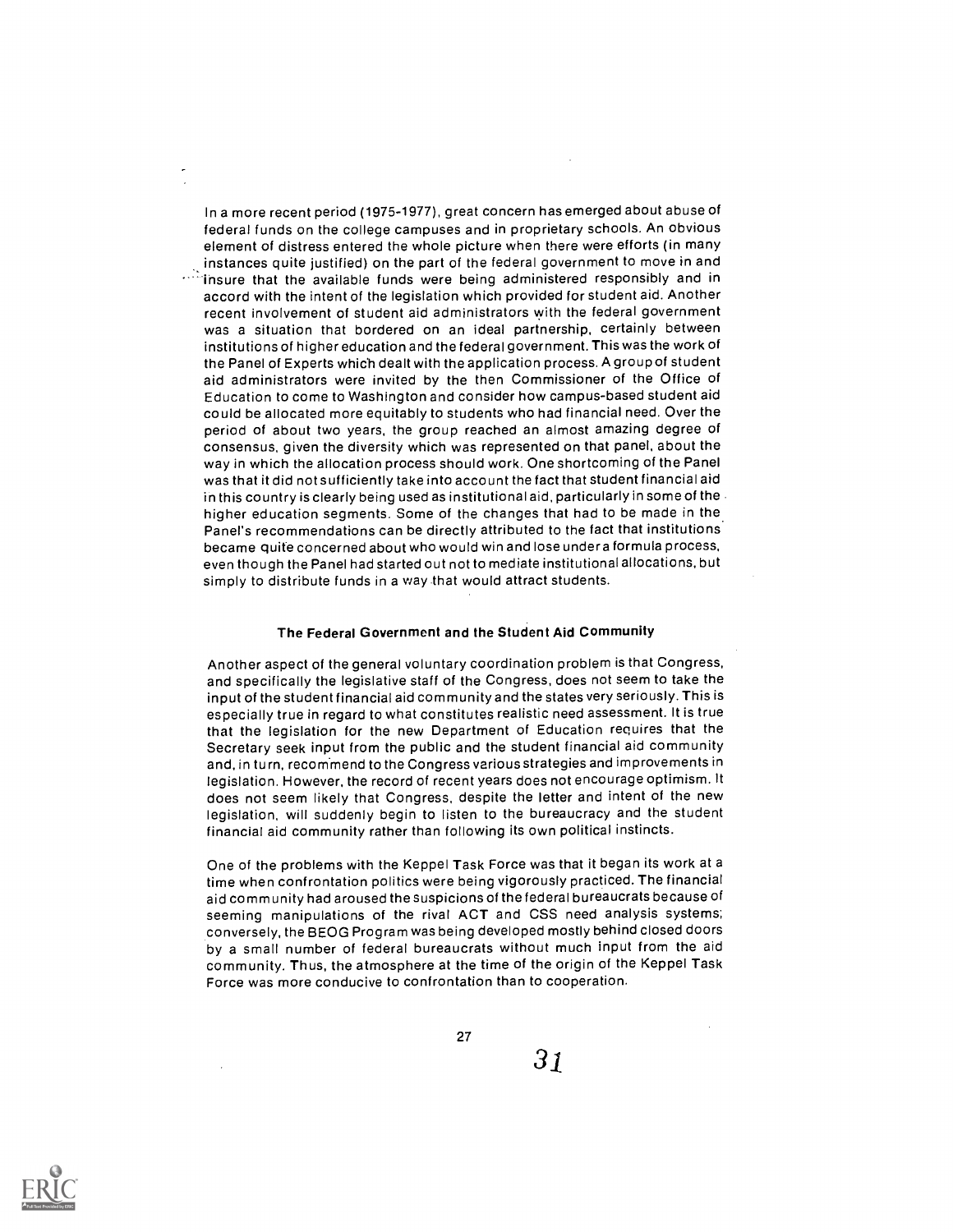Members of the student financial aid community who have experience in dealing with the federal government over the past 20 years have observed that the extent of communication and dialogue between the government and the comm unity depends to a considerable extent on the personality of the chief administrator in the federal bureaucracy. The consultation that is called for in the new Department could be highly beneficial; however, it presumes that the student financial aid community can speak effectively for all of the various interests represented in that community. Provision for consultation from the aid community to the federal government is meaningless if that community speaks in a Babel of conflicting and unintelligible voices. If effective communication from the student financial aid community does not occur, that will be an open invitation for the Department of Education and the Congress to proceed without regard to input from either the public or the aid community.

On the contemporary federal scene, the priorities of the new Department of Education evidently will be elementary and secondary education, and the reauthorization legislation sets the tone and content for postsecondary programs. The overwhelming majority of dollars in the postsecondary field are prescribed by the legislation. While the main problem with the Department of Education will be to try to keep regulatory instincts down, departmental status will be useful in that the Secretary can deal directly with the President and OMB rather than being subjected to the political trade-offs inherent in Education's former status as an Office in HEW. it is questionable, though, at this juncture, whether it will make a whole lot of difference. The postsecondary lobbies have had very cordial relations with the new Secretary. who is clearly a very able person and one very committed to education. The lobbies will continue to spend a great deal of effort to try to persuade her and her top associates that postsecondary institutions are capable of regulating themselves-that is, that they would like to continue to have access to public funds with a minimum of regulation attached.

Overall, there are probably few areas of federal policy in which presidents and their administrations have been more irrelevant than in education. Their role in reauthorization legislation revealed the administration's lack of concern and ineffectiveness with respect to postsecondary education. Once again, at least in the House of Representatives, the administration was too late with too little in the case of reauthorization. The submission of the legislative program exactly coincided with the Wednesday afternoon massacre of the cabinet, including the Commissioner of Education, who resigned on the very day that he was to testify before the Ford subcommittee on the House side. Some of the good features of the administration proposal that were lost in the shuffle were lost by reason of the impossibility of securing OMB approval on anything that was in any way costly. Thus the House, under the distinguished leadership of Congressman Ford and others, enacted an excellent piece of legislation which, insofar as Title IV and financial aid are concerned, gives most sectors of the higher education community most of what they wanted. It is evident that since 1972 and even before, the public and private sectors have been badly divided on the form, or perhaps more accurately the emphasis, which federal student aid should take.

28

 $3\overline{z}$ 

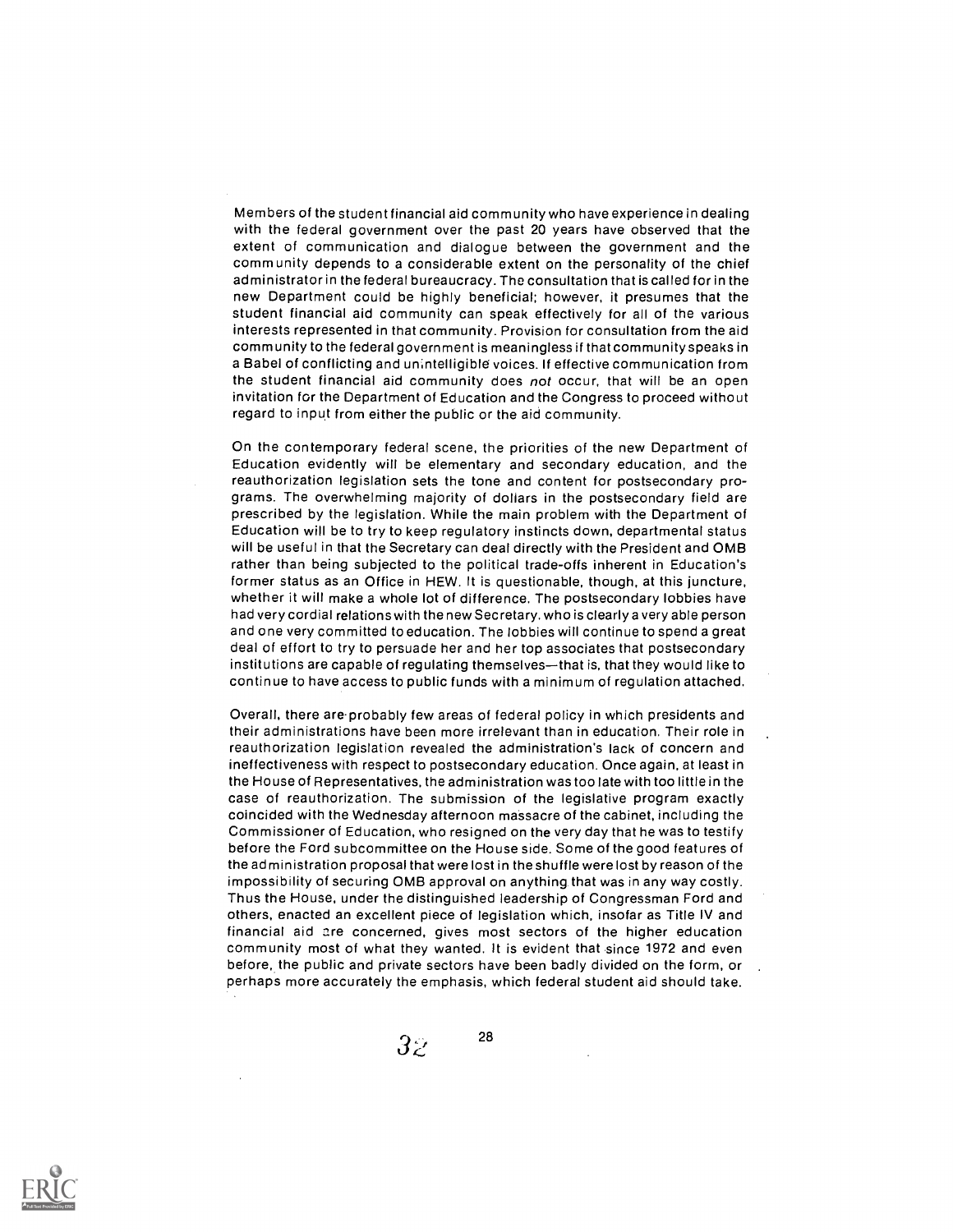The higher education community itself deserves credit because it got together on the program designed to guarantee both access and choice.

In 1980, the public and private sectors came together for the first time and forged an effective, if somewhat fragile, compromise embodied in H.R. 5192, whereby the private sectors were made happy by the increase in the BEOG maximum from S1.800 to \$2,700 by the end of a five-year period, and an increase in the SEOG threshold from the present S370 million a year to \$480 million by the end of the period. The public sector got its long and greatly Jesired increase in the half-cost limitations to 75 percent by the end of the period. The private sector fears that an increase in the half-cost limit will remove any incentive for students to attend private institutions by making the low-cost public institutions essentially free to the neediest students. And they fear that, if the BEOG Program meets most of the need of students in the public sector, there will be little reason left for public institutions to support the campus-based programs which are so essential to the private sector. The public sector, on the other hand, points out that the half-cost limit discriminates against the neediest students in the lowest-cost institutions and thus the compromise in H.R. 5192 offers something for everyone.

The administration's projected budget for higher education in FY 1981 shows a \$198. million decrease, while elementary and secondary programs will increase by S1.1 billion. That is a rather clear statement of priorities. The Secretary was praised for her effectiveness with OMB and the administration in respect to the 1981 budget, and if one looks at an overall seven percent increase in education, that may be considered fairly impressive.

#### Communication and the Student Aid Partnership

Some believe that the Coalition is currently dominated by practitioners, but that depends on the definition of a practitioner. Are the people from ACT and CSS practitioners? The Coalition is not dominated by financial aid administrators; perhaps its technical committees ought to be. But the Coalition is, in effect, the body to which all these various subcommittees report; it is where consensus is achieved, and it does not appear to be unduly dominated by practitioners. Representatives of ACE, ECS, The National Association of Independent Colleges and Universities (NAICU), and others usually attend. The meetings generally have been open to anyone in the educational community.

The Coalition's lack of structure may be a reason for criticism, but its informal manner has allowed it to reach agreement. The Coalition as it now exists is completely open to outsiders. It is not a closed membership. Any constituent group or individual can simply come and speak their piece. Of course, it is generally known that people from the federal government are there, as well as from the state and professional associations. The Coalition has simply been a means of disseminating various points of view, a way of transmitting various views through an informal process and thereby influencing the federal government or state governments. But the influence should be regarded as mutual, with

29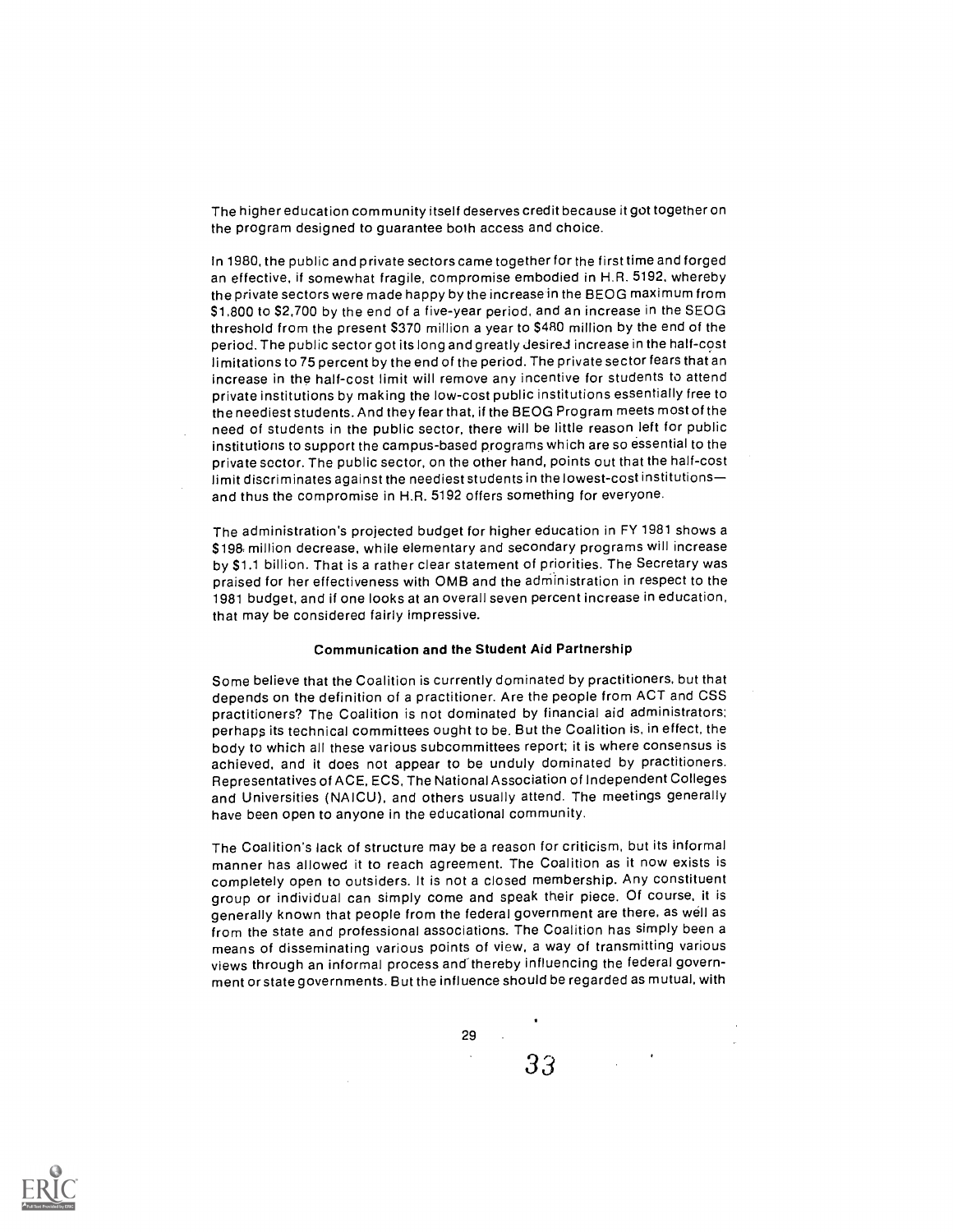input from the government levels also. Many federal staff officers are enormously bright, dedicated people. They have good ideas which are sometimes better than the ideas generated outside the federal government. The civil servant has sort of a natural immunity. He can contest a special interest group from a secure and stable base. The civil servant can remain aloof from sectarian special interest.

The Coalition in its present state seems to attract representatives of different groups at different times, depehding on the issues. There are always representatives of ACT, CSS, ACE, the state student aid officers, and NASFAA. At certain times, a particular group will be present to discuss a relevant issue: for example, when the subject was graduate student indebtedness, the Council of Graduate Deans was represented at the Coalition. There is no exclusive membership list, and an agenda is sent out ahead of time. Anyone who is on the mailing list gets the agenda, and it is not difficult to get on the mailing, list.

From a state agency standpoint, practically any form of financial aid involves some kind of partnership arrangement. One aspect that isn't very well known is the institutional-state partnership, which has grown enormously. The State Student Incentive Grant program (SSIG) is held to be a federal-state partnership, but some states developed the idea of a federal-state-institutional partnership and have been tenacious in maintaining this tripartite arrangement. For example, since 1977 Arizona has had, through the SSIG program, a very active federalstate-institutional partnership. That first year was strictly a federal and institutional arrangement, with the institutions providing all the matching support. In 1978 a very small appropriation of \$150,000 was provided by the state. Now Arizona can really say that, in terms of support, it has a federal-state-institutional partnership. The total 1979-80 program is funded at \$1,750,000, with about this same level of participation planned in 1980-81.

Researchers recently found that over the past 10 years, some of the large states put 8 or 9 percent or even more of all higher education expenditures into student aid, but 27 states devote less than 1 percent of their higher education funds to student aid. It is very difficult to generalize about how states would react to present federal initiatives, because their future in student aid is so entirely dependent upon federal decisions that many states wonder whether their funds are even minimally effective. The states greatly desire political autonomy for their student aid programs, and yet they must respond to federal initiatives. Because BEOG has such massive impact, state efforts are now being reduced. For the first time in 12 years or more, eight states last year actually provided less money for student aid because they thought that BEOG would begin to answer their needs in a way that would make large state funds unnecessary.

The student aid community owes itself the chance to deal with its own industry. The federal government can play an interesting role. The tuition refund policy is a good example. There were attempts several years ago to develop a cooperative refund policy, and it failed. The government threatened to regulate it and formed the notion that a policy of no refunds is not a refund policy. Then it was found that

34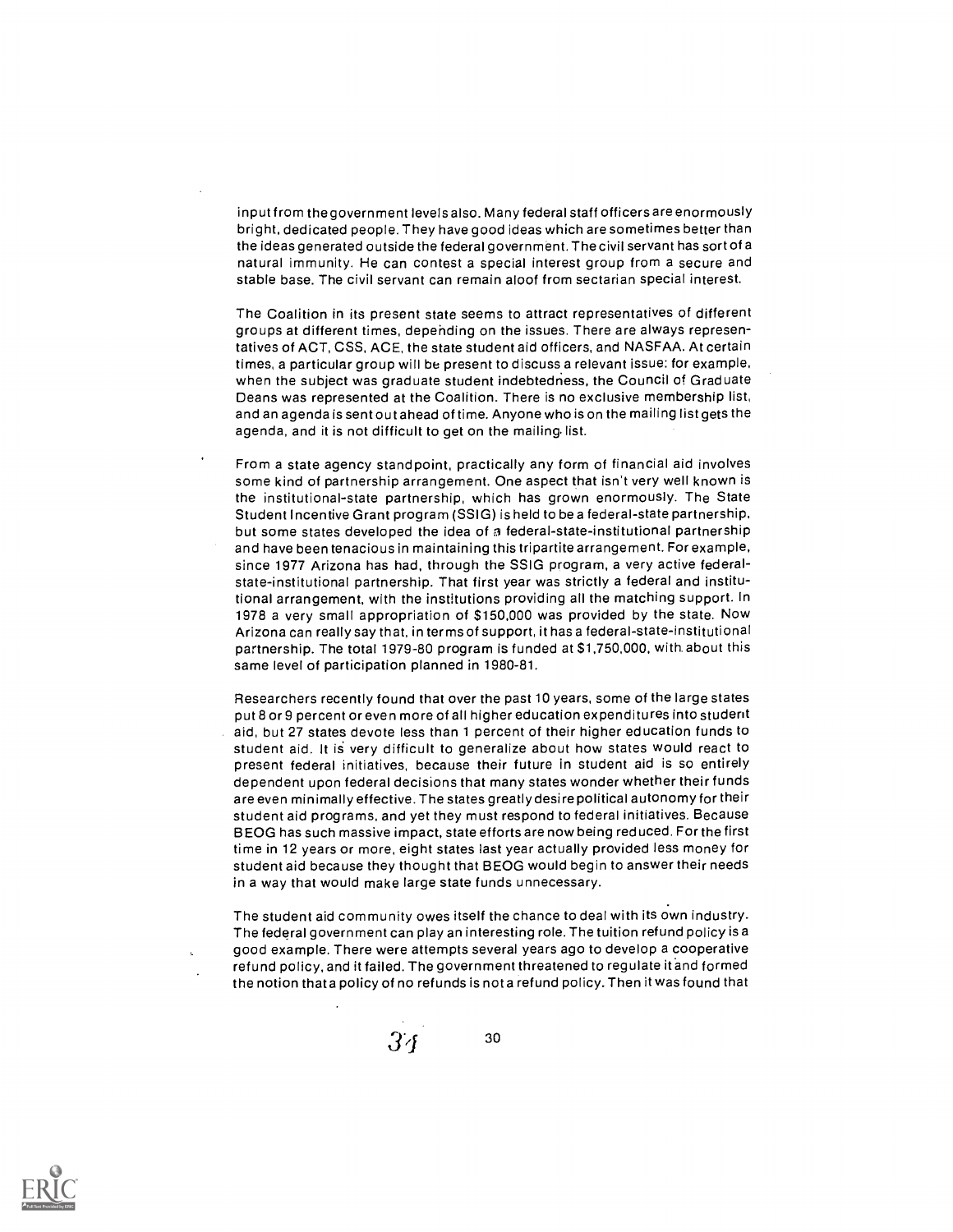responsible people in independent colleges and proprietary schools contend that it is a policy. Some proprietary schools have very tight definitions. A legitimate concern of the federal government was how traditional higher education can be responsible in this area. Then there was a long, calm discussion about the matter, which resulted in the student aid community's agreeing upon a set of guidelines that are mutually acceptable to the aid community and the government. The latter can now state that schools have a fair and equitable refund policy developed by ACE and The National Association of College and University Business Officers (NACUBO). The government gets what it needs (some leverage in those cases where there is flagrant abuse), and the community gets to develop the standard. The Game cooperation is needed in other areas such as "satisfactory progress," and in student expense budgets. But where the community cannot do it, that is when the government either tactfully or forcefully must say, "If you don't get your act together, we'll do it for you:"

Why is the Congress prescribing more administrative detail? Perhaps it is the cause the community has failed to do the job. The Coalition at ACE and ECS assumed leadership in reviewing the work of financial aid practitioners and developed the proposed methodology for each year. The purpose of the Coalition was for everyone at the policy level to have a chance to discuss those ;sues. The reason for having ACE and ECS as the sponsoring organizations was that this provided the presidential oversight. The need to further formalize and expand that arrangement suggests that the existing presidential decision- .neking structure is not working. The question should be asked, "Why, if the 1.mdership of the Coalition is in the hands of ACE and ECS, are college presidents and governors saying they don't have input into the process?" If the Coalition was meant to fit into the governance structure that ACE represents for all the presidents, why isn't the Coalition bringing its thoughts to the appropriate r.ommittees within ECS and ACE? Evidently the Coalition was never intended to  $\vec{a}$  o that; rather, it was strictly intended to deal with technical and delivery system problems. If the Coalition is reconstituted, perhaps that orientation can be changed. However it occurs, the communication network must be expanded.

The NASFAA national convention has become more important in the last two or three years. It seems to draw many congressional people and has no trouble fil!Inq its program. This growth shows that there is a need for a forum with a focus on student aid involving a large group of people rather than just a few. Obviously, there are people who are looking for advice on the student aid program and the problems related to it. They want it from a large constituency, and that is why NASFAA draws so well. There is no other place where people can congregate and focus exclusively on student aid. The Coalition might be expanded to be much more open-ended so that a lot of voices could be heard at any one time by a lot of different people. It might be a vehicle for bringing all of the interest groups together to talk about many problems, not about just one. Given sufficient support and importance, it would attract people from both the Congress and the administration, as well as from the constituent groups.

31

35

 $\cdot$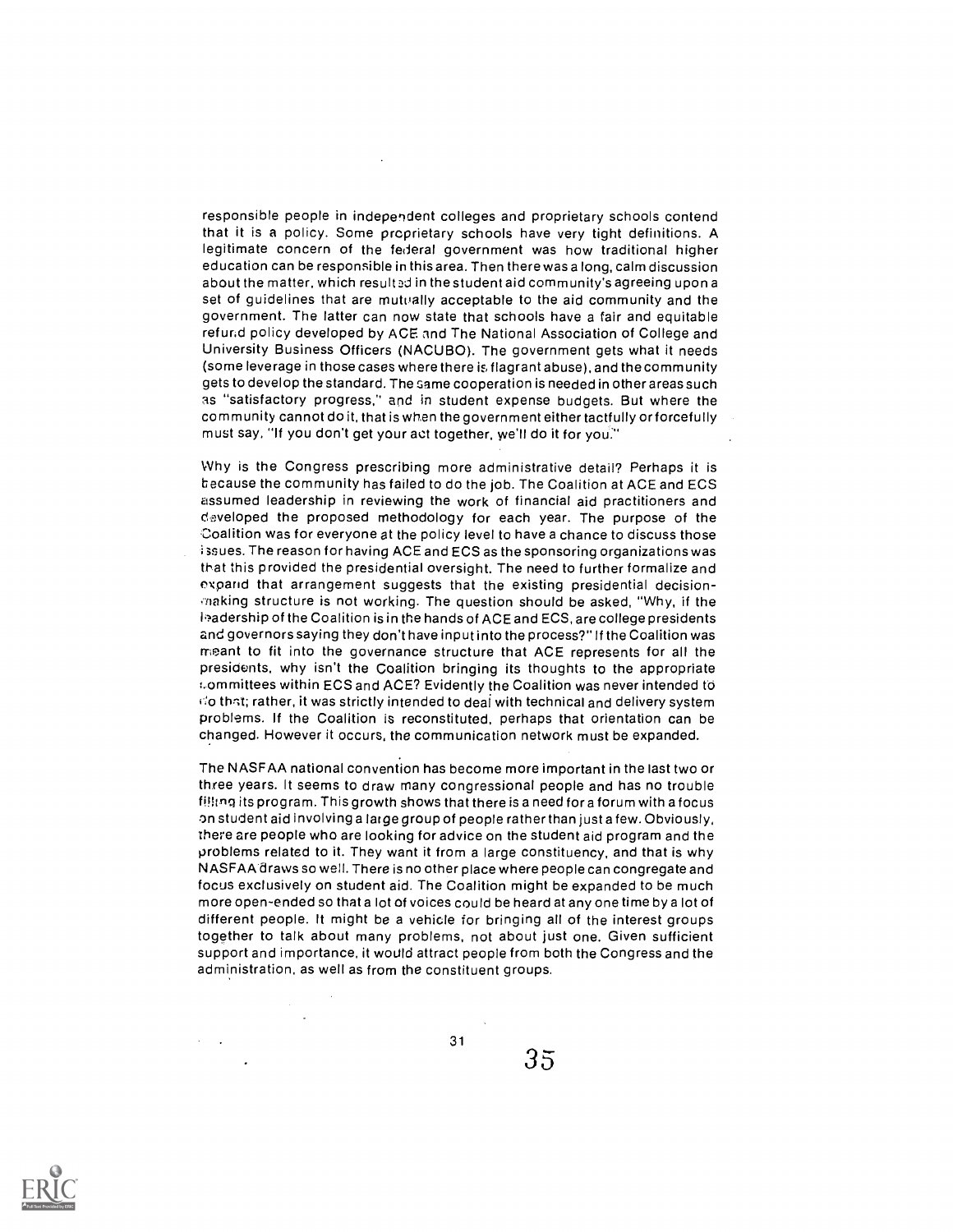SECTION IV

### Policy and Governance Issues

The problems in student financial aid are clear, but the prospects certainly are not. It may be helpful to broaden the perspective a little. This country does not currently have a planned, cohesive approach to education, and the result has been an incremental, uncoordinated system. For example, private colleges don't have the same traditions, programs, needs, and student bodies as the proprietary schools, community colleges, and public institutions.

In most countries postsecondary education is elitist. It is very clear that in this country, since World War II, we have made a commitment to enroll in postsecondary education anyone who shows interest. There has been a dramatic expansion in the last twenty-five years in the whole postsecondary education enrollment pattern. Now that the country has committed itself to universal access as a national educational philosophy, the next question is, how do all of these people pay for their education? The answer is shown in the large number of financial aid programs that have been legislated.

Wide variation in programs is beneficial in some respects; plurality is not necessarily all bad. Quite possibly the lack of an overall planning authority has enabled a number of higher education institutions in this country to carry out their unique mission; in student aid the fact that we have a wide variety of programs may be a good thing for the same reason. With the problems we face in enrollment and in funding constraints, we do need to provide for variation in the workings of these programs. Fifteen to twenty years ago, when institutions had more enrollment than they could handle and were very selective, the admissions officer was the person who held the key to enrollment patterns. That is no longer true. Now it is the aid administrator's role that is crucial. Many presidents are having some difficulty recognizing this fact. The aid administrator now has much more to do with who enrolls than does the admissions office, and the key is the financing of students.

Student aid will continue to be a significant portion of the whole financing pattern. Growth in federal student aid, like other postsecondary institutional patterns, has been incremental. There are many different programs that have been legislated for objectives ranging all the way from recruitment of scientific and professional manpower, trumpet players, and athletes, to provision of access for all sorts of reasons through all sorts of hodge-podge programs over a period of years. If program goals had been formulated, followed by 'well-developed objectives and program implementation, the system would look far different than

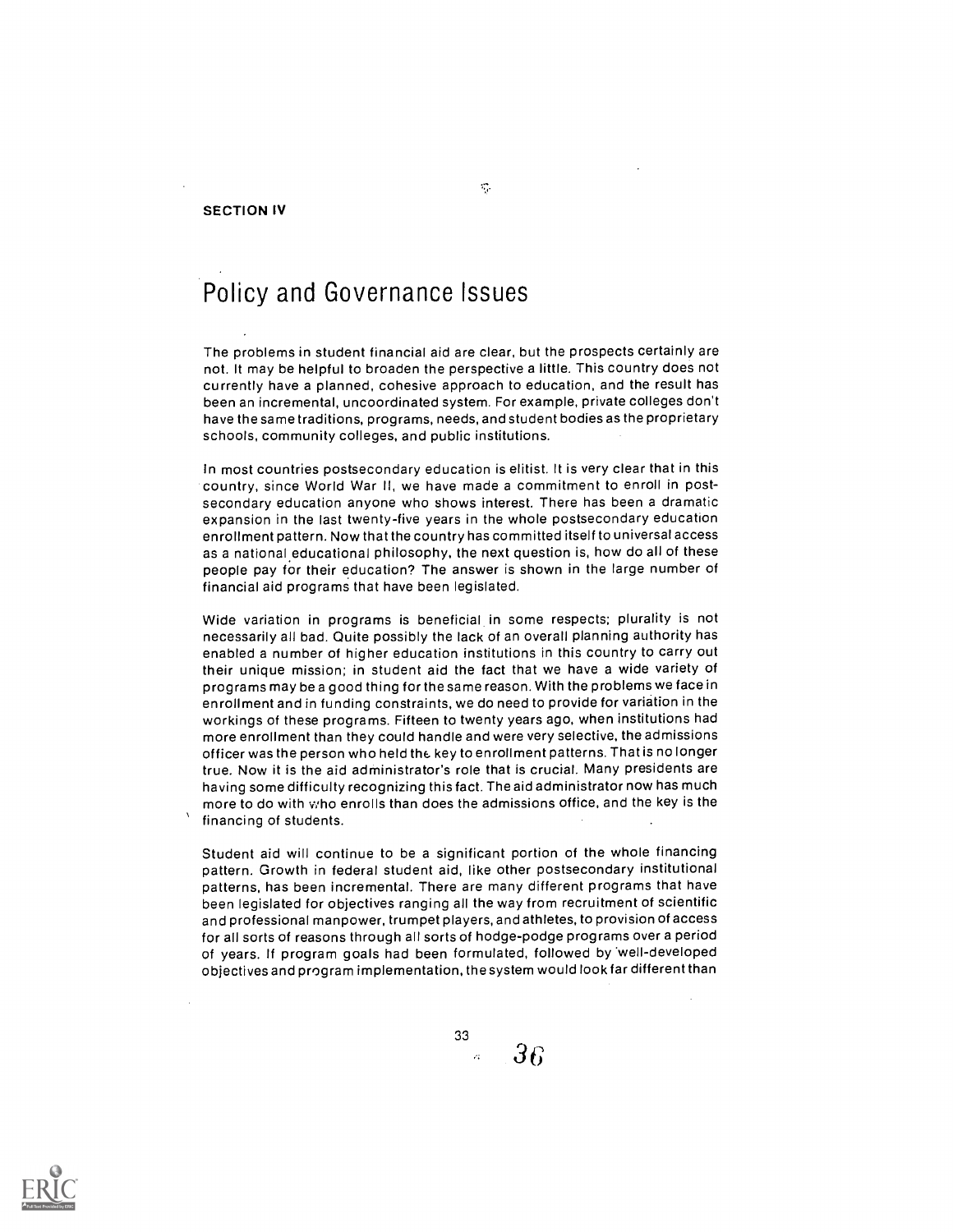it does today: However, at some point planning must occur, even if it occurs only after many programs are in place. Similarly, state student aid programs grew up with many different objectives. Originally, they rewarded merit with state scholarships and assisted private institutions through tuition grant programs because states could not constitutionally give direct aid to private colleges. Now they emphasize grants to provide access. The result is a great variety of goals and objectives.

Administrators tend to focus on the delivery system as a problem area, but it should be about the second or third stage of concern about student aid. The first concerns are what should we be doing with student aid programs and what is the role of student aid in financing? Then, appropriate goals could be identified and legislative programs developed. This process probably would require much consolidation of current programs. After planning is legislated, questions about how to implement the resulting programs and whether the delivery system is working can be considered.

The delivery system is discussed in almost every meeting of aid administrators. The issue really is how to get aid to the students at the institutions. That issue involves the kind of data collected, the kinds of forms that are used, the number of forms used, and the kind of need analysis and/or eligibility/rationing system that is used. The reason the delivery system is such a focus of attention is that the way student aid is delivered determines who controls student aid policy in this country.

Traditionally, there have been pluralistic ways of delivering student aid, involving almost as many application forms as thereare schools. The states delivered aid to the state agency, the agency delivered it to the institutions, and the institutions delivered it to the students. Many people, agencies, and interests were involved. Whenever that occurs, power and control of the system are dispersed across many institutions and individuals.

Significant changes have occurred in the last six or seven years. The most significant was the 1972 law concerning the BEOG Program. This delivery system was totally different from anything seen to that point, because the aid ostensibly is delivered directly to the student, who then selects an institution. That was a major new step that gave a lot of cause for concern, but student aid has now been committed to the notion of transportable grants for about seven years.

Clearly, there is much at stake' in the next few years for the student aid community: declining enrollment problems (the demographics are pretty clear throughout the country), shortages of students, reluctance on the part of state legislatures to appropriate more money for institutional support, and the continuing inclination at the Department of Education to make student aid the primary source of federal funds. Student aid is probably going to be the hottest and maybe the only game in town, no matter which town you are in.



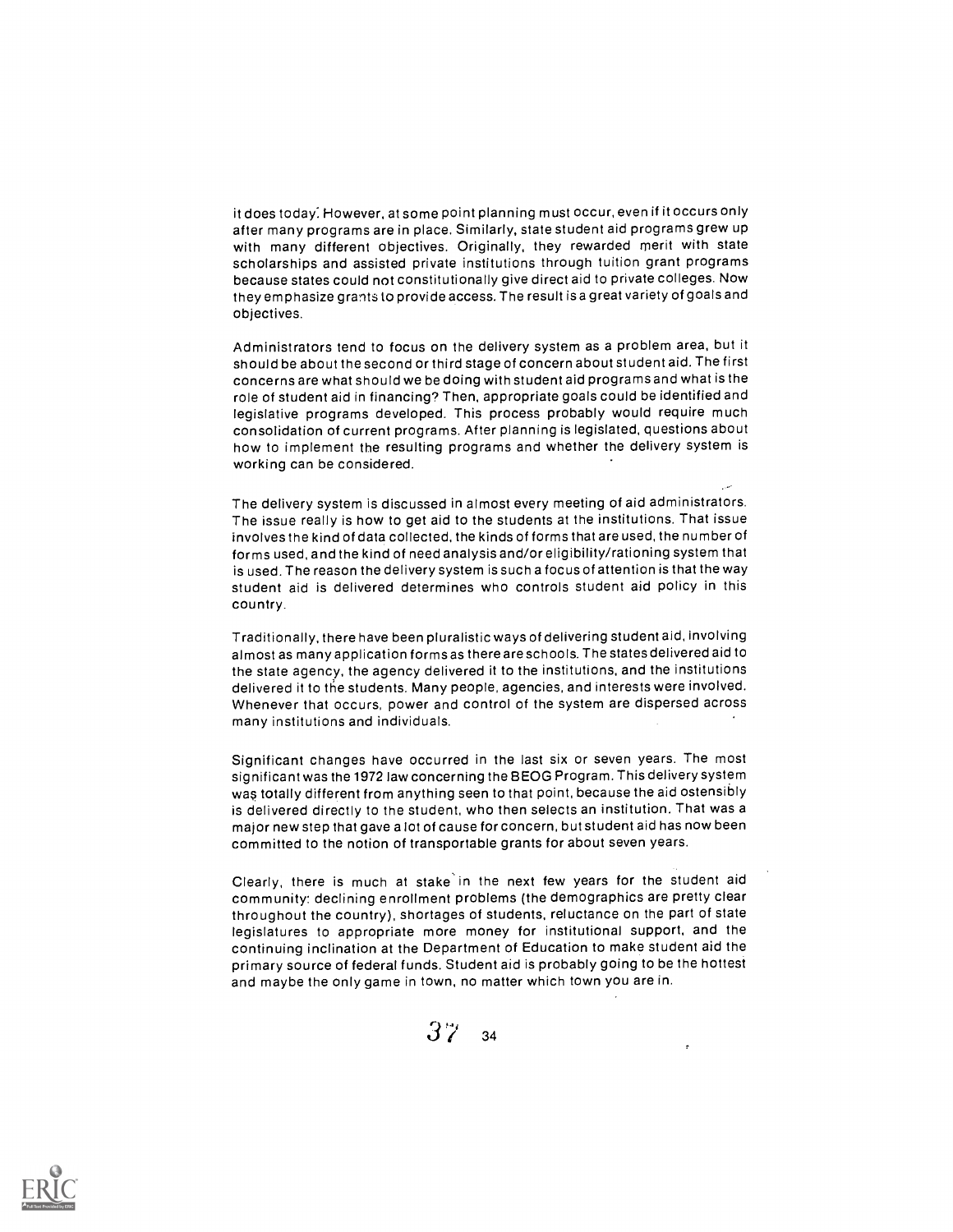Some state commissions have grown so large, and there is now so much money involved, that the commissions have become the focal point of interest, particularly as states contemplate the possibility of reductions in state revenues and the initiation of massive tuition increases. While financial aid practitioners have been complaining for years about the neglect of college presidents and governing boards and their lack of interest in financial aid, the reverse may be true in the next few years. Practitioners will be saying, "We wanted your attention, but not quite so much!" It's likely there will be tremendous pressure on every practitioner to interpret the system in new and different ways. Increasingly, it will dawn on administrators that student financial aid is going to be the most important term in the equation to keep enrollment up.

However, student financial aid should be made less difficult for the student. It has gone somewhat out of control because of its complexity. Before the existence of centralized need analysis, CSS simply provided the tables and templates, and all need analysis was done on campus. Administrators used imaginative interpretations of the guidelines, but the process was simple and pleasant, and at that time it was considered a revolutionary development in financial aid. That development was the cutting edge of most new ideas that were emerging around 1954 and 1955. Student financial aid can be simplified only by major changes in program design and a reduction in the number of programs. At the moment, there seems to be no inclination to do this. In the meantime, administration, cooperation, coordination, and communication should be improved and facilitated.

Many of the current concerns have been influenced by the role of the former OE leadership, which sometimes had a very authoritarian attitude that was difficult to deal with. At present, the federal government's attitude is much more liberal and tolerant. However, the situation does point to the need for a formal and more structured consultative mechanism with some real political power.

The clarification of roles and responsibilities among the federal, state, and institutional partners is long overdue. There also needs to be some national guidelines for packaging (though not necessarily a national packaging policy) that everybody adheres to. These guidelines seem to exist informally, but there is nonetheless a high degree of inconsistency in the way student aid is awarded.

In some ways it is understandable why the federal government had (and, to some extent, still has) a concern for more control. There have been inconsistencies in awarding, inconsistencies among institutions, and other problems that probably should have been remedied over the years. But centralization may not be the proper response. Now not just OE, but the United States Congress is saying, "These are big expenditures, these are our programs; it's not the bureaucracy's job to control these programs, it's our job to control them." And Congress has become extremely interested in doing just that.

In H.R. 5192 Congress dictates a single processing agent, using a simplified form for which the student pays no processing fee. The entire need analysis system

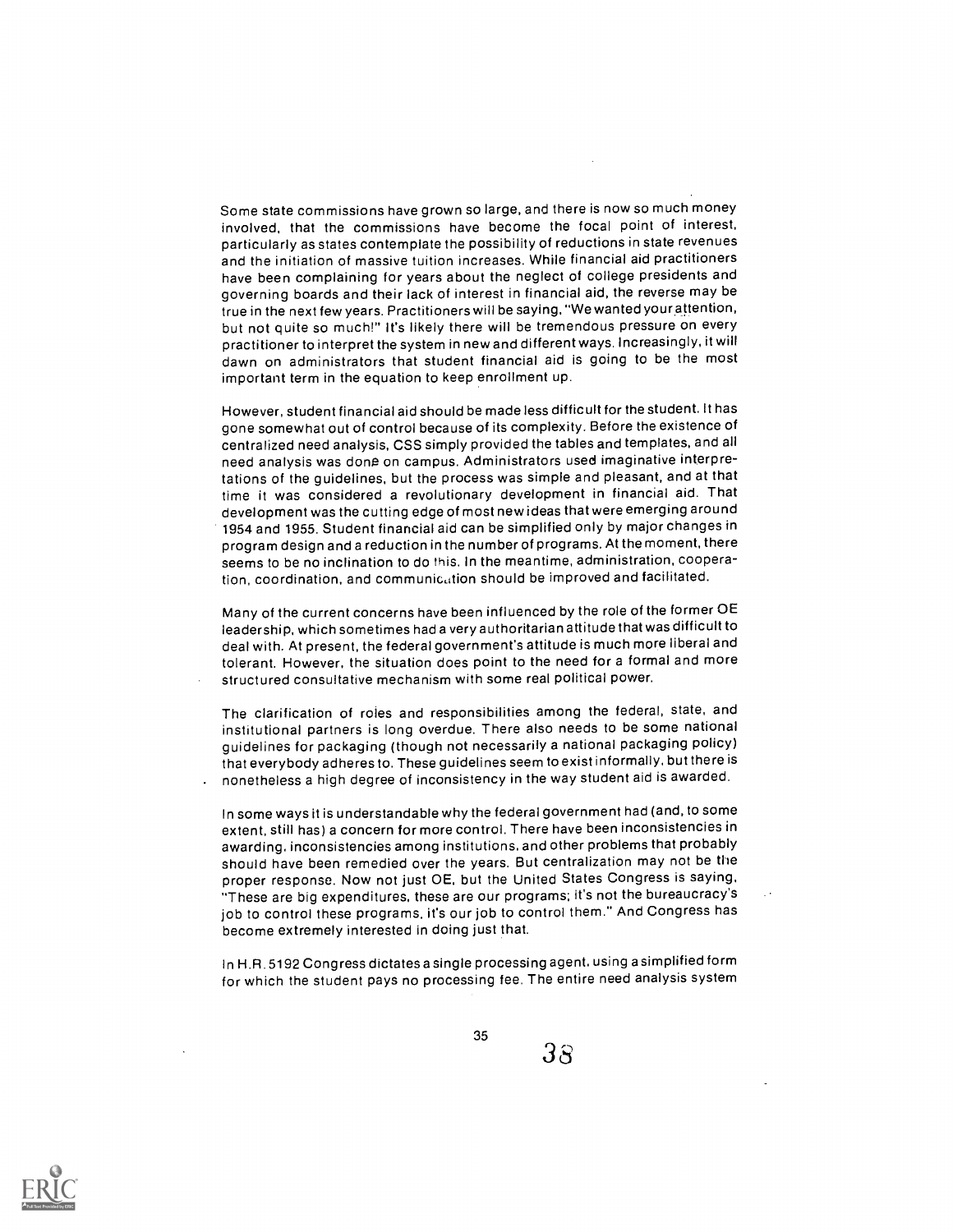(not only the results) thus can be dictated by the U.S. Congress, and the "no fee" structure has serious implications for agencies like ACT and CSS. It's not difficult to see that student aid is moving toward increased centralization. That trend has been apparent for about six or seven years in student aid (and has since emerged in almost every other federal program).

## The Federal Influence on Student Aid

The student aid system now comprises a kind of crazy patchwork of financial aid programs, but it has been a prolific money machine. It has provided lots of money for millions of students and continues to do so even though higher education seems otherwise to be very depressed.

The public has, by and large, been content to have aid to higher education take the form (except for research funds) of aid to the student rather than aid for the institution. In 1972, Congress actually authorized institutional aid, but no appropriations were made. Aid to the student not only avoids the church-state issues which would restrain institutional aid, but it has a nice laissez-faire ring about it because the federal government is not directly choosing between types of institutions to be aided. Furthermore, student aid supposedly has the promise (or used to have the promise) of holding down the regulatory instincts of the federal bureaucracy.

Higher education has naively assumed that it could have all those billions of dollars without many strings. But institutions will find that the reauthorization legislation carries with it a rather high price in terms of increased federal regulation-in fact, in virtual federal takeover of the need analysis system (sometimes known as the delivery system) and all that goes along with it. The federal government now supplies something like 25 percent of roughly S60 billion spent on higher education in this country. Most of higher education has not begun to awaken to the control that goes along with these dollars. The federal government increasingly calls the shots in financial aid, and now that federal dollars approach 8 or 9 billion annually (including Social Security and Veterans' payments). it dominates in the student financial aid world.

The government tells the institutions how to run athletic programs on a nondiscriminatory basis, dictates which barriers to the handicapped must be removed, and demands time and effort reports for investigators on research projects. Higher education sometimes forgets that not all of these regulations are the result of overzealous bureaucrats. They are sometimes the unintended consequences of federal regulations originally directed at others. And at other times, they are the direct result of postsecondary education's failure to deal with the charlatans in its midst or of various forms of discrimination that have been practiced and not remedied. Much of this, higher education brought on itself by giving lip service to self-regulation but, when pressed, perhaps found that it is easier to be regulated by the federal government than to do what must be done to self-regulate. Financial aid also has some housecleaning to do. Institutions often

 $3^{.4}$   $^{36}$ 

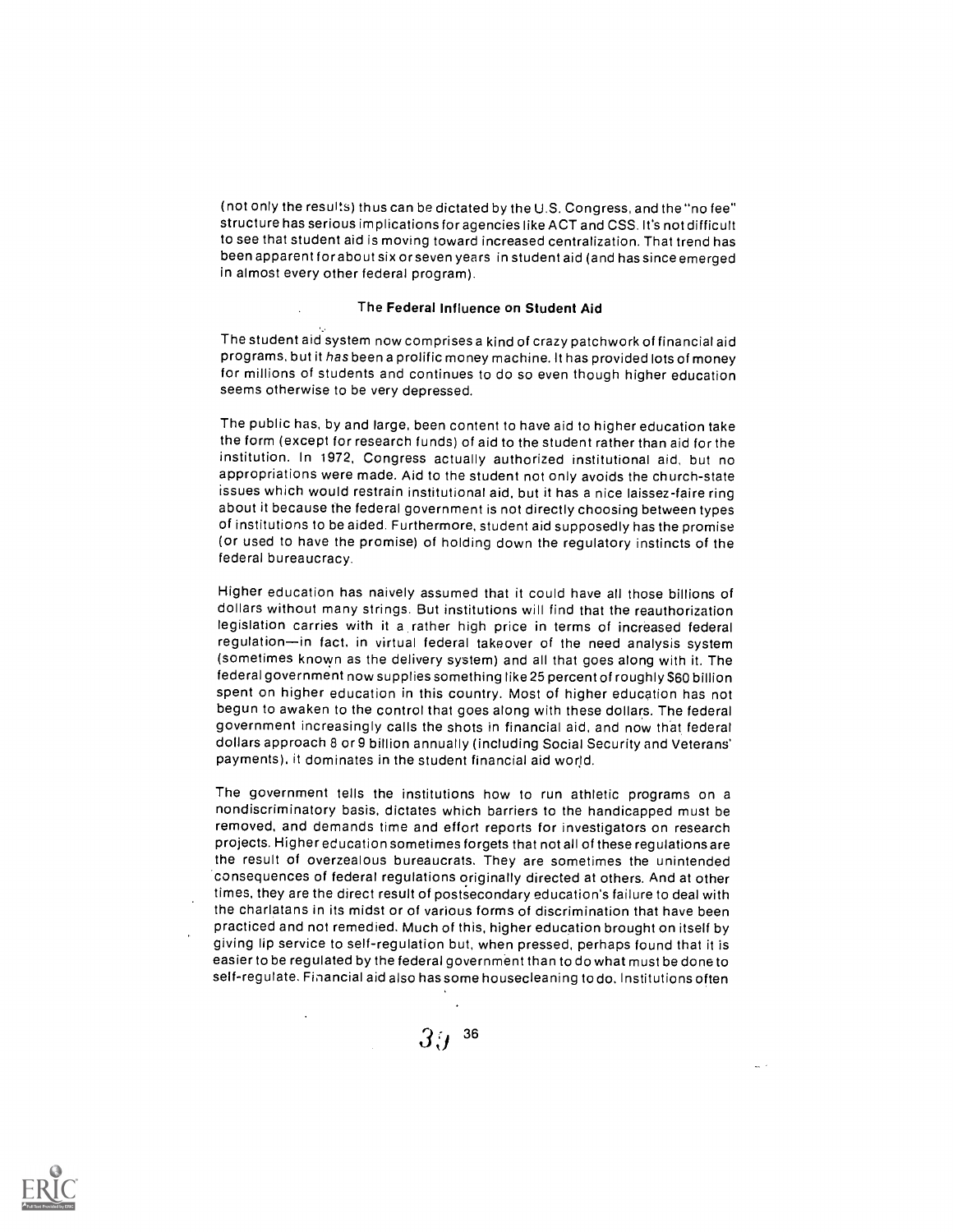lack fair and equitable tuition refund policies. Too many institutions are manipulating the cost of attendance when they have excess SEOG or Work-Study funds to spend. It is a temptation to hike the cost of attendance a bit in order to spend the money. That kind of practice simply invites federal regulation.

Regulations always emanate from the source of funds, and financial aid professionals know that, increasingly, those dollars are coming from the federal government. The great increase in federal student aid funds has happened since 1972, and it is only since that time that there has been a federal takeover of the delivery and analysis system. Regulation has increased step by step to the point where it is not even the bureaucracy that is issuing the regulations; many are now specified in the law. The Congress sets forth a great deal of detail in the law that perhaps ought not to be there at all; administrative detail should be in the hands of the financial aid community.

The recent willingness of Congress to legislate specific aspects of need analysis is an ominous development. For example, home equity is an item that has a great deal of political implications for each and every Congressman. However, dealing with it in the formula for need analysis is a highly technical matter. Nonetheless, Congress has seen fit to legislate such items as the percent of home equity that can be included in the formula, loan interest rates, and so forth. This amounts to practically an item veto system which is similar to what the governor of California now has in regard to that state's budget. When there is an item in the higher education budget to which he might object, that item specifically can be vetoed and would have to be run back through the legislative process all over again. It seems obvious that the item veto system on the one hand, and the inclusion in legislation of specific elements of financial need analysis on the other, are bound to distort the student aid process according to the influences of politics rather than technical expertise or knowledge. This puts a terrific burden on the student financial aid community to be able to present Congress and the federal bureaucracy with recommendations that would reveal the interrelationships of the various elements in need analysis-that is, that one element of the system cannot be changed without affecting the rest of the system.

## Policy Implications

Student financial aid has increased some sixtyf old in the last 15 years or so. It is a critical factor in the public-versus-private enrollment balance and is also the main gatekeeper to choice of college and access to college. Higher education is caught in this financing web with no concept of alternative ways to insure access and protect choice.

Unquestionably, there is now sufficient aid available; thus it is no longer a question of whether or not young people can go to school because of financial. barriers. Now it is a question of whether they want to go and where they want to enroll.



37,40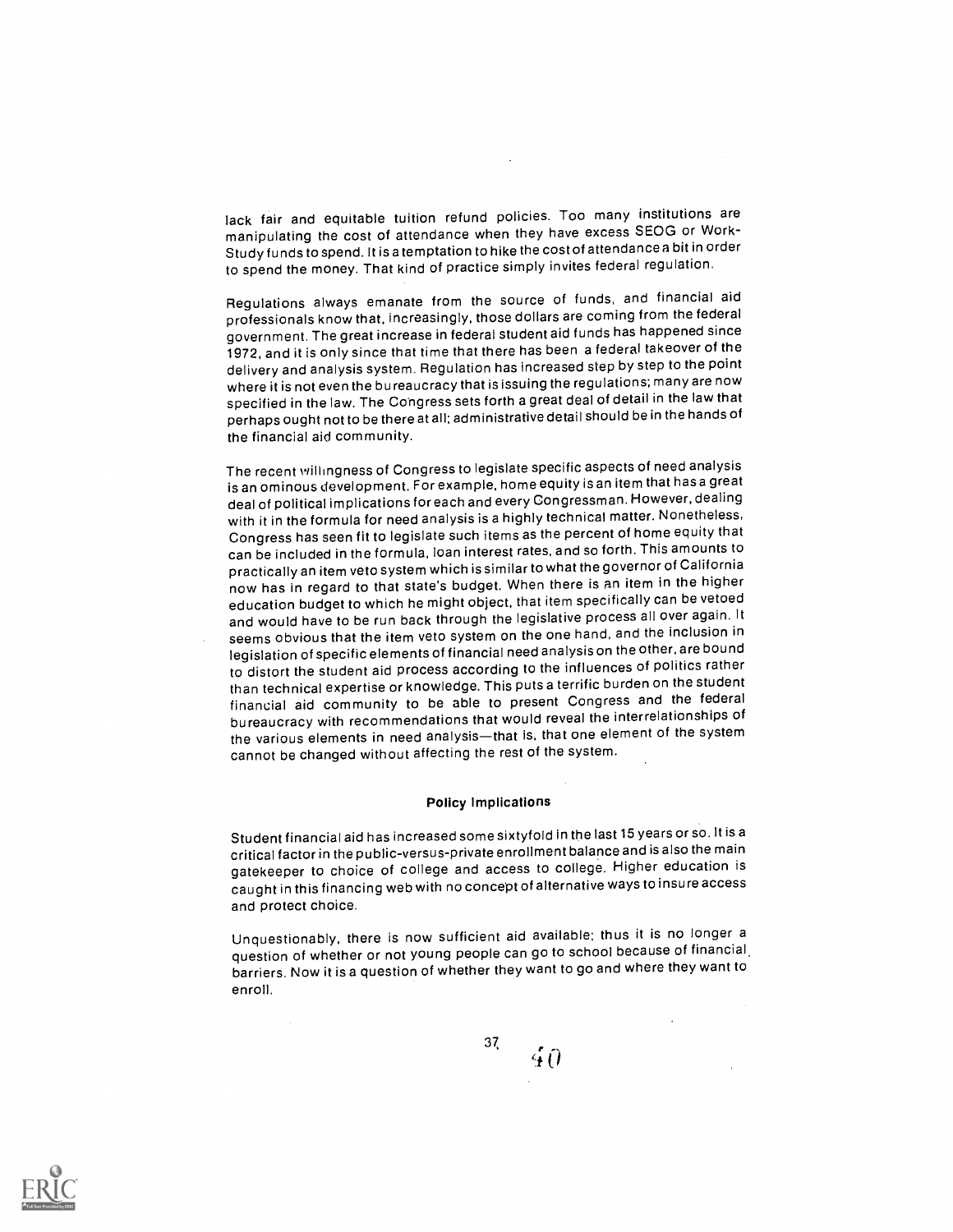For a very large part of our population, there may be a great predisposition toward college-going or college avoidance. There are some interventions that can be made, but they should be highly targeted because financial inducements will make a difference for only a very small number. Financial aid is offered indiscriminately to all kinds of young people, but for onlya small portion of them is it the critical factor determining whether or not they go to college. The choice factor is somewhat the same. Massive programs have been developed to promote equity. And once that momentum has begun, how can it be halted or even slowed? How can higher education withdraw from a situation which has rapidly developed such massive constituencies?

-ch

Furthermore, there is now a potential situation where cheating can be rewarded and honesty can be punished. Current student aid practices are like the situation in Aesop's fable of the grasshopper and the ant: The "grasshopper" who lives for the moment and has all kinds of debts, a vacation home, boats, and so on is rewarded with a grant to his youngster; the "ant" who worked hard to be debt-free and save liquid assets to send his youngster to college is denied help. Then OE conducts a study including a simulation of dishonesty in the application process and, when the inevitable fudging happens, it is shown to cost the government much money. There is no policy board for student aid to consider large policy issues such as these. Instead, there is a conglomeration of discrete programs that were set up at different times for different purposes. The programs succeed in large part, or at least in some of their purposes, so they are continued and expanded, and soon they overlap and conflict with one another.

The student population is decreasing, and there is interest in spending more . dollars on a smaller population pool of students to induce them to enroll at competing campuses. Is that consistent? If student population is going down, shouldn't financial aid expenditures go down? The opposite is occurring; student aid funds are increasing sharply. Perhaps using student aid to induce students to enroll is an attempt not to improve education, but to perpetuate the campus. An evaluation of that practice may be necessary.

Are students enticed into higher education who would benefit less from college than from other productive things that they might do? Why should a public policy provide \$4,000 or \$5,000 to the student for a subsidy to go to college and zero dollars for a young person who wants to set up his own business or enter a skilled trade? Our student aid funds are a reward and an inducement factor for young people choosing only one of these alternatives. Is it in the public interest to induce young people who would prefer to become plumbers to study sociology instead, merely because they can get a high public subsidy for enrolling? Especially when they get no public subsidy for a long and expensive plumbing apprenticeship? Add to that the fact that they must pay high taxes during that apprenticeship to support the enrollment inducement funds for their contemporaries. What does that do for productivity in the society? Is more student aid money really needed? Many low-cost institutions are now receiving more than enough federal and state money to support all qualified needy students. How can



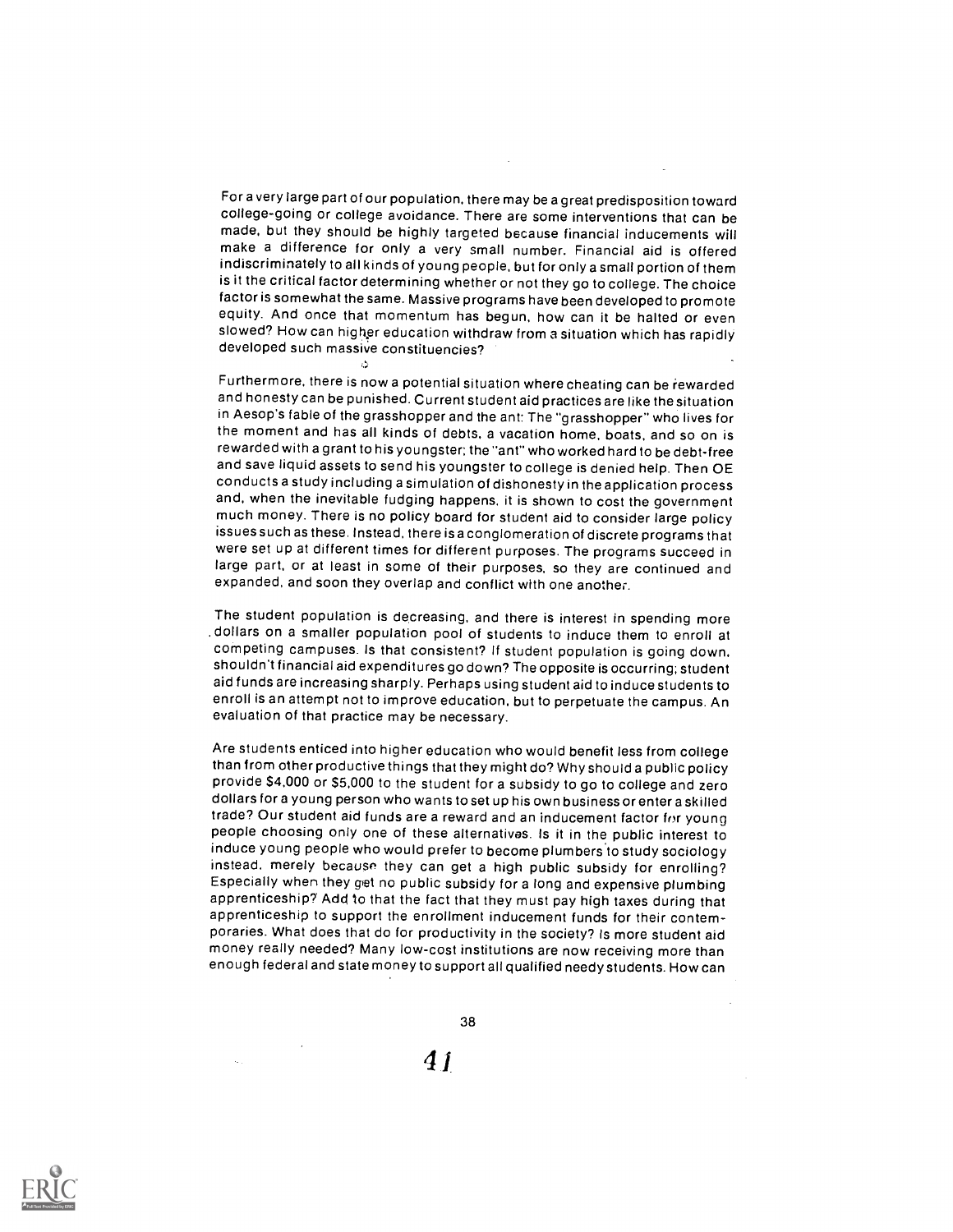those dollars be disbursed in a better way or through a better system to students so they can benefit from that financial aid and stay in school?

Perhaps a lot of minorities have been persuaded that their only hope for either future economic power or self-realization is through what student aid has produced since the late 60s. There has been a dramatic increase in the numberof minorities who have been brought into the system. That may eventually backfire in terms of the quality of experience they are getting. The country responded in the early 70s to be sure that the doors are not shut to anyone. Now these "new students" want to be assured of more than just an education. They need the skills to utilize the educational experiences provided to them. They need to know how to find and hold a job. The nation is going to wake up someday to the realization that providing access to these "new students" implies more than just traditional opportunity to traditional students. Unless higher education meets their high expectations by helping them succeed, there may be a big social problem still ahead in this country. The number of minority applicants is still increasing, and one gets the feeling they are being counseled: This is the only path for your future." They now have clear access, but what about their skills at graduation? Someday they are going to react if they find they lack marketableskills. Some of the money should be put into development of the kinds of skills they will need to compete in the work arenas.

Minorities realize that their lifestyle is much improved by student financial aid. Many have never dressed better, eaten better, and felt betterpsychologically. The motivation is not just to get an education, but to get a hold on that money that would elevate them to a style of life that has been denied them all these years. That is what really has opened up to a lot of them. This opportunity did not exist several years ago. For many minorities enrolling in college is not just a means, it is an end, as illustrated by the statistics for black females. The number of black female applicants to the Illinois State Scholarship Commission continues to mushroom. Over the past ten years two-thirds of the Illinois black American applicants have been women. It is not known whether this trend is because they can get more aid than the basic amount they need to attend, or because they were so poor that the aid made them better off after they enrolled.

Studies of Illinois State Scholarship recipients over the last 10 or 12 years show that term-time earnings are down considerably as a percentage of the total the students have contributed to educational costs. There are somereal values in the discipline required in the exposure to the world of work. Underutiiization of Work-Study funds is a cause for concern. With tight money legislators will appropriate funds for Work-Study more rapidly than for any other form of student financial aid.

In 1979-80 a billion dollars is going to lenders as loan interest subsidy. The Congress might say. "Wait a minute, why don't we just divide this up and give every kid who wants to go to college or do anything a certain amount of money when he or she is 17 or 18? Let them run with it the best way they can." That could



39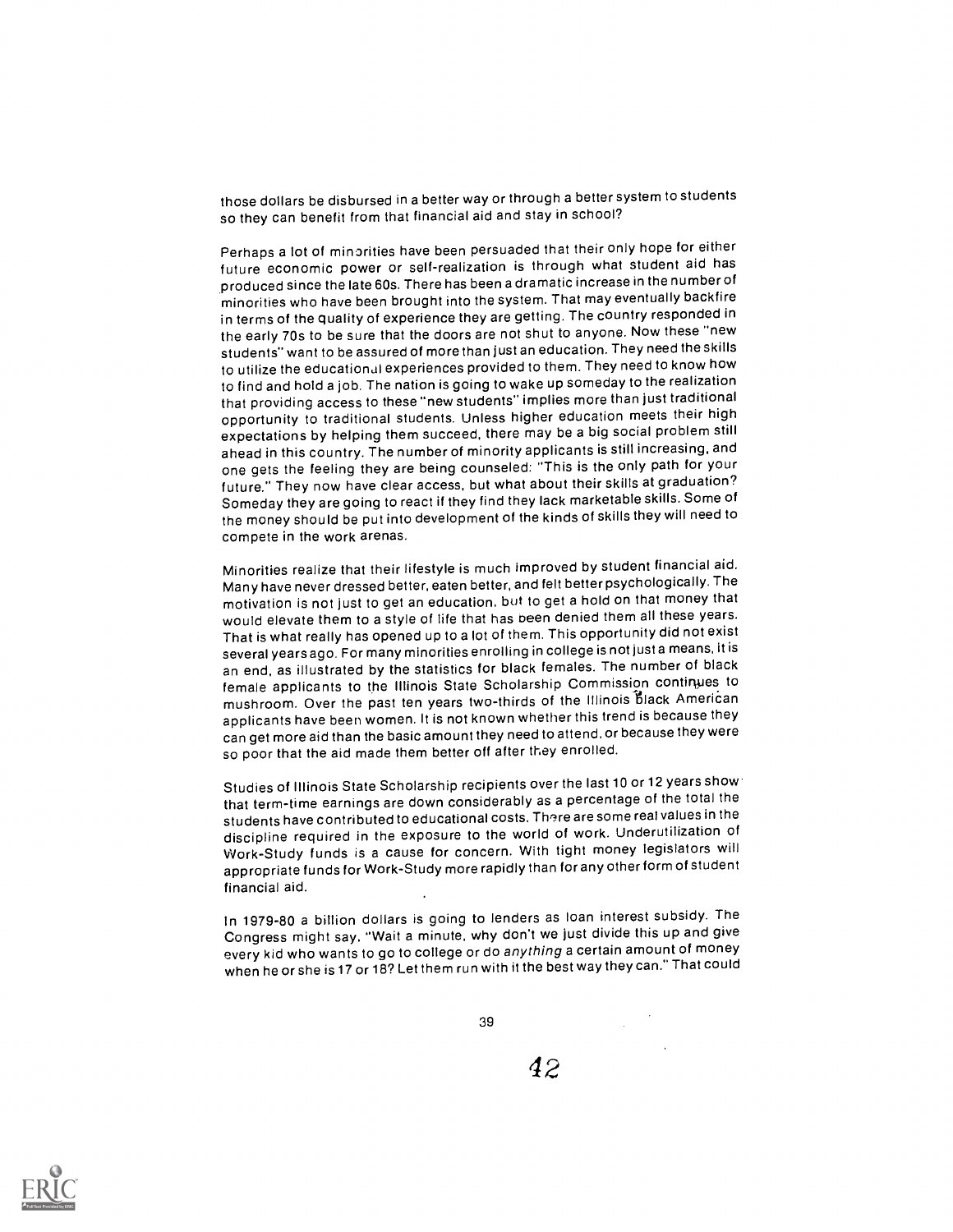be the new federal policy on helping our youth, college-going or not. It can be argued that if we continue to spend time squabbling about who is needy and who is not needy, who is independent and who is not independent, when financial aid is growing so rapidly with much of this money going to lenders who are already wealthy, it could lead politicians to another kind of response. They might say, "Let's just divide the whole thing up as a sort of dowry or settlement." Think of it this way: When the total amount of federal appropriations for student aid dollars plus the amount for various youth training appropriations exceeds 20 billion dollars, the money might just as well be divided up among all young persons. At the present time, there is a total of about 12 billion dollars for all the various authorities and appropriations. At about 20 billion, it might be just as fair and effective to give every young person his or her dividend share of the total. Then there would be no worry about abuse and fraud, inconsistent definitions, or problems with the delivery system. Congress would just parcel the money out as in an entitlement. And if some young man wants to buy a used car instead of investing his share in college tuition along with several years of his life, then so be it. The money circulates in the economy either way. The Department of Education should do a thorough, extensive cost-benefit study on the difference between that approach and the cost of administering all the various programs with the attendant load defaults, fraud and abuse, shortcomings, inequities. and other problems. One of the concerns, of course. is that Congress might just decide to divide up the pot when the amount reaches 15 billion dollars. and then the entitlement would not be large enough to do anybody any good.

There are common concerns about which the student aid community had better develop consensus before it is done by Congress. Institutions (and states as well) should have latitude in raising money and in determining how they should spend that money, but how long can the present kind of chaos be tolerated?

The lack of a grand plan for student aid may not be entirely a bad thing. The fact that there is no grand plan, and that there is a multiplicity of programs and rather complicated processes, may enable a number of institutions with diverse missions and goals to function effectively. But the student should not be at <sup>a</sup> disadvantage because of this; the process should be made as simple as possible for the student who is applying for aid. A multiplicity of programs, reflecting the diversity of goals and responsibilities as viewed by institutions of higher education, is consistent with an essentially anarchistic model of student aid with Congress as the only policymaking and coordinating body. In this model, things happen inadvertently rather than by design. There is a brief to be made for the flexibility inherent in this process. but it is terribly expensive and inefficient.

How many different definitions, individually determined by campuses, can be tolerated in such areas as dependency status, academic progess, or refund policies?

There is a real concern that Congress may well reject its bastard children in the form of all these competing and inconsistent aid programs. They are politically



 $4.3^{40}$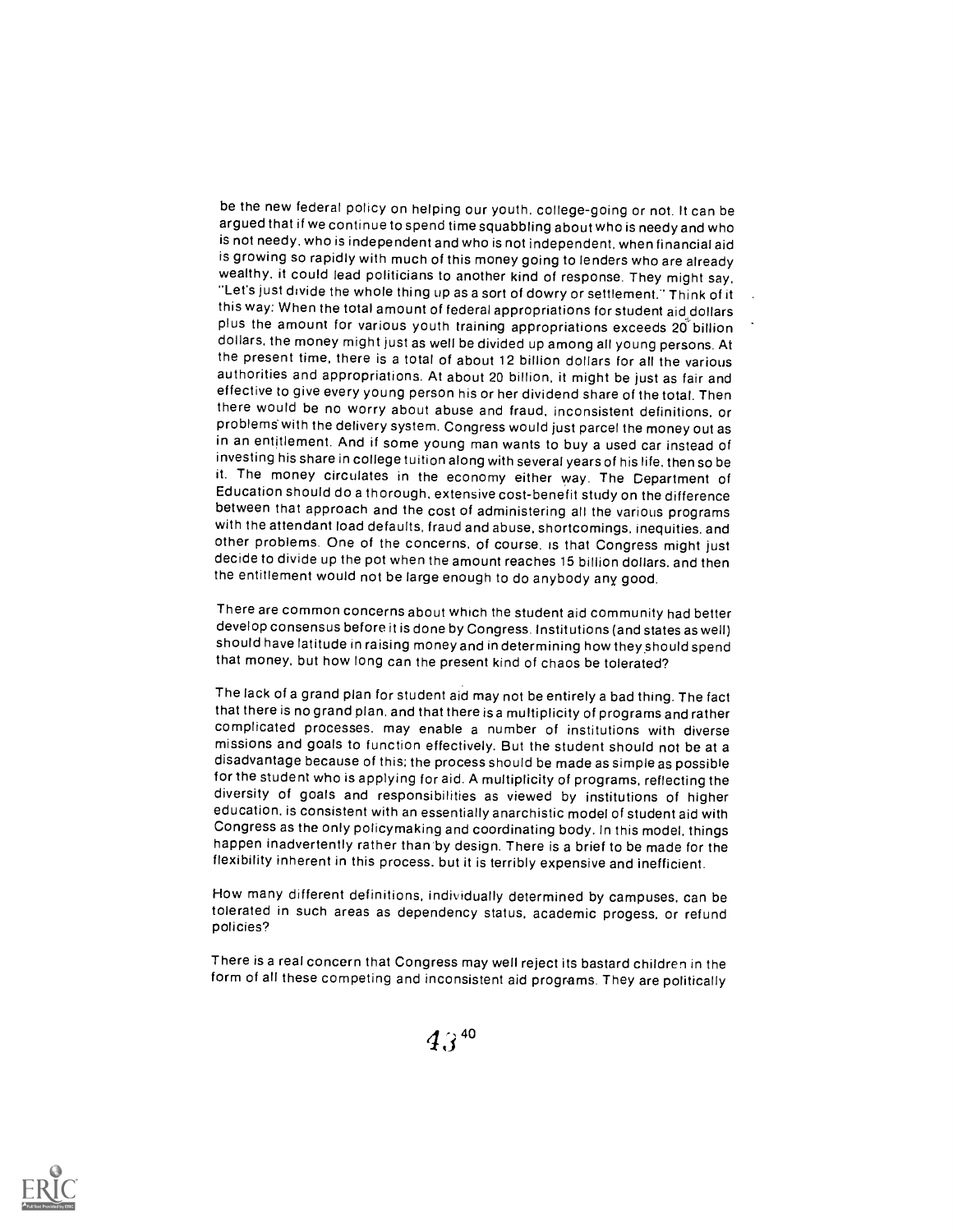terribly vulnerable because of the lack of coordinationandthe unintended effects and expense that result.

## Governance Issues

Many important problems are insoluble as long as there is no policy board or at least advisory council to which potential solutions can be referred. Perhaps one with statutory or at least consensual authority ought to be considered.

A stronger group is the next logical step. A public corporation could be chartered by the Congress, with legal rather than just persuasive authority. There are various possibilities. A federal educational student aid board may even be established, even though that sounds heretical to many practitioners. It really is not, because it has precedent in the American tradition in education. Educational governing boards exist in all sectors of American education except at the federal level.

A public corporation or federal education board may eventually govern student financial aid in some way, but that possibility is still far in the future. The student aid community should try to establish a stronger, more representative, and better structured voluntary organization to speak for it in the Congress and in the new Department of Education. This organization would provide a better opportunity for communication and a forum in which to work out some of the common problems in student aid..Indeed, these commonproblemsare national problems, and they have to be approached on a national basis.

It is important to distinguish between a governing body and an arrangement designed to influence the system. One problem is that Congress at this time, and in the near future. probably won't accept the idea of anybody else governing the system, and its view is decisive; what it does has the force of law. Another consideration is that the major constituencies (e.g., NASFAA and CSS) have serious governance structures of their own, and they will not want to compromise them. On the other hand, if one considers models where some sort of coalition tries to exert influence, that may be a much more viable proposition than a governing body. For one thing, now that Congress has taken so much more initiative in these matters, the results of some of its mistakes will be seen in a year or so, perhaps sooner. There may well be an opportunity in the not too distant future for people whose integrity and concern with the ultimate goals of student assistance is unquestioned, who have the technical background and the traditions that could be involved in this coalition, to be very influential. There are possible models: for example, the accrediting associations formed the Council on Postsecondary Accreditation (COPA). That is a relevant model because people in the accreditation field voluntarily formed a group that talks about standards. The National Labor Relations Board is responsible for governance; and there is a council which sets policy for the National Institutes for Education, among other examples.

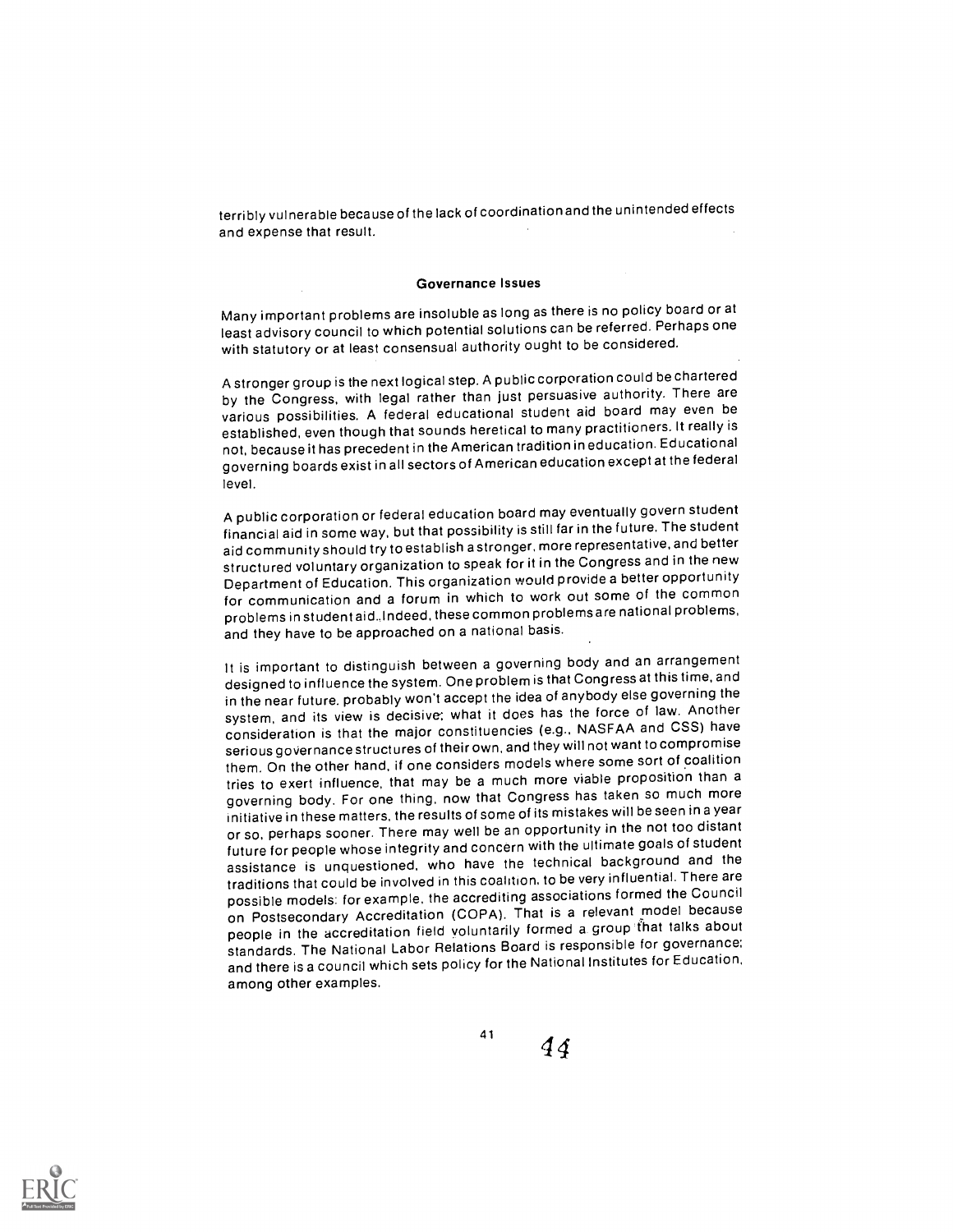A useful analogy to consider in student aid governance is in the matter of<br>statewide coordination of higher education in a number of different settings.<br>Almost all states went through a metamorphosis of trying to deal with problems through volunteer groups of presidents and board chairmen or others. This was not effective for any length of time and was not intended to be; it was just 'meant to stall off effective statewide coordination. There are other analogies where voluntarism does not work for any real length of time, but at present it well may be the most feasible thing for student aid.

Student aid is going to move in the direction of governance in a very gradual manner. The most logical means at this point is to gradually expand the Coalition, insuring that the constituencies which are currently represented continue to have will be overall acceptance of any kind of new body that is proposed either formally by Congress (which may very well occur) or by the education associations themselves. The student aid community should have a formal structure which insures that it is getting input from all segments. NASFAA seems disposed to lean in the direction of some formalization of the existing structure,<br>namely the Coalition, but with the expectation that that body may not be appropriate in its current state, or even its expanded state, for more than two or three years.

Policymaking and administration should be separated. but it is not always easy to distinguish between the two. Often administrative matters have consequences for policy. One can consider the differentiation between governance and administration as follows: An example of a policy question is whether this country shall continue to focus almost entirely on need-based student financial aid. That systems to use. The Coalition could be well suited to mediate the dialectical process in improving the delivery system and other administrative matters. Of course, with need analysis the policy is set in the law because it defines what groups can be focused upon. In that case, the policy is in the law that has created the need-based programs, and Congress is its own policy board.

The question of how much structure to use in regulating such processes as determining need analysis and dependent or independent status is an important maintenance or administrative issue. But the impact of such determinations on student financial aid as a whole, on the institutions,on the relationship between parents and children-these are the policy issues that only the political system is<br>now in a position to deal with. Perhaps that is as it should be from an ideological viewpoint, but it makes administration very difficult and opens the way to arbitrary decisions at every level of the system.

 $45\,$ 



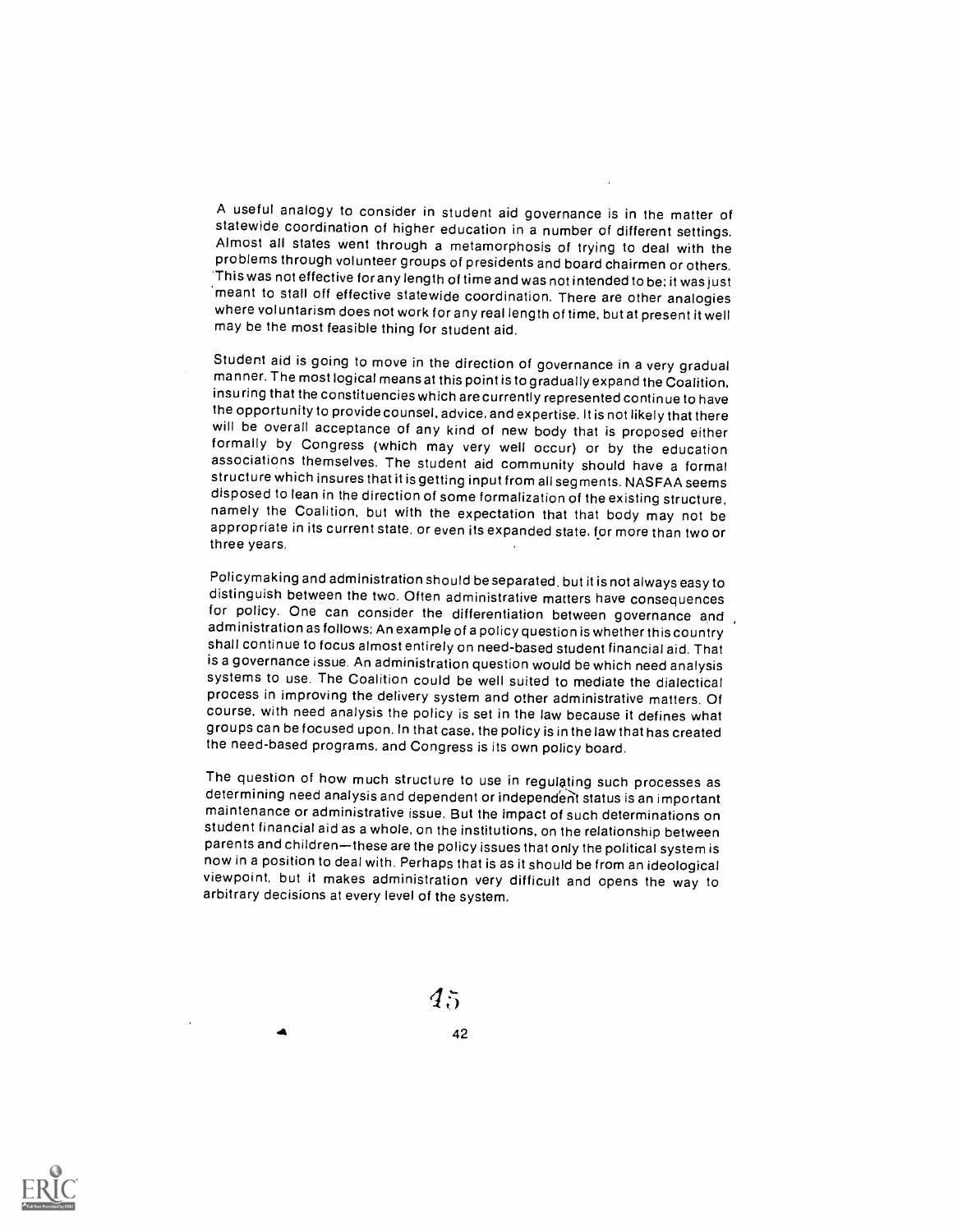# Administrative Problems and Issues

The adequacy of money for students to attend college is no longer the critical issue it once was. Large amounts of funds have been provided for the various student aid programs at the federal, state, and institutional levels. However, along with that flow of funds has come a large amount of centralized and mechanized control. As a consequence, it seems to many student aid administrators that it is becoming more difficult, rather thar easier, to deliver the aid to the applicant. For example, the application process has been reduced to a single form and hopefully to a single analysis system; but along with that have come from the federal government the requirement for validation and the new regulations requiring transcripts. The result is that administrators not only have to act in a fiduciary capacity with respect to the federal funds, but they become bogged down in excessive administration. The major challenge to practitioners through their professional organizations is to try to restore some of the flexibility, initiative, and what can be called the art of delivering financial aid to needy students. Administrators need to somehow influence the government programs toward changing back to the more flexible and humanistic system that prevailed earlier. Perhaps the proposed Coalition might be a means to influence the whole process. There seem to be some hopeful provisions in the legislation for the new Department of Education, and there are some other promising signs.

What do aid administrators hope would come out of any kind of government student aid system? One difficulty in trying to summarize their expectations is that in postsecondary education there is a great diversity in types of institutions, institutional missions, campus administrative resources, and state student aid resources. Nonetheless. it is possible to identify a number of general characteristics that would, it is hoped, emerge in any kind of partnership situation. First it is necessary to define the role of the aid administrator as manager. The text and the materials that are used in the NASFAA training module suggest that the aid administrator is cast in a fiduciary role, being responsible to the donor for the appropriate utilization of the funds, whether the donor be the federal government, the state government, a private source, or even the institution. Appropriate utilization would be defined as using the funds in a way in which the donor anticipated that they would be used. Normally, there are rules and regulations which are set down to help achieve those objectives. Moreover, the aid administrator must see that the needs of individual students are met appropriately. The administrator stands between the provider of funds and the individual students who need these funds. This process of coordination between the interests of the donor and of the students occurs in the environment of an

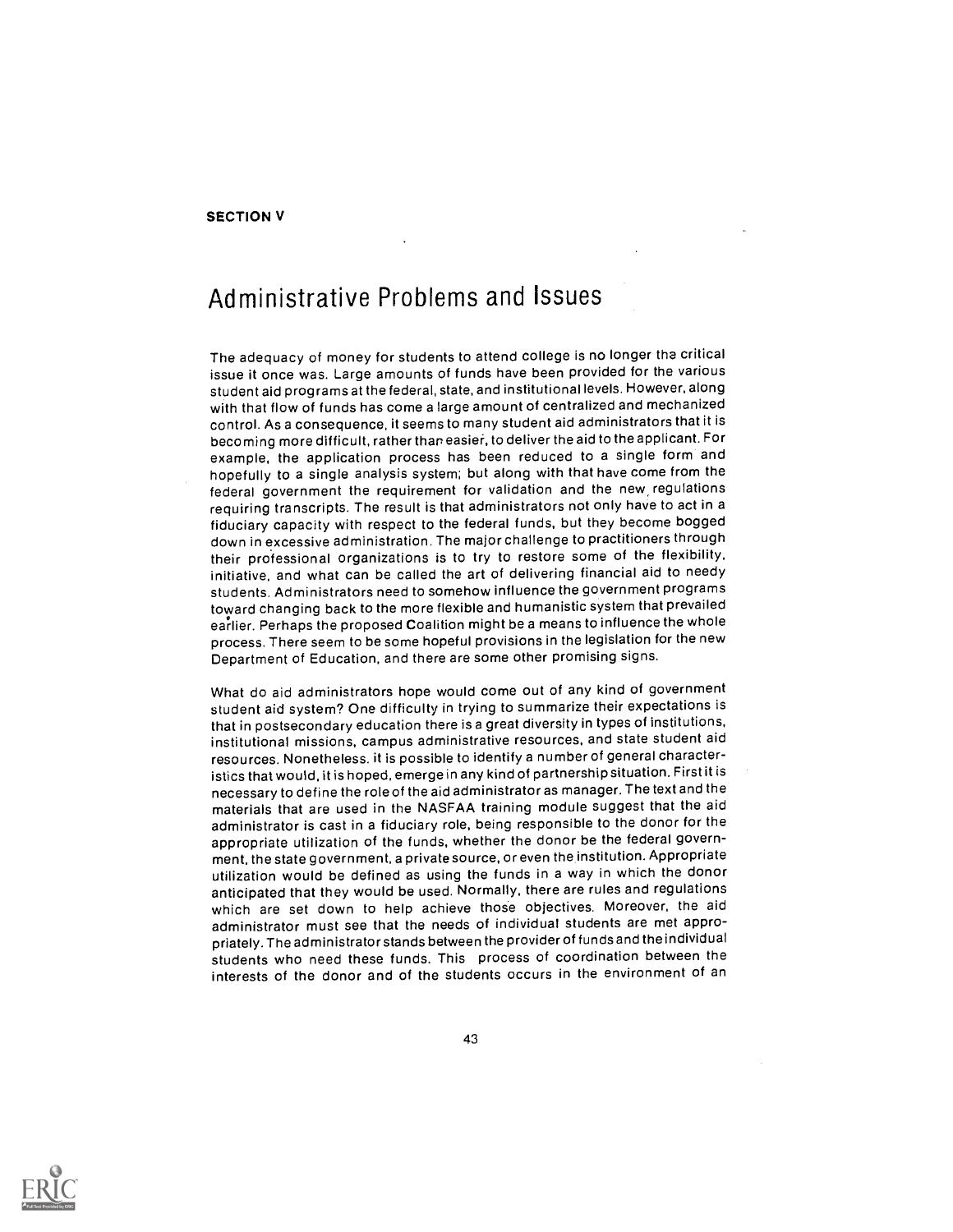educational institution in which certain institutional goals and missions also have to prevail. So the aid administrator finds himself or herself in a complex situation. The following are likely to be some of the particular problems which the aid administrator would like to see resolved:

- 1. The aid administrator desires and needs rather desperately an early notification of available funds. Thinking back to the recommendations of the Keppel Task Force and its proposed calendar, recall that Basic Grants were supposed to be in place first. The Keppel Task Force recommended that students' BEOG eligibility be made known about the first of November; then the states could come in with their determination of eligibility; and finally, the institution could respond by filling out the aid package to the extent that.was necessary or possible with institutional funds, private money, or other resources. That certainly has not taken place; on the contrary, there is a problem of late notification on college campuses about the availability of campus-based aid. Early notification is needed more than ever: early admission and competition for students, which is becoming more acute, will necessitate that the delivery, application, and awarding processes occur on many campuses much earlier.
- 2. Aid administrators almost universally would agree that the rules and guidelines under which they operate ought to be known much earlier. The difficulty in getting regulations approved in the Office of Education will hopefully be alleviated with the new Department of Education. At the present time, the federal government is operating the allocation of campus-based money for next year on the basis of another proposed ruling. There is not a final regulation governing the whole process.
- 3. Aid administrators want to be sure in the authorization, appropriation, and allocation processes that sufficient funds are provided to respond to needy students on campus. One of the difficult problems they will face is knowing that there are sufficient funds. There will be more pressure on the aid administrator, particularly in the independent sector of postsecondary education, to use institutional funds, private funds, or merit-based awards. This can already be seen in a number of institutions, and aid administratorswho believe in the first principle of NASFAA's good practices are going to insure that aid will go first to needy students. It will be increasingly difficult to follow that principle because in many private institutions, and in some public institutions as well, there will be greater pressure on the aid officer to use institutional and private funds to respond in ways that will encourage enrollment, particularly of the academically able students. This goal can be attained with the merit types of awards which are going to play a more important role in that particular area.
- 4. The aid administrator in any kind of a partnership system wants to insure that he or she will have maximum flexibility to respond to individual students' needs and circumstances. As student aid moves in the direction of more and more control from Washington in the whole delivery process, it seems that trying to

44  $47\,$ 

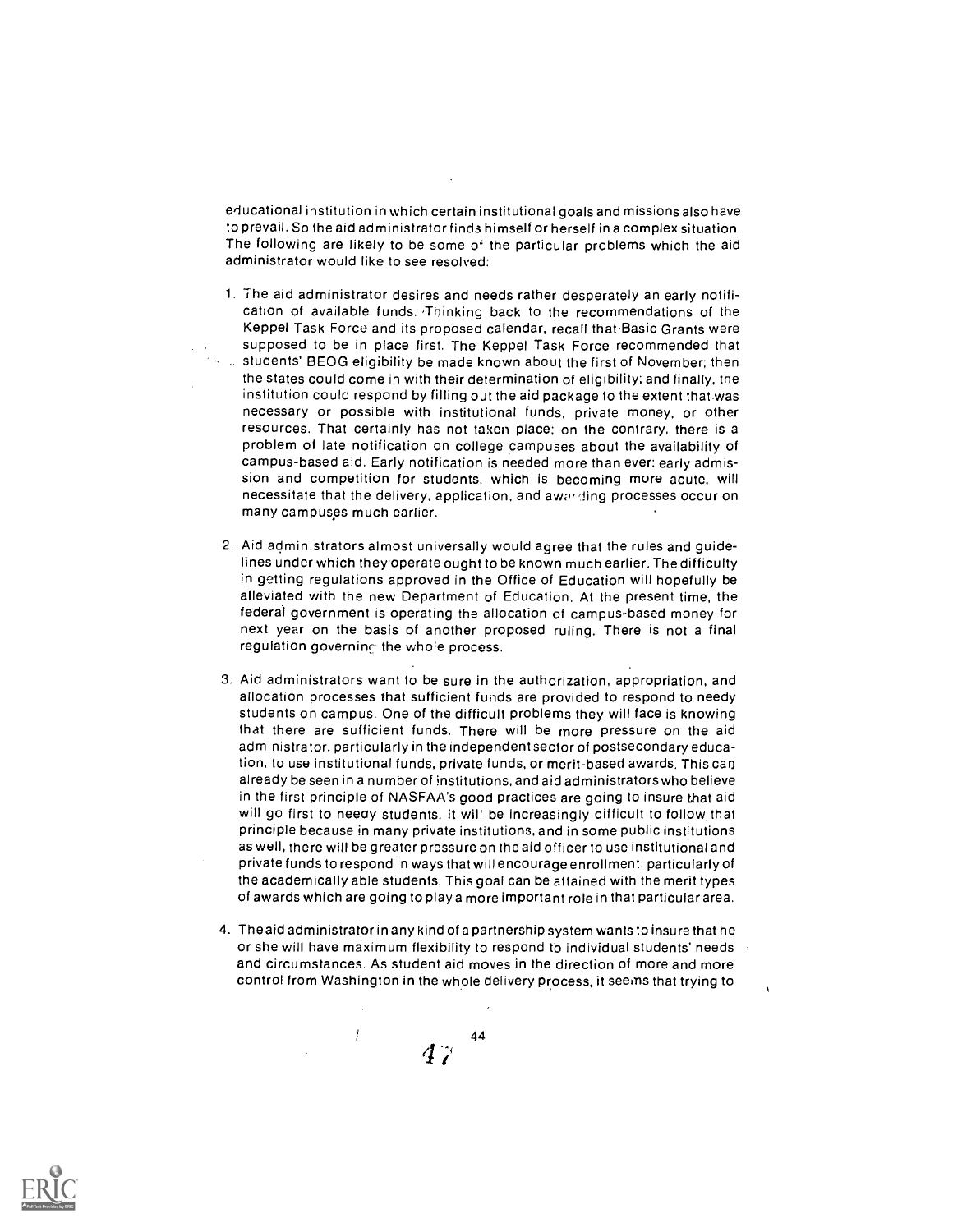make this process apply in individual circumstances will require that aid administrators have as much latitude as possible to exercise judgment and to bring their professional experience to bear.

- 5. The next area of concern is determining how the application process will function. It is very important to bear in mind that there are vastly divergent institutions in this country and that they have different calendars. Some institutions find it necessary to make related decisions about admission and student aid. In some institutions the decision on financial aid is equivalent to the admission decision for many students. These institutions are not in a practical sense admitting students unless they admit the student and award aid at the same time. In any kind of delivery and application process, there must be sufficient latitude to accommodate institutions which have very different application and financial aid calendars.
- 6. A final area in which the aid administrator is concerned and probably would welcome some relief is the need for more simplicity in the whole delivery process. Most aid administrators believe in moving to one form, so long as it is the form which the aid administrator wants to use. A common basis must be found for the various elements that go into an application. The more this can be accomplished by self-governance, the less opportunity there will be for others to do it for the aid administrator. Student aid must move in the direction of a simple process which can be easily understood by students and parents and which results in timely notification to students and in prompt delivery of funds to these students once they enroll. That is absolutely essential.

Student financial aid administrators are sometimes critical of the level of sensitivity of the federal government to procedural problems at the institutional level. An example is the Student Evaluation Report (SER). a form that is required by the federal government, but is too lengthy and of an awkward size. Did the federal government consult adequately with the student financial community in developing and distributing that form?

The question arises whether the institutional aid officer is in some danger of losing hisjob because of the increased centralization of the delivery system. That will probably not be the case. There will always be the need for someone at the institution to preside over the mechanics of the process. Until very recently, there was a period when it seemed that the Office of Education was moving to make mere functionaries out of institutional aid officers. to have them solely watch over fraud and abuse and to direct the paper flow. There was a mentality with the Deputy Commissioner to make the process so centralized that the institutional role would be largely mechanical.

However, with the advent of the current federal leadership of people who know the student aid functionsat the institutional level intimately, there is a move back to flexibility and communication with the aid officer.. It is fair to say that the previous move. that is. to reduce the decision-making role of the institutional aid

45

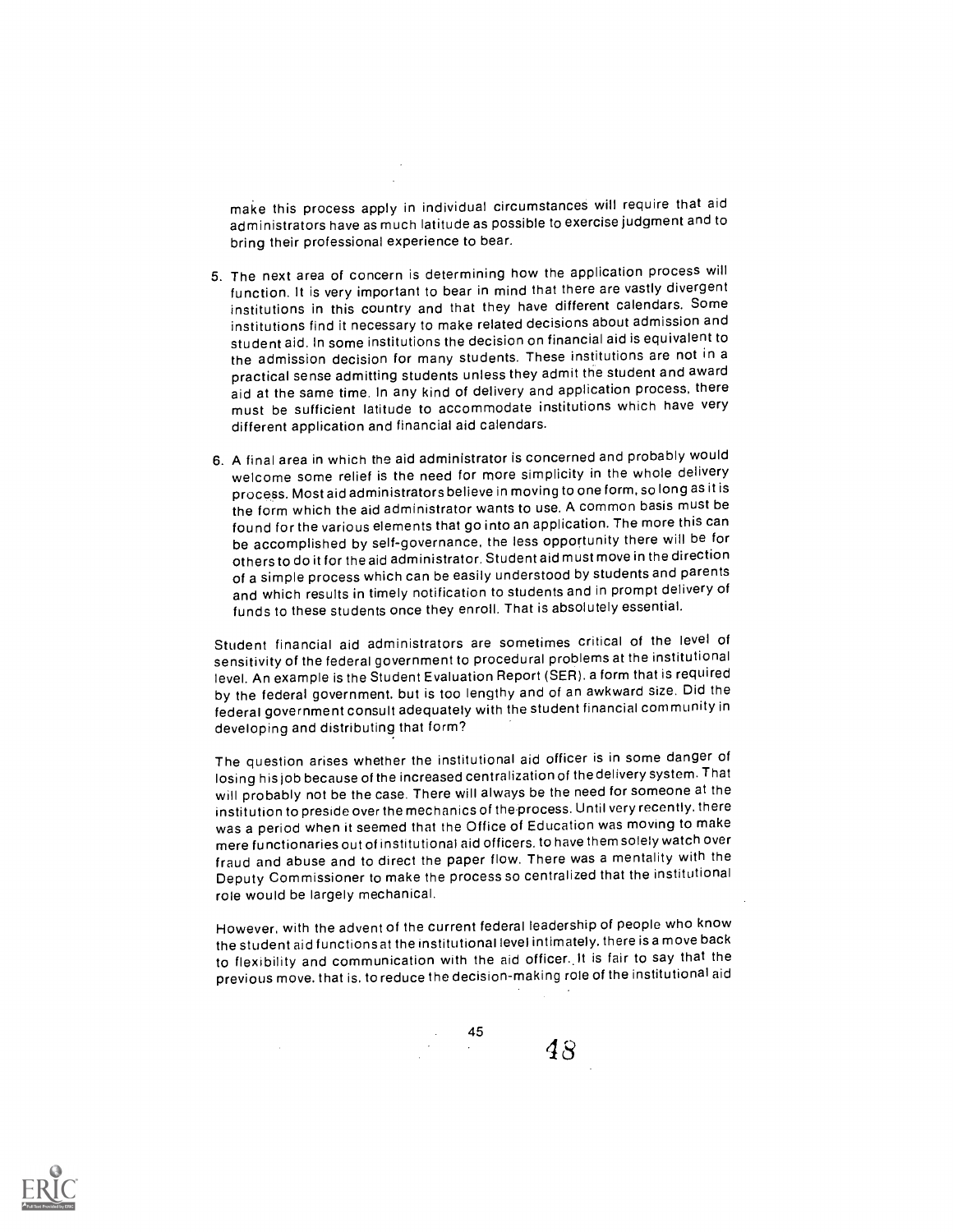officer, was a reaction to the many problems that had occurred at the institutional level. In other words, the move toward centralized control at the federal level was somewhat justified.

### State Level Concerns

In contrast to the federal view, most state scholarship agencies have allowed institutions to keep much of the decision-making. They seem much more supportive of that role. There are serious synchronization problems at the state level. For example, one state has a major state institution closing off admissions on the 15th of November for the following August, and every private school in the state wants to reach some of those students through the use of the student aid commission's announcement. However, the commission makes no announcements until January. The private schools say that is too late. So thereare conflicts in many states, where the differential attractiveness of various schools forces the state to debate how it can develop and synchronize deadlines that seem best. State student aid operations are excessively affected by federal procedures. For example, the federal government evidently believes that the reporting of annual income of the latest tax year increases the scientific objectivity of the need assessment process. Perhaps information for the preceding tax year is sufficient to expedite the kind of need analysis decision being made. Those who believe that fraud and abuse occurs frequently hold that income must be reported as closely as possible to the time of the award. But is the income level being reported in January and February any more accurate than what applicants would have reported for the last half of the preceding year?

The federal effort emphasizes access, and what most states want to accomplish is maintenance of choice. When the kinds of data that are collected on a standardized form designed by the federal government are not sufficient for institutions and states to make the kind of decisions that they have to make, they will want a form that will allow them to make differential decisions among the populace that isrnot necessarily to be served by the federal Basic Grant codocument. How a state commission says "no" to applicants each year is just as important politically and professionally as how it says "yes" to recipients. That is a different situation than the Basic Grant entitlement concept, where the target is a certain defined population.

The federal distribution of student aid dollars directs 60 percent to public institutions in the government's attempt to insure that the lower-income student, regardless of the college cost, should be basically supported. Evidently, access is a much higher priority than choice for the federal government. The current distribution of funds by the states represents a complete reversal of this position. Sixty percent of state dollars are going to students attending private institutions. Why? The states have decided that about 80 percent of the money cannot exceed tuition and fees, and that provision built into the selection process indicates that the preservation within the state of a variety of opportunities is a very important state purpose.

46

 $4.9$ 

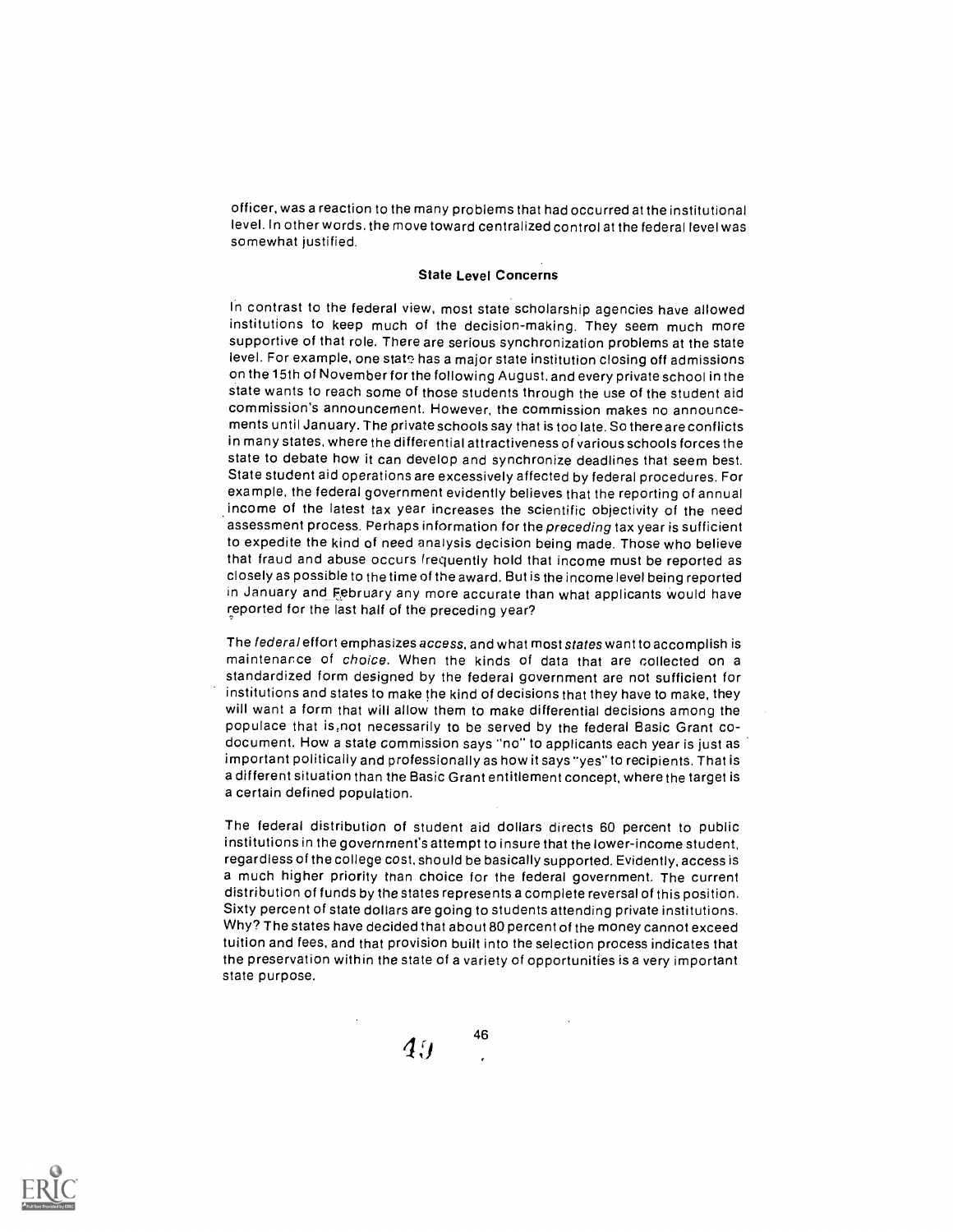In one large state during FY 1979, about \$74 million of the Basic Grant dollars, or about 59 percent of the total, was awarded to students in the public institutions, with the balance going to students in the private institutions. But during that same year the state commission gave about 67 percent of state student aid funds to the private institutions and about 33 percent to the public institutions. The average value of awards to private college students was \$720 in Basic Grant dollars plus \$1,643 in state dollars; for students at public institutions, the average was \$781 in Basic Grant dollars plus a state award of \$611. Therefore, there was about a \$1,000 difference in average total award.

States may have certain purposes which differ from the overall intent of the Basic  $\cdot$ Grant Program. They favor the Basic Grant because it enables them to use state dollars for other purposes than basic access, In many states there are 10 percent fewer award winners for the state program than formerly because Basic Grants took care of them. This has freed considerable funds for other purposes, because the Basic Grant met the full need of that 10 percent. In addition, there are certain students attending low-cost public institutions who are declared to be not in need of a Basic Grant. And thousands of others had to be told that a Basic Grant eligibility does not automatically mean eligibility for additional state money. This situation results from the overreaction represented in the Middle Income Student Assistance Act that fixed a 10.5 percent rate of taxation on discretionary income across the board, no matter how high or low the income level. What scientific or objective evidence supports that taxation level? Under this system some extremely high-income families with students in college will actually be entitled to assistance. When a program like BEOG affects so many millions of students and their families, legislators may well be tempted to make decisions that will respond well to their constituency, if not necessarily to a scientific model. That may be the inevitable result when a program becomes huge and is seen not only as a way to deliver benefits but also as a way to develop political responses. Certainly, the changes in the Guaranteed Student Loan Program are another way for the federal government to say to every family, regardless of resources, "We've got something that you might benefit ffom." And every state has experienced significant growth of guaranteed loans. Many sophisticated parents will encourage their children to borrow this money, whether they need it or not. These kinds of decisions are obviously not being made on the basis that was used for years, that is, of a scientific attempt to best distribute limited resources; now the basis is, "What are the best political decisions that can be made in the name of helping needy students?" This is a whole new arena.

Many state student aid.administrators agree that the Uniform Methodology in concept is very good, but as it has become an instrument to respond to schools that have some federal or institutional funds to distribute, it has gone well beyond what is necessary for an accurate assessment of a family's ability to pay for education. One large state estimates that it would require an initial expenditure of \$15 to \$20 million to convert its need analysis system to the Uniform Methodology because of the need to identify and include needy applicants.

47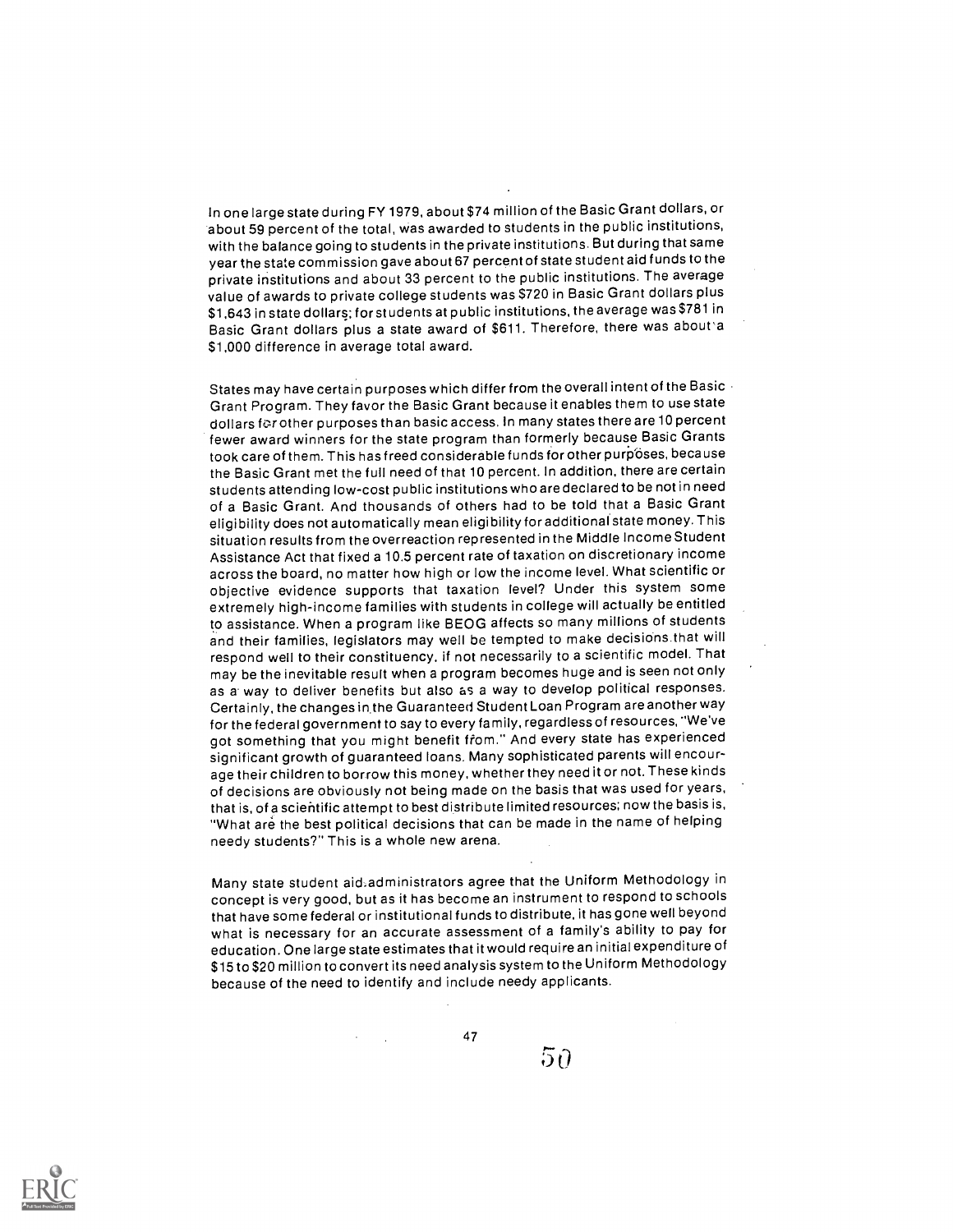With Basic Grants growing, there could come a day when any and all state and institutional efforts would no longer be needed. That might not be in the best public interest, but that is what could happen if the federal government continues to increase maximum award levels.

Whether that happens or not, many high-cost, selective institutions with funds to distribute already find that they are affected greatly by the decisions of the federal government and the Department of Education. They are frustrated as they have to make fine-line decisions in some kind of objective way for those that may not be covered by the common form. Thus, the proliferation of forms may continue because purposes are different, and multiple programs may continue. The partnership that once started out to reduce red tape or to agree on one standard need calculation should now focus on more substantive policy issues.

## Centralization and the Role of the Aid Administrator

There has been a great deal of talk about centralization, and of course, the federal government has moved toward a single need analysis system. But few people realize that the administration's reauthorization bill that was developed and introduced in Congress called for a great deal of flexibility and responsibility on the part of the student financial aid administrator. Similarly, there has been a great deal of talk about "nationalizing" NDSL, but, in fact, it has always been a national system, and the discussions in the summer of 1979 were aimed simply at nationalizing the collection process. Thus, the federal government was not "undoing" NDSL; rather, the attempt was to save the system and expand it, not to reduce it or kill it off. In one sense, at least, the process was made more liberal because of the allowance for multiple processing, whereas in comparison, some states have required a single processor.

A system such as the California student aid system is highly desirable from the administrator's point of view, since the institutions have much more latitude in their relationship with the state aid commission than with the federal government. Even though the legislature might mandate a single form and a single type of need analysis, the administrator of the state program deals with that mandate by going out into the field and consulting extensively with the student financial aid community.

The federal government tries to do extensive field consultation in the loan area. And the new reauthorization legislation has a provision that the Commissioner would have the authority to describe the methodology by which the student expense budgets would be developed. The purpose was specifically to avoid a situation in which a national standard of student college expenses would be set up by the federal government and applied across the board. The professional associations have worked hard to improve the in-service education of administrators so that they would be capable of developing the needed formulas and procedures within the institution. The federal approach should recognize the

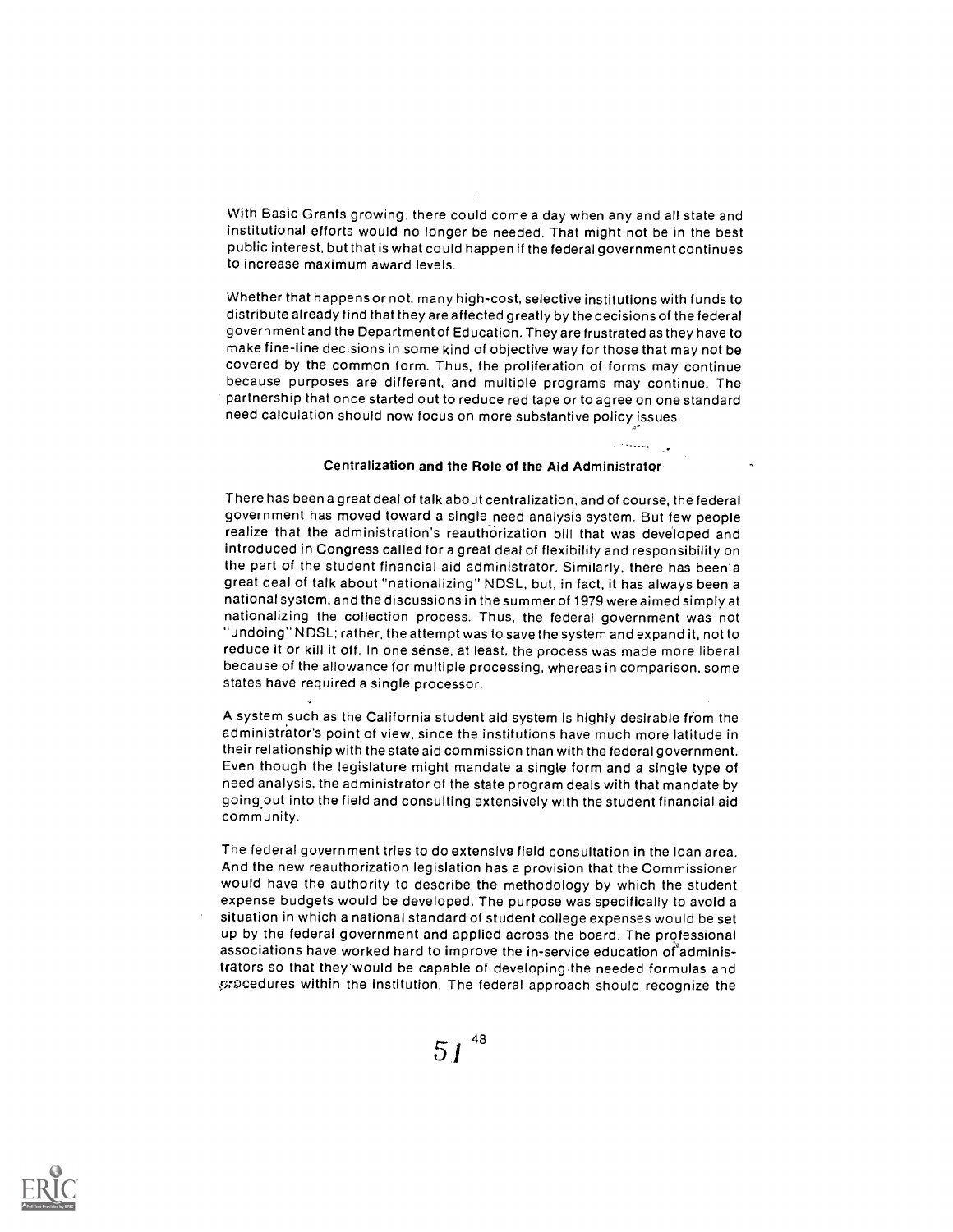whole aspect of self-regulation and improvement of the process at the institutional level through increased professionalism.

There are indications that the federal ge-sernment is trying to capitalize on the improvements in institutional student aid administration. The regulations in the new law provide a modicum of guildance for the administrator who is professionally capable and has the reductived integrity, and they also provide for a regulation process for those cases where there is incompe ence or fraud or both. This assumes that the job  $\otimes$  bast done by people at the institutional level, but also assumes that no meckanism is needed to oversee the vast majority of aid administrators who de perform in a professional manner.

Some people have a relatively high tolerance for ambiguity and others do not; financial aid administrators who persist in their jobs are the ones who do have a high tolerance level. The Office of Education is accused of meddling too much in some areas and being too disinterested in others. Aid administrators are never quite sure where they are free to use their own judgement and where they are not. For example. the aid administrator may be provided documentation about a dependent student and find that the student actually has independent status. When a student comes in and says, "My parents aren't giving me any money," the discretion is sometimes difficult to exercise. The Department of Education needs to tell aid officers exactly how to document such information so that they can get that student's status changed.

In the job location and development program which the federal government has lately been trying to promote, there are regulations which are written to deliberately allow a great deal of flexibility; however, some administrators in the field then request more direction on how to interpret these regulations. Rather than tighten up the regulations, the government's response was to put out a usedhook and other information the field can use for guidelines. The question zowers whether more structure is needed.

The higher education world needs to come together on the issue of student expense budgets and the cost of attendance before the bureaucracy develops a regulation on prior federal review and begins standardizing the cost of attendance. In the case of both the administration reauthorization proposal and the House bill, the higher education community virtually ignored the issue. When the administration structured its proposal after great debate, the issue was whether or not it should aim for statutory authority because that is such an ambiguous area in which to get the authority to set budgets. The decision was to request authority to accept the procedures that a school must follow in developing its own individual budgets. The model is the NASFAA handbook on how to build a student budget. That decision did two things for higher education. It would allow the government to set up the research that the school had to conduct to construct a budget, but at the same time, it prohibited fixing of standards for each individual institution by the federal government. There was a built-in protection for individual flexibility in that particular piece of reauthorization legislation. Without

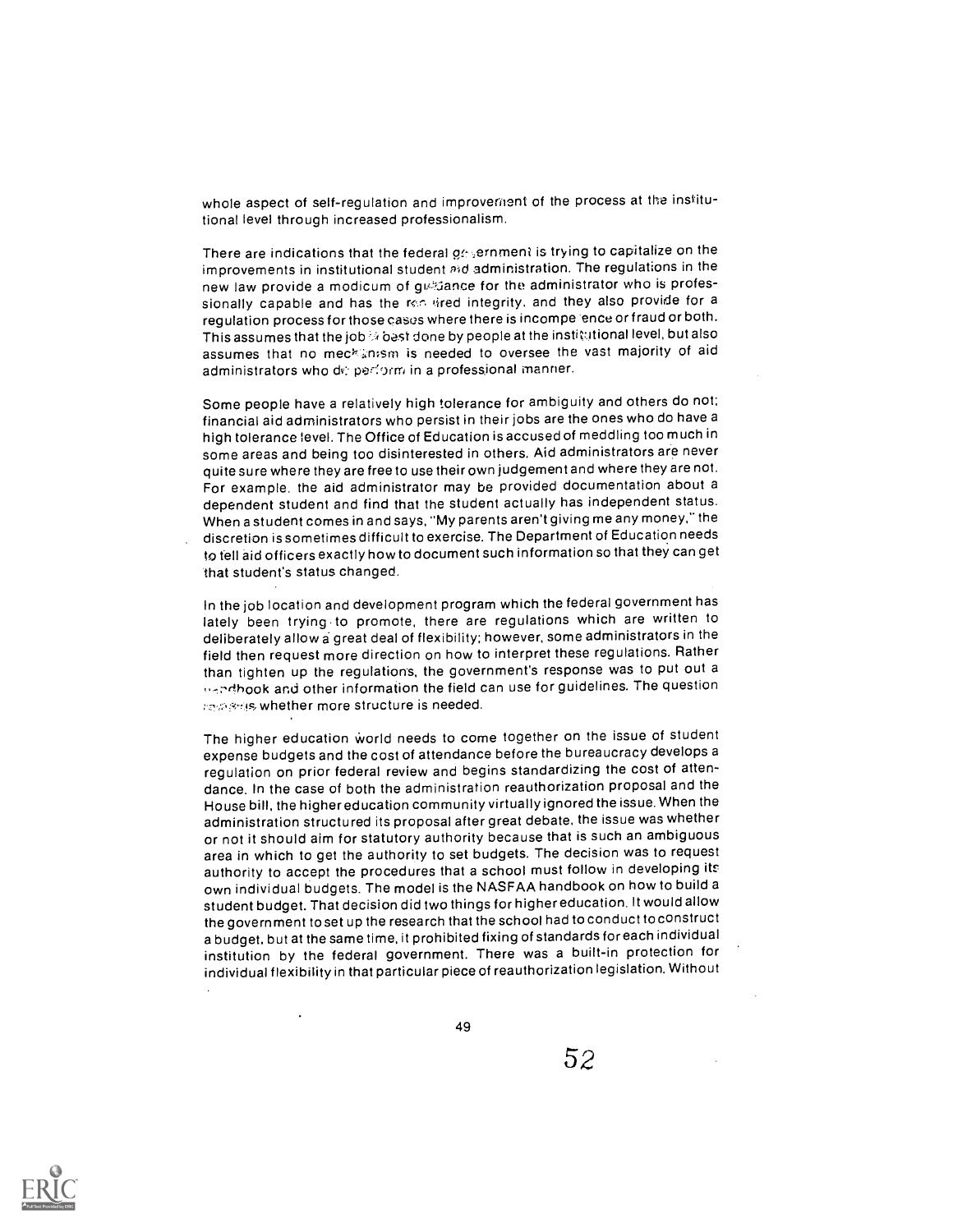the legislation, there is no question that the bureaucracy has the authority and would probably issue a regulation.

On this point the federal government and the student aid community agree. The government wants to use the standards of the community. In the case of student budgets, as a convenient example, that type of flexible cooperation is exactly what it wants to see happen; in thp case of the refund policy it already has gone that route. But if the student aid community wants to support such initiatives, it should adopt the kind of language in its institutional policies that builds in accountability. This is the issue the government is concerned about: it wants to guarantee against abuse, for example in student budgets, but not in such a way that canned budgets are mailed to institutions out of Washington.

The student aid community needs a forum by means of which self-regulation can occur. Then the student aid community can reject interference by the federal government because regulation would not be necessary.

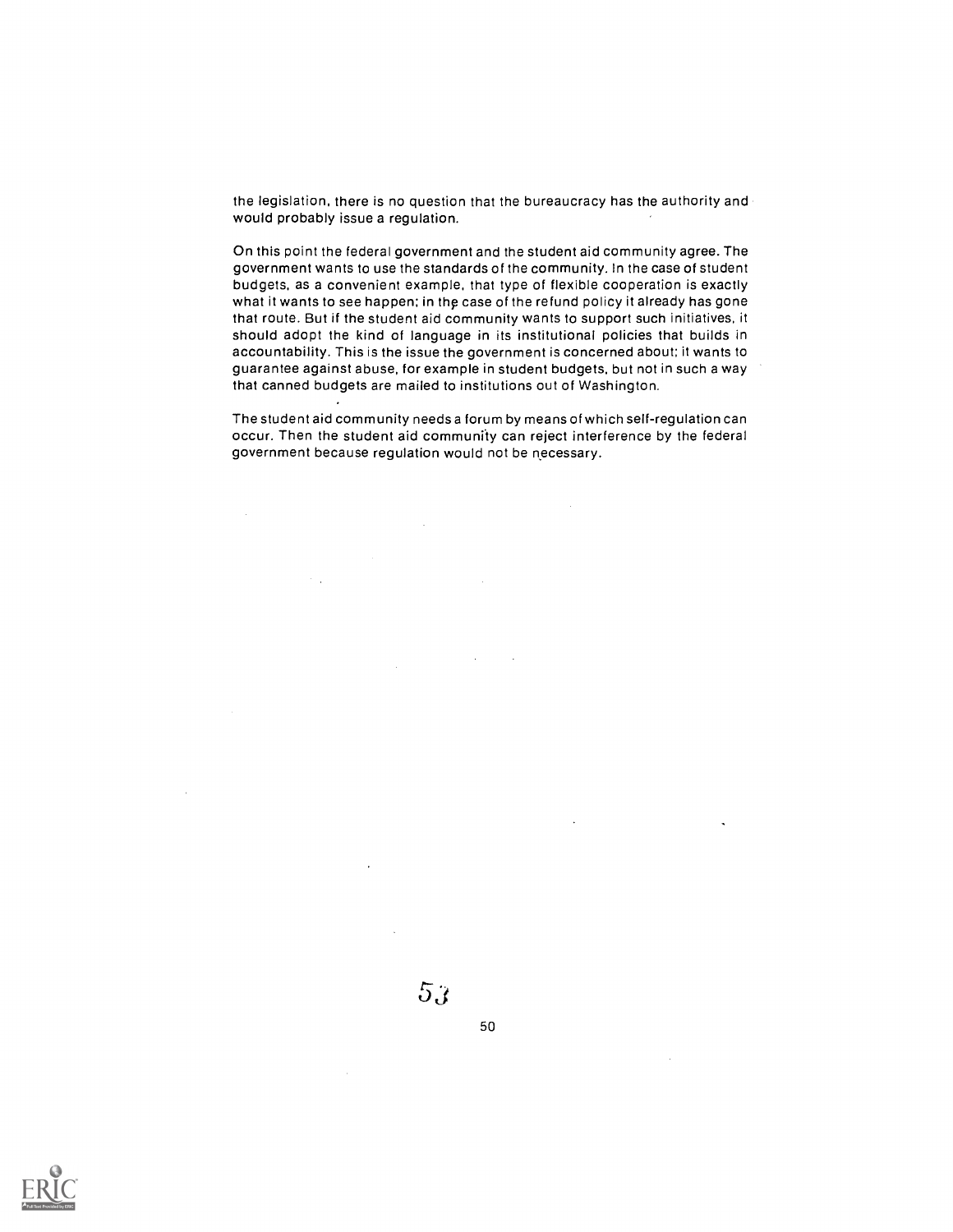SECTION VI

# The Role of Research

A question basic to evaluation research is: "What are the missions and goals of financial aid programs?" There are many different views: The goals of equal access, choice, and persistence represent the prevailing federal view; from the viewpoint of the institutional administrator, student aid is a source of funds to maintain an institution. Students view financial aid as providing the opportunity to attend a postsecondary institution and hopefully to be able to choose a specific school.

In effect, one of the primary purposes of the present advisory structure was to come up with some reasonable set of goals and activities for each of the partners. The primary concern from a research viewpoint is to evaluate that situation now.

Many of the questions are either informational ("wouldn't it be nice to know") or related to program evaluation. One of the problems in building a research agenda for student aid is that, in both cases, it is difficult for an agency outside of government to assume the financial responsibility to spend hundreds of thousands of dollars to provide answers. Lack of funding is one of the reasons that very little student aid research is done. The federal priority for research would naturally relate to program effectiveness and program results, but that leaves many of the basic questions unanswered.

Federal, state, and campus-level research on student aid all have different purposes. Research can help with a number of important policy questions, such as the problem of induced enrollment. Other questions are: how well are our affirmative action programs doing? how well, in states with differentiated institutional functions, is the flagship university doing in quality of student body? and to what extent are private colleges using particular kinds of aid funds to maximize enrollments? This set of issues is characterized by an extraordinary amount of sensitivity. Institutional aid officers can be hauled into court for not doing the affirmative action job right or for misusing student aid funds even inadvertently. In this field there are many norms for behavior, which are not consistently observed. Who is going to take responsibility for developing a focused research program in the whole area of induced enrollment? There is, for example, an interaction between the use of student aid for affirmative action and enrollment enhancement. One of the few original findings of the Carnegie Council surveys of student aid was the fact that marginal, nominally private liberal arts institutions had apparently been able to use Basic Grants, packaged with other kinds of aid, to vastly improve their enrollment and also to fill some

51

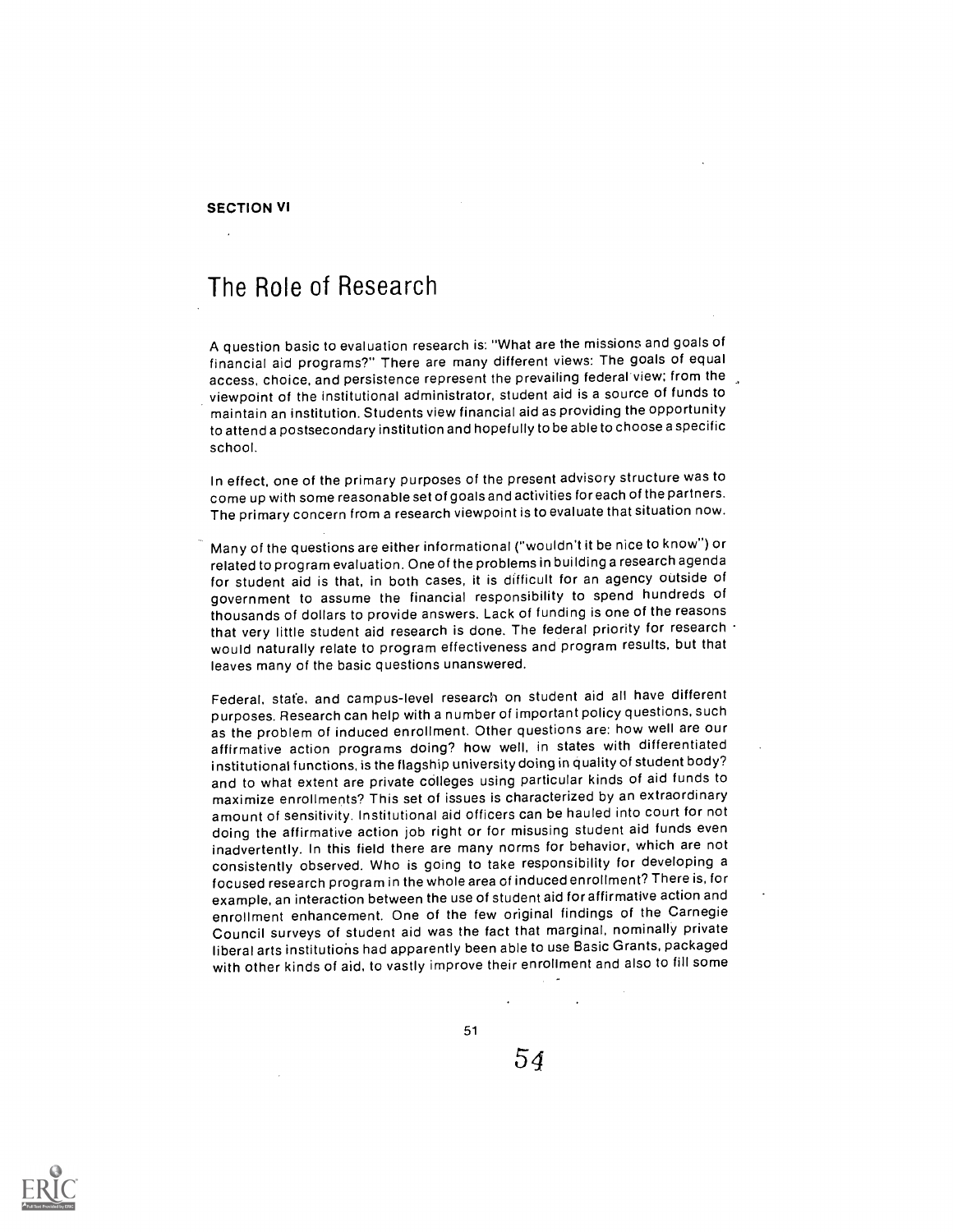empty spaces. There are some interrelated issues here. As long as the focus was on the traditional goal of access t was enough to ascertain whether student aid was being distributed fairly so  $a - 0$  reduce financial obstacles equally. Now state legislatures and the federal government are asking about many other issues.

One problem with conducting research from a number of different perspectives is that the likely result will be inconsistent, if not directly conflicting, findings. In frustration Con ess may then say, "A plague on all of your houses." How can policymakers interpret the different findings that usually tend to support the predictable point of view that each organization has?

In regard to the Middle Income Student Assistance Act, there were several reports that were developed very quickly about whether or not middle-income students are under financial pressure. Some reports indicated that this was a manufactured problem, that people now spend about the same proportion of their income for schooling as they did 10 to 20 years ago. Other researchers using a slightly different data base and slightly different definitions found that there was great financial pressure. The point is that researchers of good faith, procedures, and reputation arrive at different results after looking at the same question. One widely accepted premise is that there is very little about education that has been answered conclusively through research, particularly regarding any kind of policy question.

What resulted in the case of MISAA was many inconclusive, inconsistent, and conflicting findings; the consequence was Congress saying, "A plague on all of this, we're going to go ahead and make a decision, which may turn out to be a bad one." And, indeed, some are convinced that MISAA was a bad decision. That is because Congress tried to find out "what is" so that it could decide "what should be done." Not getting an answer about "what is," they went ahead and made their decision without data.

Research can sometimes be helpful on the largest-scale policy questions. Although there are always reports on how many students are being helped, a primary concern should be the impact of financial aid programs and policies and how they are affecting the student in relationship to the family. Is student aid inadvertently breaking down the social system? Sophisticated parents are now diverting large amounts of money that could have been applied to the educational needs of their children. Related to that is the number of parents who will certainly soon conclude that "I am the most stupid person in the world to claim my son or daughter on the income tax form; I'll qualify for big money and try to prove that they really don't live with me or receive money from me." Another sensitive area is the trauma that institutions now face because of impending enrollment changes. It is not possible to somehow spread enrollments to make everybody happierand place everybody on the same level of pain. There are indications that, in Illinois alone, MISAA transferred 10,000 baccalaureate degree students to public sector colleges from junior colleges, which recorded the greatest enrollment drop in their history. Many students apparently thought, "I qualified for a Basic Grant,

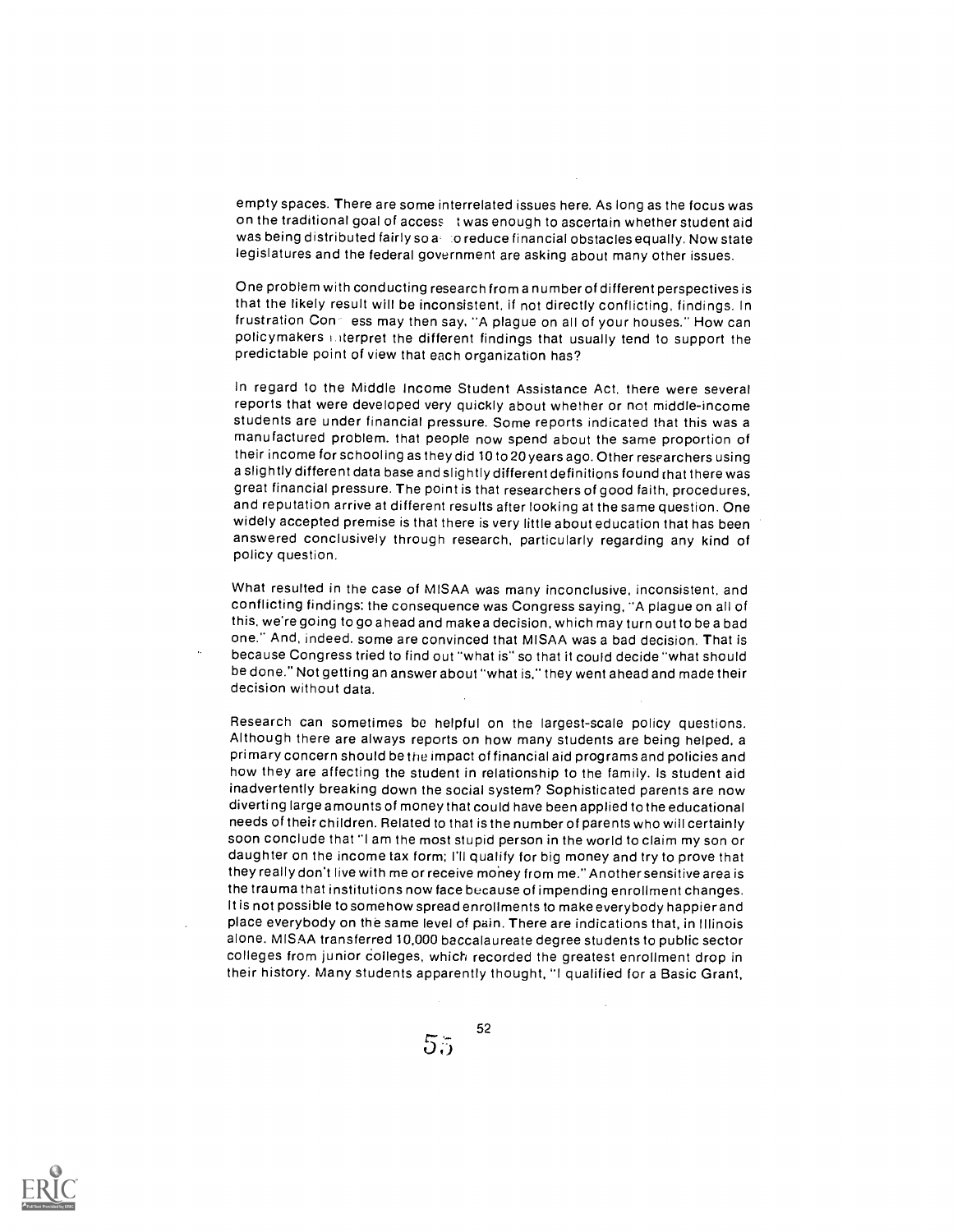and I don't have to fight my mom and dad on being a commuter. I now have the money to pay for room and board, and I'll go to that big public university. The dorm life is glamorous, and I won't have to live at home and be a commuter." That is possibly a very dangerous example of unintended consequences. Another trend somewhat related to public policy is the fact that in some states over 60 percent of the applicants are women. Every year there is a 2 or 3 percent greater increase in the number of women than men reaching out for all levels of higher education. This trend and its implications ought to be studied thoroughly.

Student expense budgets are an example of an issue on which voluntary cooperation could actually founder because it affects the vitality of the private sector. Evaluation research would show that only very approximate guesses are aggregated and comprise the empirical basis for the college expense component in the formulas for student aid. Does Congress really know how that component is put together? When that is investigated, unanimity may start falling apart.

While decentralization and self-regulation are generally acceptable, there are special interest groups whose concerns are slanted in a single direction. Tuition refund policy is an example. From a research viewpoint, it is not based on any empirical evidence. Has anybody done cost studies in developing tuition refunds? It is really an institutional cost problem-because, given the fact that there are going to be some dropouts, how does that reduced revenue affect the institutions and their ability to finance their programs? The proposed ACE-NACUBO system has great acceptance in the student aid community, but it may not be a reasonable policy at all on the basis of research. The present laissez-faire system puts a terrific burden on each institution to make sure that it is doing something that is fair and not only is representative 9f the industry, but in fact corresponds to the intent and the letter of the law and the regulations. If the Coalition is going to take on self-regulation, a will fund it is an even larger responsibility than just getting a greement within the industry. Self-regulation requires a fairly strong research component to determine compliance with "industry standards."

Sometimes policies need to be changed in rather drastic ways. Research anticipates some of the problems and questions. Another function of research is to evaluate programs: How well are they doing what t'ney are supposed to be doing? Research can modify existing policy and it can do evaluation, but it can never initiate policy and can never create policy. That is always a dialectical and political process. What is lacking in student financial aid is a mechanism or an organization that can create or at least coordinate overall policy. Except for Congress, which is the ultimate policy-making body, there really is no relevant policy board in student aid. Until one exists, how can effective evaluation take place if no one knows what is supposed to happen or what the programs are supposed to be doing?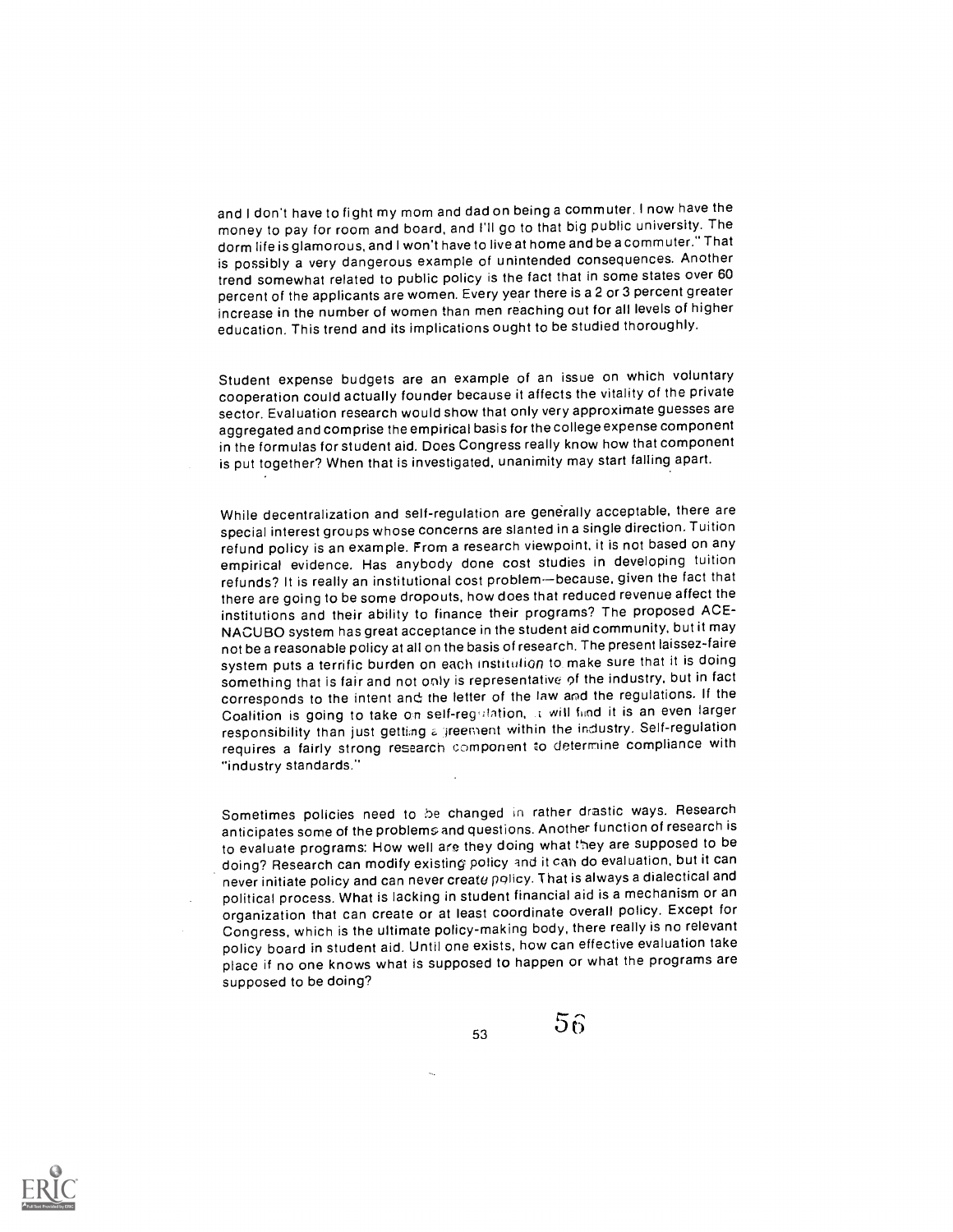#### Current Research Activities

The College Board recently did a national study on admissions offices (not financial aid offices), and asked how many of them were using financial aid money independently of need. The investigators then asked how many admissions offices were enriching their aid packages to induce enrollment. About 42 percent of the "open door" institutions were using no-need awards to entice particular students onto their campus, and 80 percent of the selective or other four-year and five-year public and private institutions were doing the same. Evidently the use of dollar inducements to bring students onto campus is a widespread practice.

Most of the research has been done in a period of increasing student pools. Last year's was the largest high school graduating class that will be seen in the country for at least twenty years. That little demographic downkick every year will start to force institutions into tighter and tighter financial positions. Presidents of institutions think about student aid as strictly a marketing device. They see that strategy as being central to their survival, and that very fundamentally changes the functions and uses of student aid from its original mission.

The College Board last year published a guide to the literature of student aid that lists over 900 research studies and articles. The Board staff itself had either conducted or written about 20 percent of those studies in the past 25 years. The Board and its College Scholarship Service have an ongoing program to study aspects of the Uniform Methodology, need analysis, and the impact of MISAA. Their researchers have looked at "no-need" awards, the effect of rising costs on college choice (especially for high-ability students), and the whole question of student loans, problems, and policy alternatives. Finally, the Board has tried to look at the willingness of parents to contribute, although that field has just barely been tapped.

Because the College Scholarship Service itself last year served over 2.7 million .tridents and families, many states, and several thousand institutions, the Board and CSS also try to conduct the research and evaluation to make sure their services are effectively serving their constituents' needs. Their studies answer public policy questions, but there is no ready mechanism for the government to quickly assess those findings. The Board proceeded to conduct the studies that can help it improve its own products; but the federal government cannot help it conduct a basic research study without going through a whole contractual bidding process because sole-source contracts are not allowed, even though the Board. ACT, and other agencies are sitting on a gold mine of data. So a lot of research that could have been done is still undone because the resources are not available to do it. The Board's base of 2.7 million students and families is an incredible resource that has just barely begun to be used. But the Board cannot afford to do the research with its own resources alone.

 $57^{4}$  54

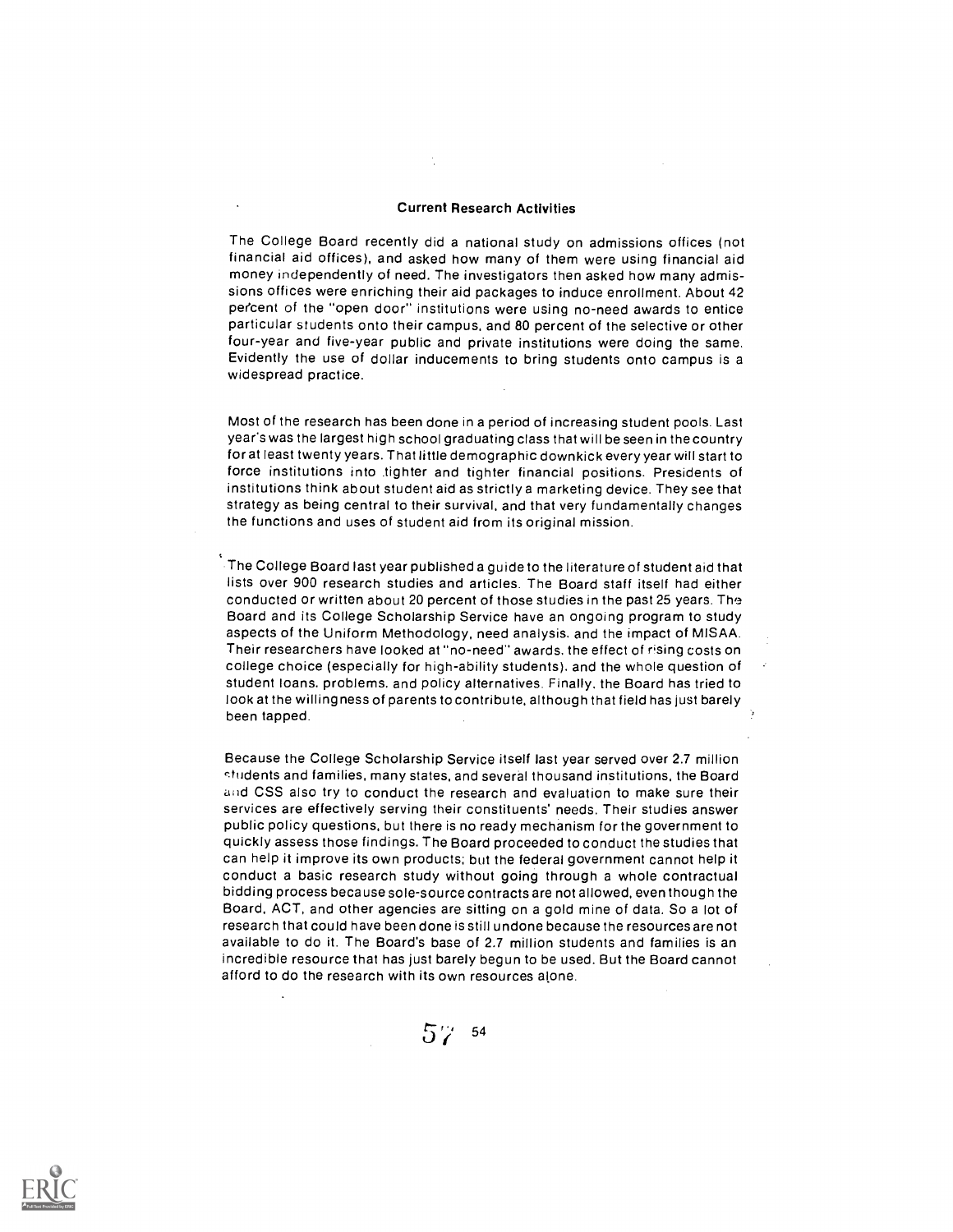It seems obvious that, over the last few years, institutions are in the best position to do a great deal of needed student aid research. Typically, campus aid administrators and even institutional research officers rarely are able to give attention to the research that could be done there. There are many such research topics accessible at the institutional level, especially as they relate to access. nontraditional students and how they pay for education, college expenses, and a whole series of choice factors. An institution or a group of institutions could begin to give answers in these areasquickly and at reasonable cost. In contrast, a national study set up to do the same thing would cost a fortune, and might not find out any more than a collection of institutions that tackled that subject.

Poor people tend to be more influenced by aid awards in their decision to go to college than do rich people. That is not so surprising. The labor market certainly has an impact on the decision to go to college. If there is a good labor market, enrollments tend to drop. If the labor market is bad, people tend to go toschool and, again, that does not seem unreasonable. Another important factor is the expectation for work in the future. Higher education is seen as an investment. If, for example, it appears that entering a school of education may not be the best investment in terms of career payoff, students tend not to enroll as frequently in that program. Students clearly are making the financial decisions; and student aid is one of those factors, although certainly not the only one. There is strong agreement about that; and it would appear also that there is strong agreement about the fact that nonfinancial factors are probably more important than financial ones in the decision to go to school. Students' attitudes, intentions, motivation, and other factors constituted a very strong research mode in the 1950s and 60s among sociologists and psychologists. It was probably not until the mid-60s that significant research was done by economists on cost. That research had considerable influence on the 1972 Amendments. The Congressmen involved in that legislation looked at the research results. It was very clear that the poor people did not go to school at the same level as did wealthy people of comparable ability. Congress set out in that mood at that time to remedy that situation. There still is a great deal of debate about the effects of receiving a grant. Does it make much difference? Some analysts are nowvery pessimistic. They feel that more money in the student aid system is going to make little difference in who goes to school.

In 1958. when the first student loan programs were started, many people in the Office of Education decided that there wouldn't be much demand for student loans. They looked at all the behavioral data that was available and concluded that they would not loan out all of the money in the first year of the student loan program. Of course, they were absolutely wrong. There was more demand than anyone had anticipated. There are other examples of that kind of misjudgment from time to time.

The federal government is currently conducting a large study called A Study of Program Management Procedures on Campus-based and Basic Grant Programs. It is considering three points in time-pre-MISAA, 1980. and about 1982,



 $5^5$  58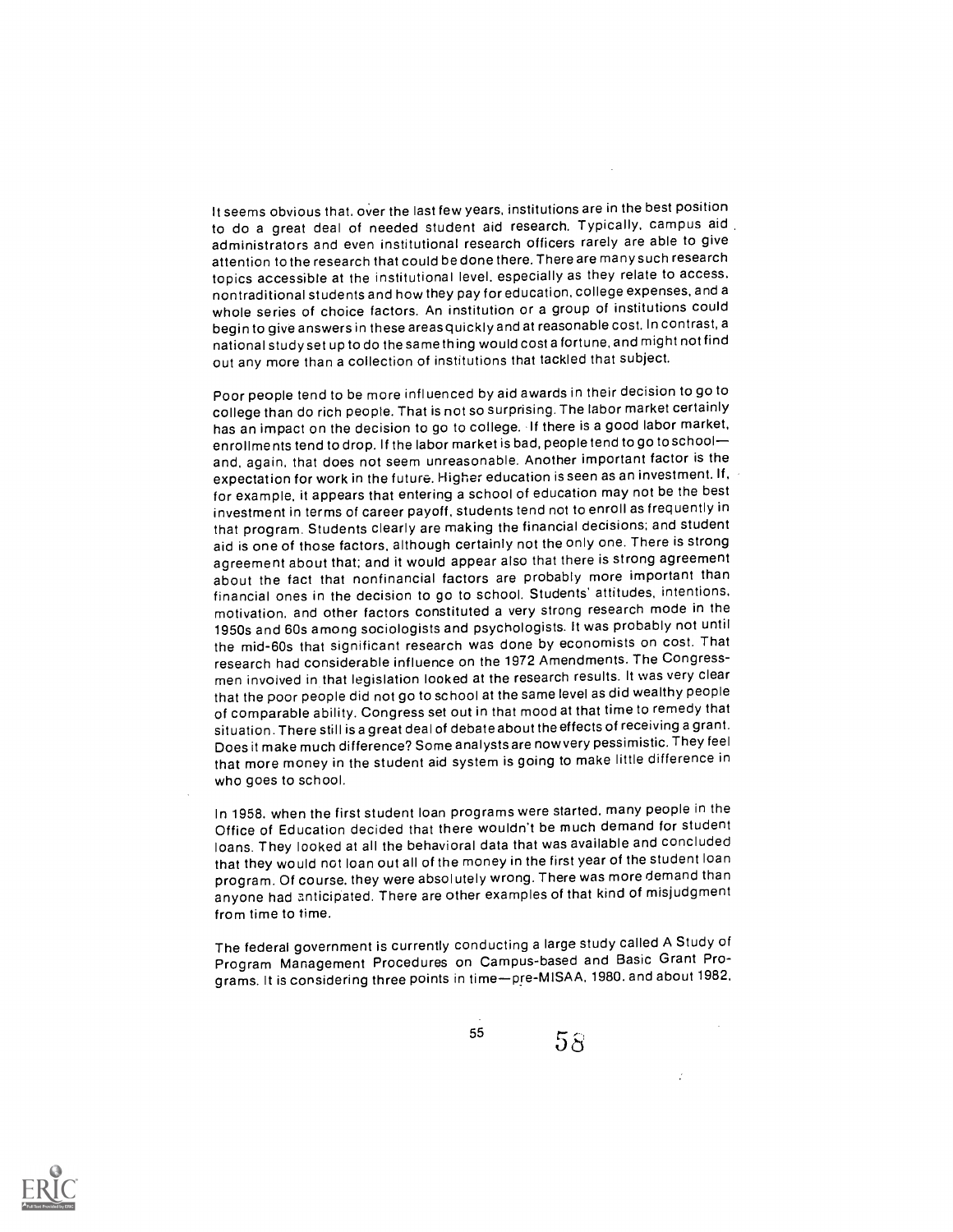when the impact of the reauthorization legislation is known. The study will look at the management and the impact of the programs and how they interrelate. The first part of the two-part study has been completed, and preliminary results show why at this stage the federal level might be a little hesitant to give aid officers and state people a lot of the responsibilities they desire. Stage I of the study is a descriptive analysis: there was enough data available to get some interesting preliminary information. The second part probes some of the specifics-namely, the relationship between funding and objectives, factors influencing the decisions of the institutions to participate in the program, and the impact of application and aid distribution procedures on both institutions and students. The study also investigates the factors affecting the ability of postsecondary institutions to implement the programs in accordance with the needs of students, and the factors affecting the participation of students in these programs, including counseling, consumer information, common application processes, common need determination, and the impact of these programs on the schools themselves.

The study is complex and extensive. Here are four questions investigated in the ist part:

- 1. Program funding levels affecting the share of educational costs met by parents and students were examined. Essentially the study found, as might be expected, that the work-loan burden varied inversely with family income, i.e., the lower the income, the higher the burden. However, the data suggested that, by 1975-76, this burden was essentially equalized up to an annual family income level of about \$20,000. Since there was no overall policy, aid officers have reason to conclude that they have done a good job rationing their aid. There is some data to support that. First-time students were working and/or borrowing to meet a much higher percentage of their educational costs in :1975-76 than in 1972-73. So, even though there was a growth in aid, students were paying more out of their pockets. Apparently this is because parents were contributing relatively less; there was a substitution of student aid for parental contribution. Although grants as a percentage of costs did not change, the burden of paying for college hasshifted from parents to students.
- 2. Next, the question of program monitoring and audits was examined. This is an area of great concern to the federal government. Beginning in 1976-77 federal regulations required auditing of these programs, defining the four categories of deficiencies found most often. Recently, OE analyzed those audit reports and defined the following as the most critical problems: determining student eligibility and making awards, maintenance of internal control with the accounting system and record maintenance, carrying out of tuition refund policies and procedures (primarily concerning the proprietary schools), performing due diligence, and attempting to collect delinquent loans. Other frequently found problems were deficient accounting records, improper disbursement of funds, inaccurate loan collections, and incorrect award calculations.

 $5.7$ 56

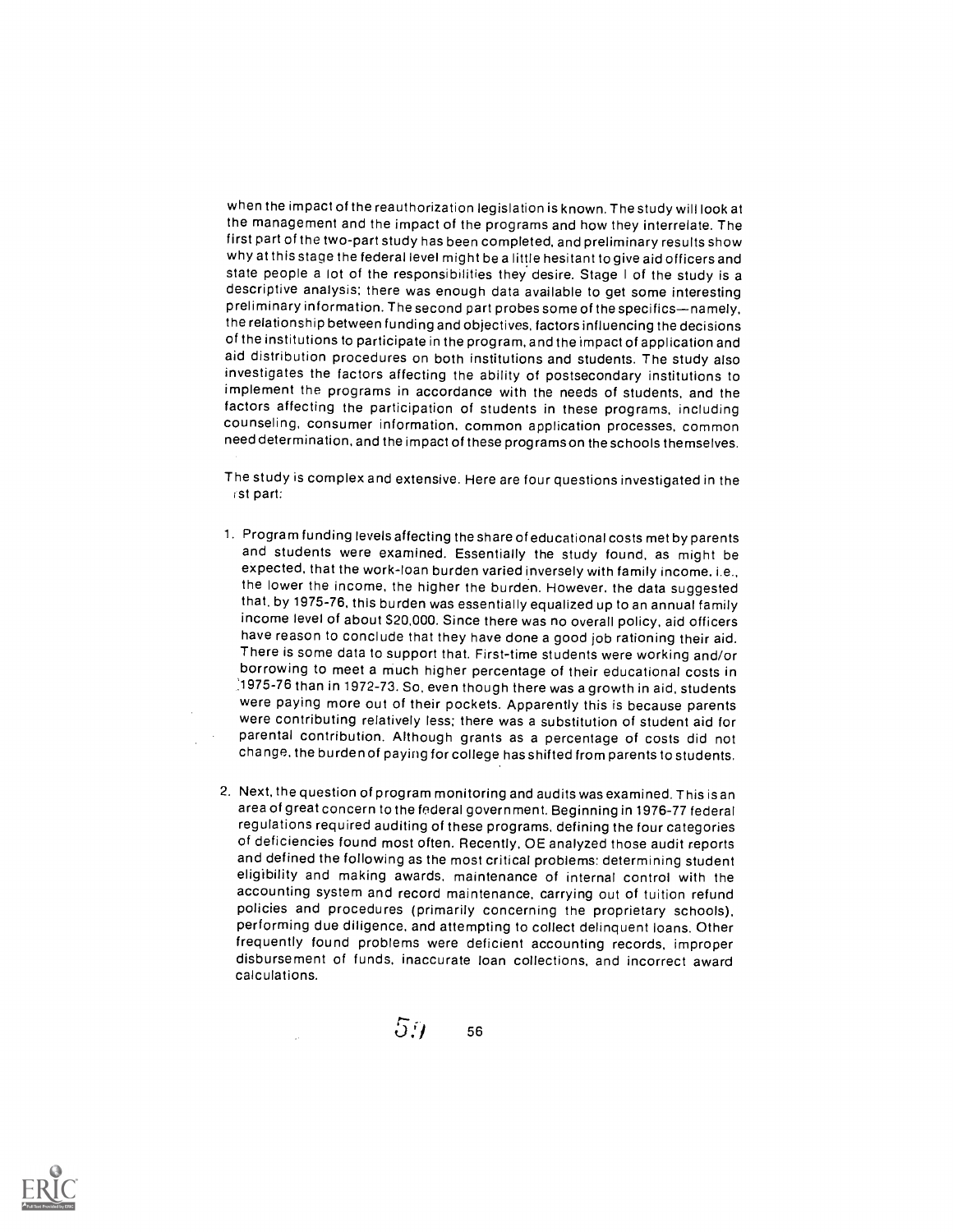- 3. In studying need analysis, the investigators found that while the 12 approved systems use primarily the same variables, a family of three in 1978-79 with an annual income of 515,000, assets of 530,000, and the primary wage earner aged 56 has an expected family contribution of \$1,495 under ACT, 51,572 under CSS, and 52,040 under BEOG. The BEOG figure changes, though, with MISAA, so that it moves down to 51,311. Under MISAA, of course, the expected family contribution is almost always lower than those under the other systems.
- 4. Finally, the study investigated fraud and abuse. The investigators developed a computer model to simulate the effects of misreporting and potential misreporting. If every BEOG applicant underestimated family income by \$100, it would cost the federal government an extra \$36,000,000. If every applicant reported only 90 percent of family income and assets, that would be almost half a billion dollars more. If every applicant understated family assets by 55,000, the extra cost would be 534 million: if every dependent student understated student assets by 5500, the extra cost would be \$175,000,000.

The Department of Education has something called an exploratory evaluation of what programs are doing and what they are supposed to do. The Department put together a set of exploratory thoughts, one of which is an overviety of the student financial aid program. It wanted a way to evaluate potential program impacts so that it could ask legislators about the implications of certain bills. Surveys go to the Congress, the policymakers in HHS, the Congressional Budget Office, and to OMB, as well as to state aid administrators and association staff and to student financial aid officers. The survey asks their opinion of the purposes of a new piece of legislation and results in a summary report of all responses. That summary then goes back to the people who make the final decision as a general consensus on the directions of a proposed program. The last step would be an analysis of program goals.

Researchers should know what information is available on the campuses before they structure the questions in research projects, to help make the campus respondents' task easier and thus eliminate some hard feelings. A recent study by the Department of Education did exactly that kind ef homework. The schools were reimbursed for their participation. The investigators went to the campide and asked to examine campus files, ztudent files, and information about financial aid packaging: Institutional questions were formed on the basis of all those case studies.

In another example of Low research can help the practitioner in student aid, the Department of Education is using research to develop a concept similar to one used by the Internal Revenue Service-a long form for applicants with big problems, and a short form for the great majority of people who don't have problems. Such a concept cannot be developed without research. The department hopes to base the short form on three items: family income (both taxable and nontaxab:e), family size, and the number in school. Those three items would



67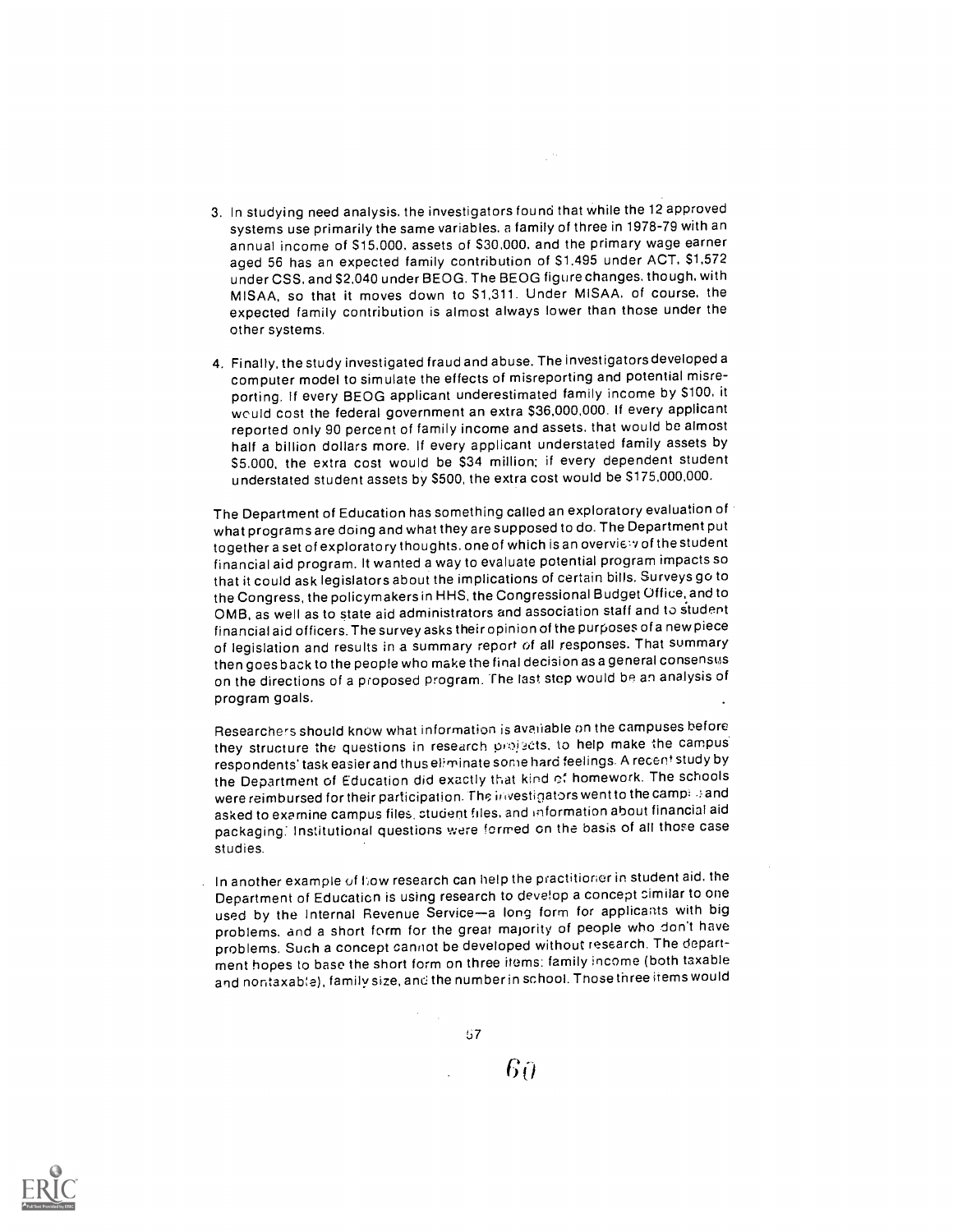be validated, and a value or index calculated. For an applicant at a certain income level and with a certain family size, a certain amount of assets are assumed and, all other things being equal, the index is entered as a fixed amount. All the applicants have to supply is those three bits of information, and administrators can calculate aid for them. Where does research come in? The indexes could not possibly be valid without a normative data base so that the impact on federal funding can be estimated. This short form is a direct research payoff that could make administrators' and applicants' jobs much easier.

# Dissemination and Communication

Institutional studies should be more widely disseminated. Of the more than 900 studies that are in the recently published College Board bibliography on student aid, only 32 are from studies within institutions. That is just a small portion of the existing institutional research. One difficulty is just getting to know about available research studies and communicating or sharing results with others.

Institutional aid administrators should be given some guidance on how to do their own research. That would be more helpful to them than looking at national research. Institutional researchers should have a set of models, one-page reports that can interpret the kind of data most people use on campus. What would be the impact on the student body of a \$220.00 tuition increase? How can that be reported to the administration on campus? What would be the impact of the change in BEOG curves on a specific campus next year? What would be the effect in terms of independent versus dependent students? These are some basic questions that should be answered, and the answers communicated to the president.

An outgrowth of research is a communication network of researchers. An institutional aid officer has different goals than a member of a congressional staff, and someone who works in a state agency has still another set of agenda questions. There are many potential levels of research. One aid officer might telephone four others and learn what they are doing with a new form of research. Research needs to be tied ultimately to the decision-making process. Researchers feel that they learn a great deal from their research, but perhaps others do not learn much at all from it.

There is a political process that affects research, too. Parties on opposing sides of an issue often each have research that will prove their position equally well. It always seems that one's own research is much more credible than anyone else's. For example, two of the associations in Washington have launched their own data collection processes on student aid. The independent college sector recently spent a great deal of money to set up their own computer system and collect data about their students and the aid packages they receive. The public college sector reacted by hiring the same data system firm to provide student aid data to them. So, instead of using a neutral and national set of data, the associations now begin to develop their own data system because they trust what went into the data base;

6 i  $\cdot$  58

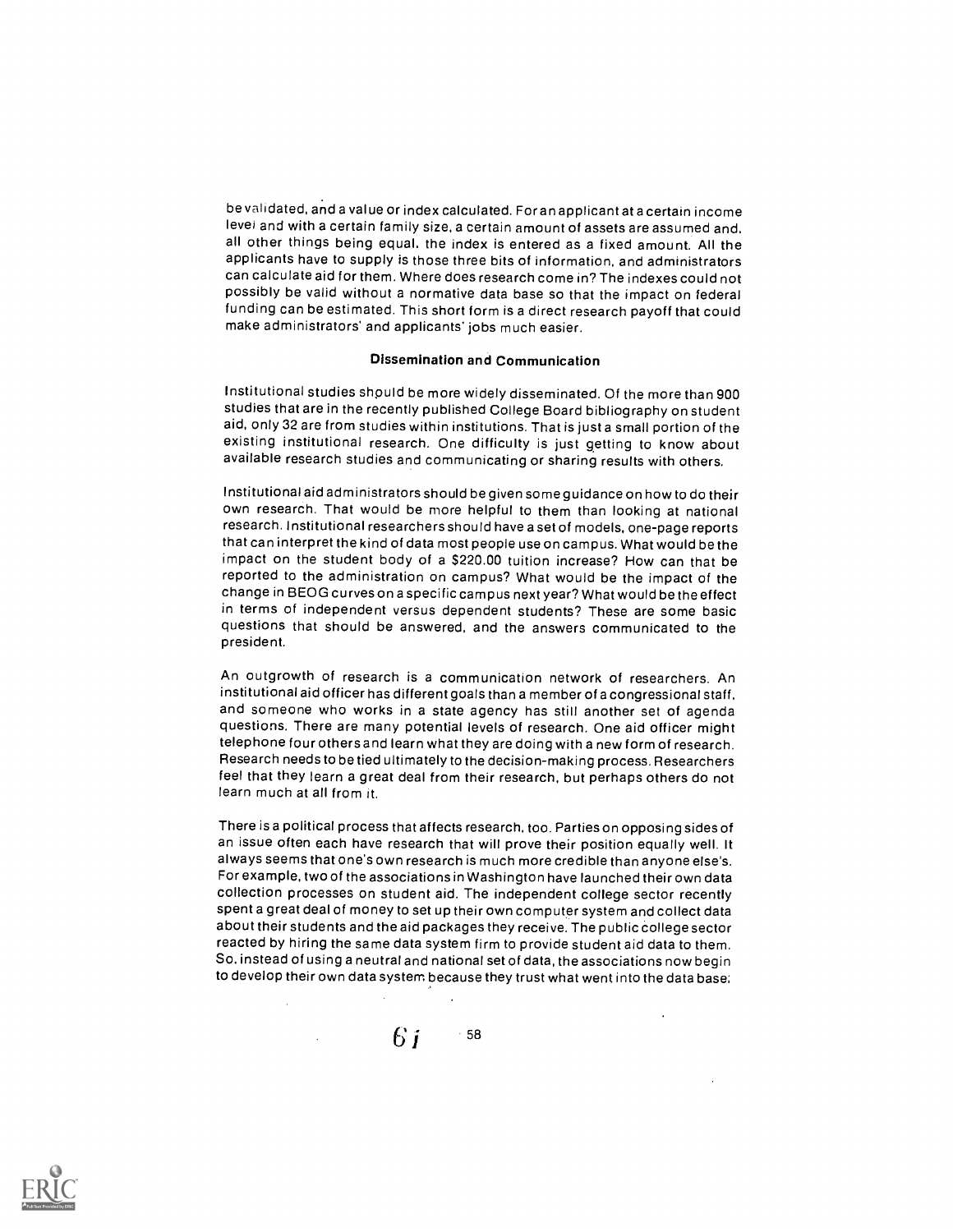they know it reflects their questions and agenda. In each case, it is likely their data analyses will answer the questions which are important to them, and they will make all sorts of generalizations and arguments based on their data. It would be hard to persuade anyone that their own data base is not good, because no one else knows what is in it and how it was built.

In a comparative system there is a great deal of redundancy, and no one trusts anyone else's data or studies. That might be an appropriate reaction. Perhaps much of the research function ought to be decentralized so that institutions, states, and associations all carry out a small piece of the research. That wouldn't eliminate the necessity for a national or federal research agenda, but decentralized, uncoordinated research ought to be tied to the kind of decisions it is related to and the political setting in which the research is conducted. For example, the state of Arizona is very pec :liar in the way it thinks about student aid. The kinds of issues and problems face J, the political climate, the decisions about student aid in the state are quite different from those in, for example, Vermont, which has large student aid programs and high public tuition and a very different kind of philosophy and tradition as well as different political, economic, demographic, social, and historical characteristics. Many states have developed a great deal of research capacity over the last few years. The 1202 Commissions, which are weak

in some states and very strong and effective organizations in others, have been an attempt to build capacity. The loan guarantee agencies have become much stronger in the states during the last two or three years. The SSIG program has provided an awareness of the sensitivity and the need for research.

Research at the state level is important because the state makes so many more decisions than does the federal government. States control tuition at the state institutional level. They decide how much subsidy will be given to what kind of student and thus (indirectly) to the institution. States make the decision about program eligibility and entrance requirements.

There should be a formal network of institutional, state, and federal level student aid researchers who can get together regularly and communicate with one another. A good institutional study on student aid, if available to someone in another institution, can be extremely helpful. There are many research mechanisms, for example, the associations and professional groups of student aid researchers who are involved in 1202 planning groups. NASFAA and state student aid meetings have research agendas. Loan officers have other research concerns. Though there is no coordinated platform for communication about research, to a certain extent the College Board and ACT provide networks, and the Journa; of Student Financial Aid is another one. There is enough potential so that it would not take long to develop a network that would allow institutions to share research results with the states or with the people at the national level.

Aid administrators see research as problem-solving from a practitioner's point of view. For example, they would like to know the characteristics of their NDSL defaulters. Who are they? What do they look like? How can they be identified so that more intense information can be gotten to those students so that the default

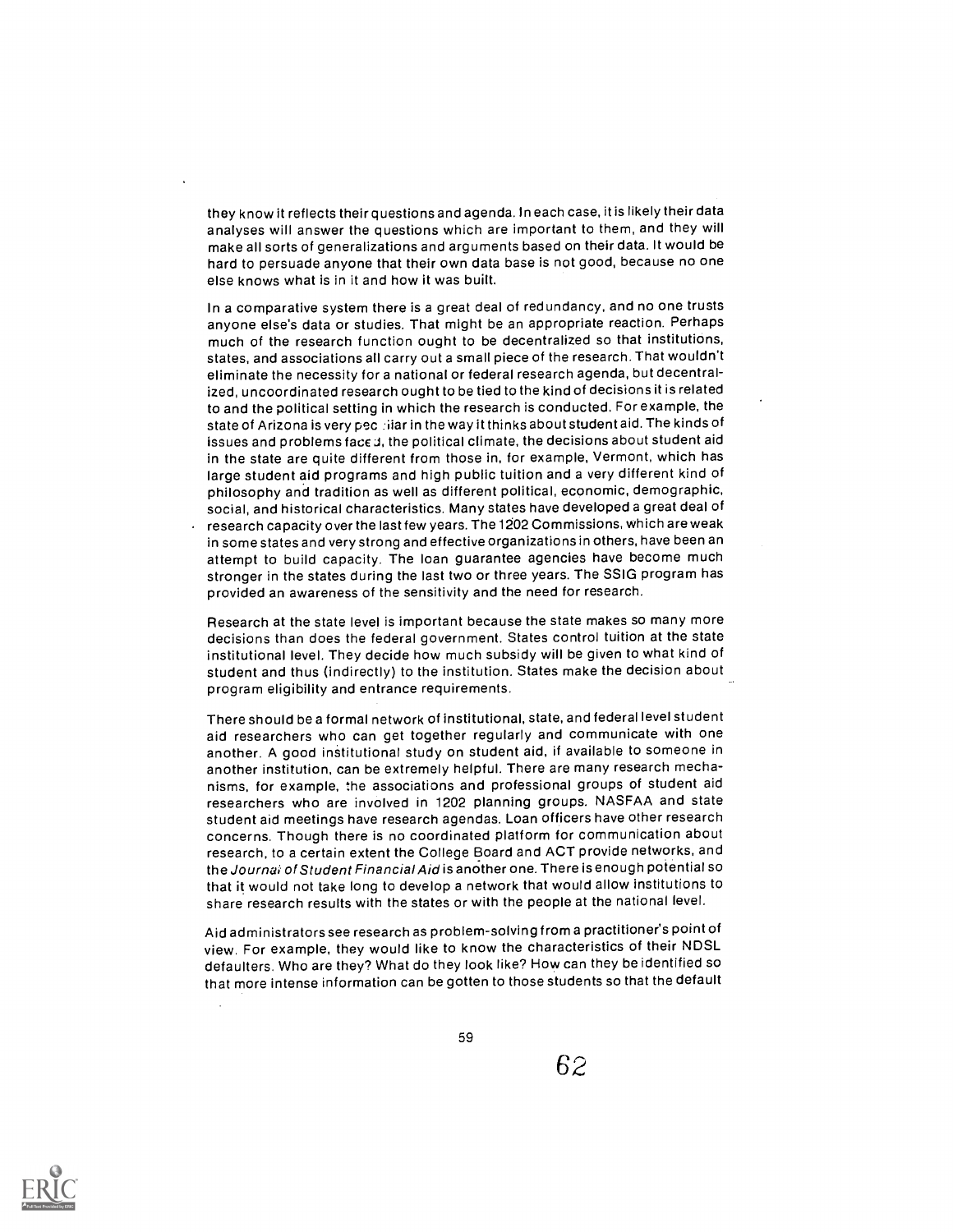rate can be controlled? Who reads research results? Are the findings reaching the individuals who will make the necessary changes at the practitioner level so that research results can be implemented? In other words, do the presidents and the universities understand what researchers are doing?

There is another benefit in dissemination and communication. Intellectual capital and data bases are built up in the research community. The research agenda should lead to the kind of data bank that will allow policy research. That capability is needed at several levels. It certainly is used at the federal level. Congress has tripled its staff in the last seven or eight years because it feels it needs that capability.

Research :hould help answer questions and solve problems. Decision makers should help state the questions they want answered; then it is up to researchers to conduct the research and to communicate their findings in ways that decision makers can understand.

There are critical questions at the state level and at the federal level that should be tied together with campus-level research, with some overall research design and communication that can help all those levels to get answers. For example, a campus office of institutional research should be looking at the institution's NDSL defaulters. That kind of study doesn't require \$200,000 and thirteen field researchers. There are several advantages to locally-initiated research. One, since it is the institution's question, there is direct interest in the results; two, it is done locally and directly reflects a unique student body; and three, it probably can be done for little money. If each one of 15 institutions does such a study based on a similar research design, they can come up with a synthesis of the important trends. Redundancy in research can be valuable. The federal or the national community should have a data base. It is also important that a data base be available to those in political competition who have different agendas, different perspectives, and a great deal of mutual distrust at various points. It is also important that competitive researchers have ready access to data bases, because they might need the answer to a question on one day's notice, and accessing one of the HHS's computer sets first is just not going to work. Quick responsiveness is needed in political competition.

The question of the utilization of research is extremely important and really not well understood. Research, when it is completed. may have no direct impact because it may be the wrong time for a decision to be made. However, it has other benefits. The results do get people thinking. The results may simply point to more research. Sometimes research which is done at the national level has little or no meaning to the practicing financial aid officer; the purpose may have been to see what can be done to improve the program nationally. There is serious inconsistency and variation in the ways institutional student aid offices process standard forms. Even on the same campus, there is variation between different aid officers. While this variation may indicate the flexibility needed to respond to applicants on an individual basis, it should be researched to provide a basis for defending or questioning the practice before it is dealt with on a purely political basis. Research is necessary on all phases of student aid.

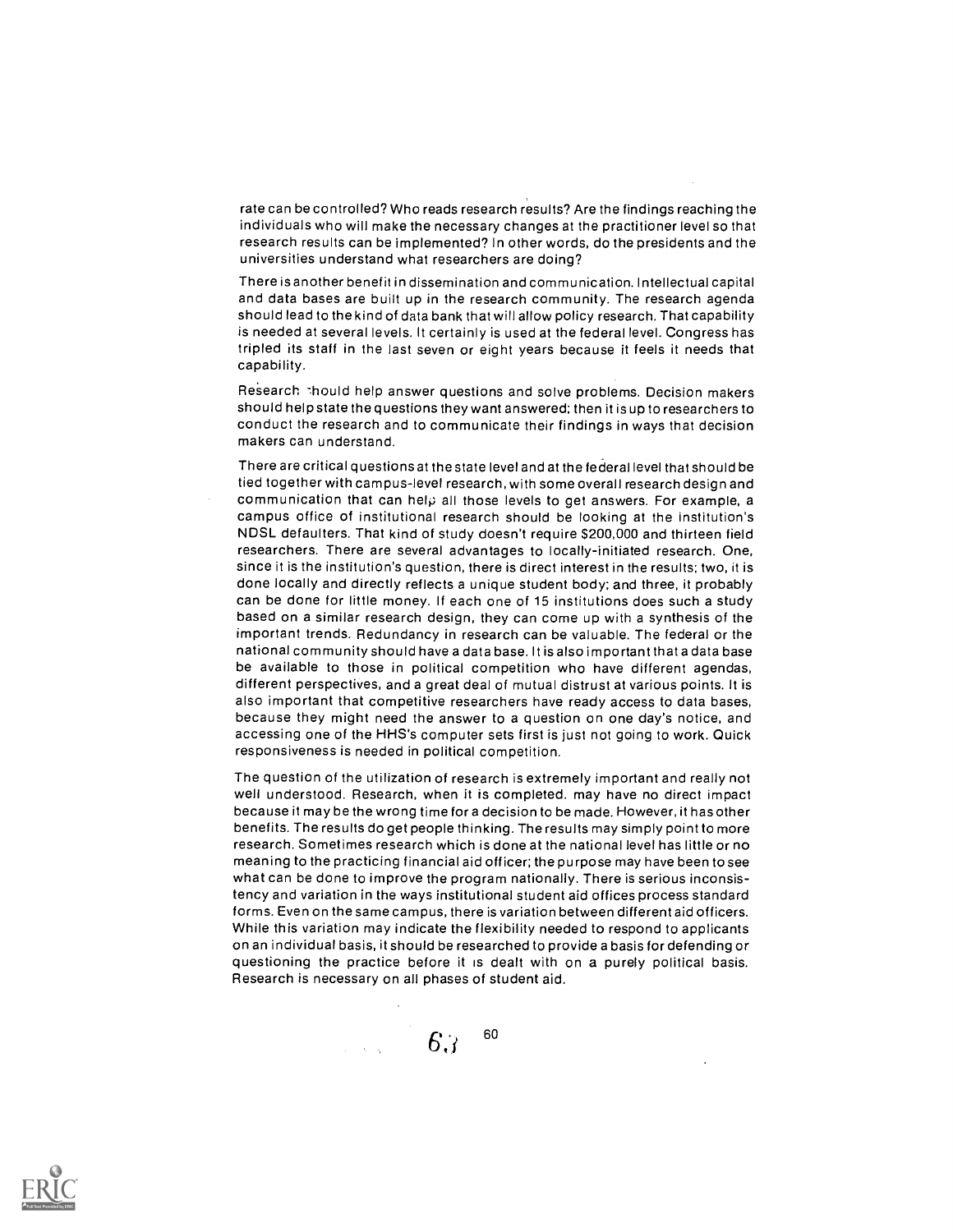## SECTION VII

# A New Role for the Coalition

Editor's Note: About three months after the Arizona State University Conference summarized in this report, the student aid community moved to expand and strengthen the Coalition. On June 5, 1980, the American Council on Education issued "A Call for Expansion, Reorganization, and Funding of the Coalition for the Coordination of Student Financial Aid" to 60 higher education organizations. The Call (reproduced herein as Appendix B) resulted in participation from 30 organizations. Financial support for the expanded Coalition's initial operations was sought from foundations. The Ford Foundation was the first to respond with a grant awarded in early December 1980. The first fall meeting of the "reborn" Coalition was held on November 14, 1980.

As the student aid community enters a new era under reauthorization legislation and the expanded Coalition, we hope this account of the concerns and deliberations of some of the community's leaders will encourage continued thoughtful dialogue on the future problems and prospects of student financial aid.

The Coalition for the Coordination of Student Financial Aid has'been effective on technical and procedural issues; however, it has not had all the influence that it should have with major policymakers in HEW and in Congress. If the student aid community is going to provide a structure in which it will have a better channel of communication to the Congress and to the Department of Education on policy matters as well as maintaining its work within the community on administrative matters, the Coalition should be augmented and strengthened. The Coalition is a voluntary group that has been effective in many ways, but it has not had the strength, the structure, and the staff to effect the kind of communication and to have the political clout that will be necessary.

It will not be easy to find a formal problem-solving structure that will satisfy the student aid community over a long period. The financing of higher education in the United States is very much in an evolutionary state, and student aid is in a central role. The Coalition has probably worked in large measure because of its informality. But the whole process probably will not remain quite as informal as it has been during the period when the Coalition was dealing with forms and the need analysis problems. Student aid administrators will want to continue having the kind of input which the financial aid community has had, not just through their professional staff in Washington but also through the Coalition and the influence which the various committees of NASFAA on Title IV have been able to exert on

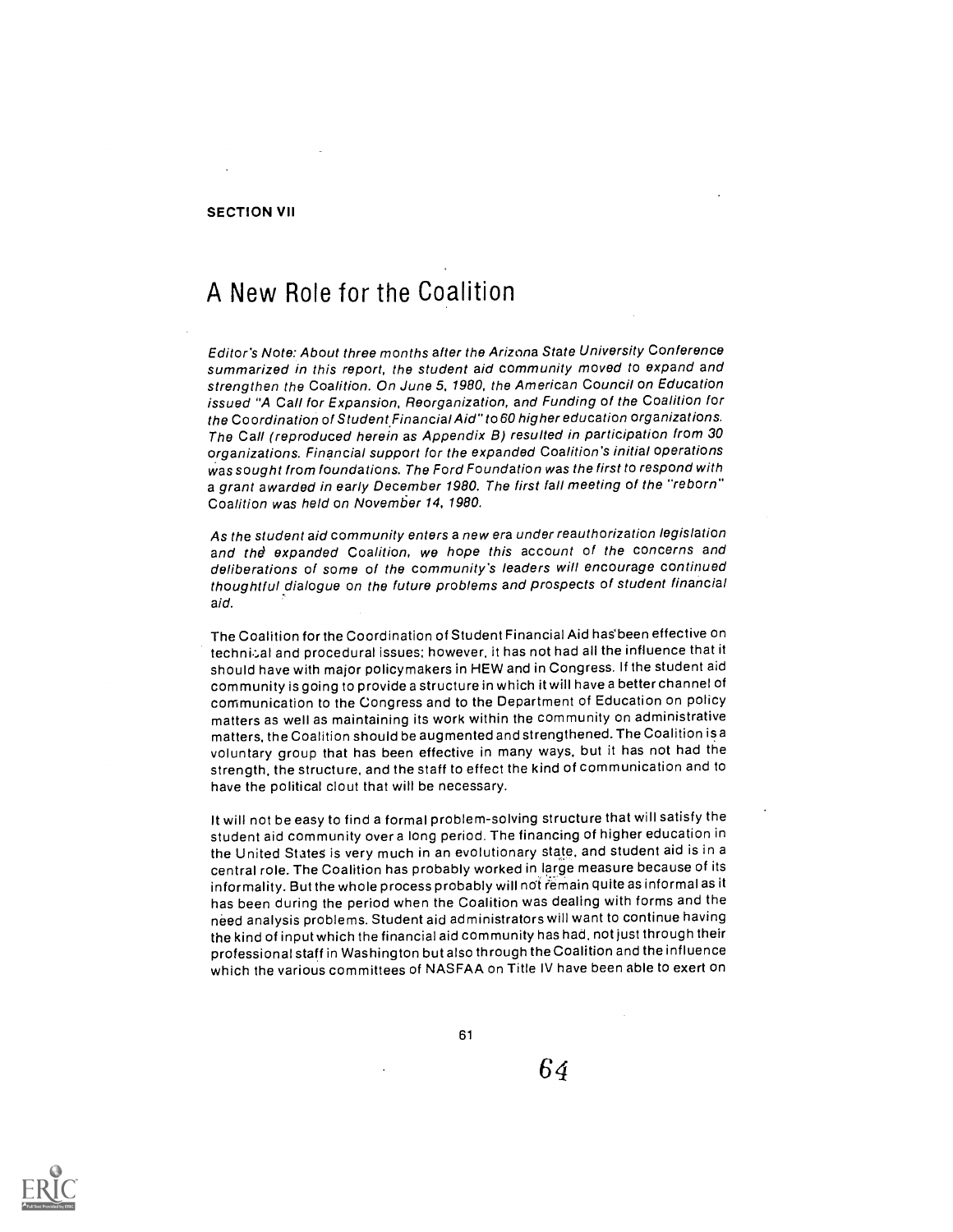the whole process. That kind of input should continue because, in the final analysis, the aid administrator is on the firing line and is at the point where the whole process has to work. He or she is where everything must come together for the students, where particular circumstances have to be addressed sensitively and adequately.

Apparently the expanded Coalition is the most feasible alternative at this time. A valid concern is that the voluntary consultative/advisory Coalition approach is only a temporary expedient. There are few areas in higher education where this approach seems to work very well for very long. Certainly it is more practical to talk about influence structures rather than governing structures, because the federal government dominates the governing structure and will continue to do so. It should be recognized that there are thoughtful people who differ very much with the notion of an expanded Coalition. One problem is that it may be too interest group-dominated. One way to deal with this concern is a strategy that brings in as many interest groups as possible for the purpose of offsetting cliques or blocs. A group composed only of financial aid officers would have little credibility.

There are several problems with the present Coalition that result in the absence of policy discussion. Its unstructured quality at a time when adversary relationships are on the increase hinder its effectiveness along with a lack of participation from institutional presidents. A logistical problem is to get an influence structure that somehow is not dominated by practitioners. There are few experts who are not interest group-bound.

#### Interface with the Federal Government

There are policy-related problems on which the Coalition can be highly useful if it analyzes and develops and refines the policy successfully. For example, home equity is a volatile issue. The Coalition could find three or four alternative treatments of home equity, all of which would be developed with a finesse that is not possible to get out of the Congressional enactment. Congress desperately needs very thoughtful analytical advice. Another issue of the same sort is the independent student criterion. A thoughtful restatement of the alternatives is needed, one that would tend to minimize some of the obvious adverse effects. Perhaps the Congress has become too arrogant to listen, but it is well worth trying to develop communication with them. There is considerable Congressional concern about the fact that student aid is growing out of control and there seems no way to control it. Some sort of structure is needed that will rationalize Congressional policymaking and make it consistent over a period of time, because legislators are too responsive to changes in their constituencies every few years. This situation is detrimental in trying to maintain large programs that deal with large social problems over a long period of time.

At this time, there is probably no viable alternative to the present structure called the Coalition. It has worked very well, but it should be somewhat more structured



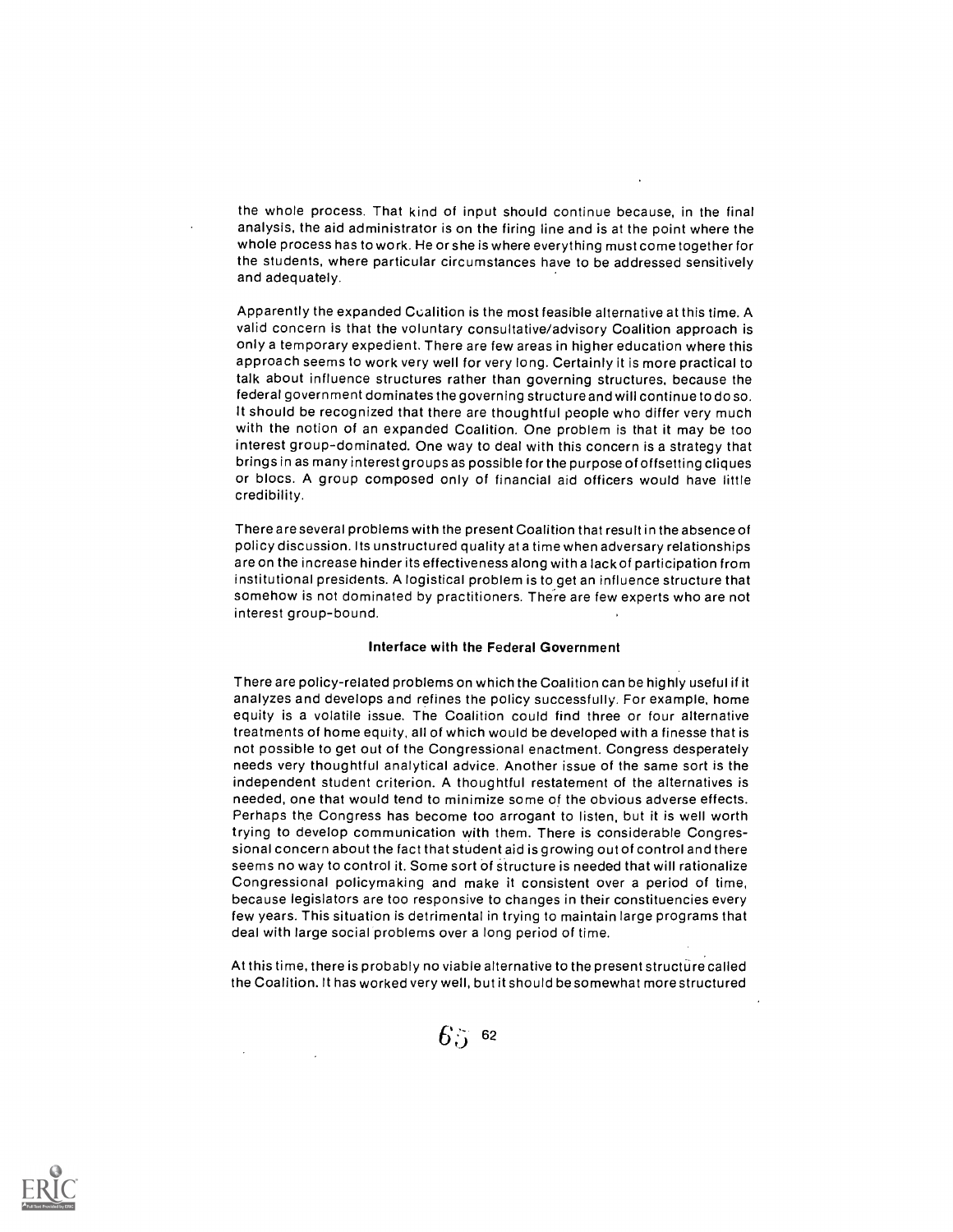for the years ahead. In fact, the reauthorization legislation very naturally leads to that. It calls for the Secretary to consult with the community in a variety of areas. The present Coalition is a vehicle for doing that, and the student aid community needs to build on the obvious strength that is there. The Coalition should also be modestly staffed in order to accomplish more kinds of things, and it must be able to deal with policy issues rather than simply delivery system issues if the initiative is to be recovered from the Congress in some of these areas.

It is unfortunate that the Congress has found it necessary to specify so much administrative detail in the law. This trend has been mitigated by able and friendly congressmen and their staffs; when those individuals are gone, the student aid community is going to have to earn its way in order to take back some of the initiatives from the Congress and from the administration.

The Coalition has been very informal and has been fairly effective. There is something to be said for informality, but the real issue is to determine what tactical approach is the best so that those in the profession and others who deal with the aid process have some level of input into, and power over, what is going to be legislated and regulated. That is the real issue, and there are essentially two ways of dealing with it.

One is a more formalized association that would involve every constituency related to student aid. It would literally be in an adversary role vis-a-vis the Department of Education and would be a lobbying force with regard to delivery system issues and congressional policy.

Another approach would be to adopt the premise that "we have good, honest folks in the Department of Education; they may differ on regulatory and technical issues with professionals in the field, but their motivations are relatively pure. An informal, neutral structure should be retained to work in a cooperative rather than an adversary manner." If that approach failed to work, the individual associations like NASFAA, ACE, or ECS could lobby individually with Congress to try to get things changed.

These appear to be the two major options for an effective representation with the federal government. Prospects over the next 10 years are going to be pretty grim. There will be declining enrollment, financial constraints, and heated competition among institutions. Student aid will probably not be funded at an increasing rate forever, but it will still be a key factor in the struggle. Administrators must develop and control some kind of well-defined process that works in terms of program policy and the delivery system. If the various constituencies do not join to accomplish that and are constantly engaged in nonproductive confrontations, the opportunity for self-regulation and some measure of influence on the federal government in policy matters may be lost for good.

The Coalition for the years ahead needs somewhat broader participation. That need not be interpreted, as apparently some have, as institutional presidential



63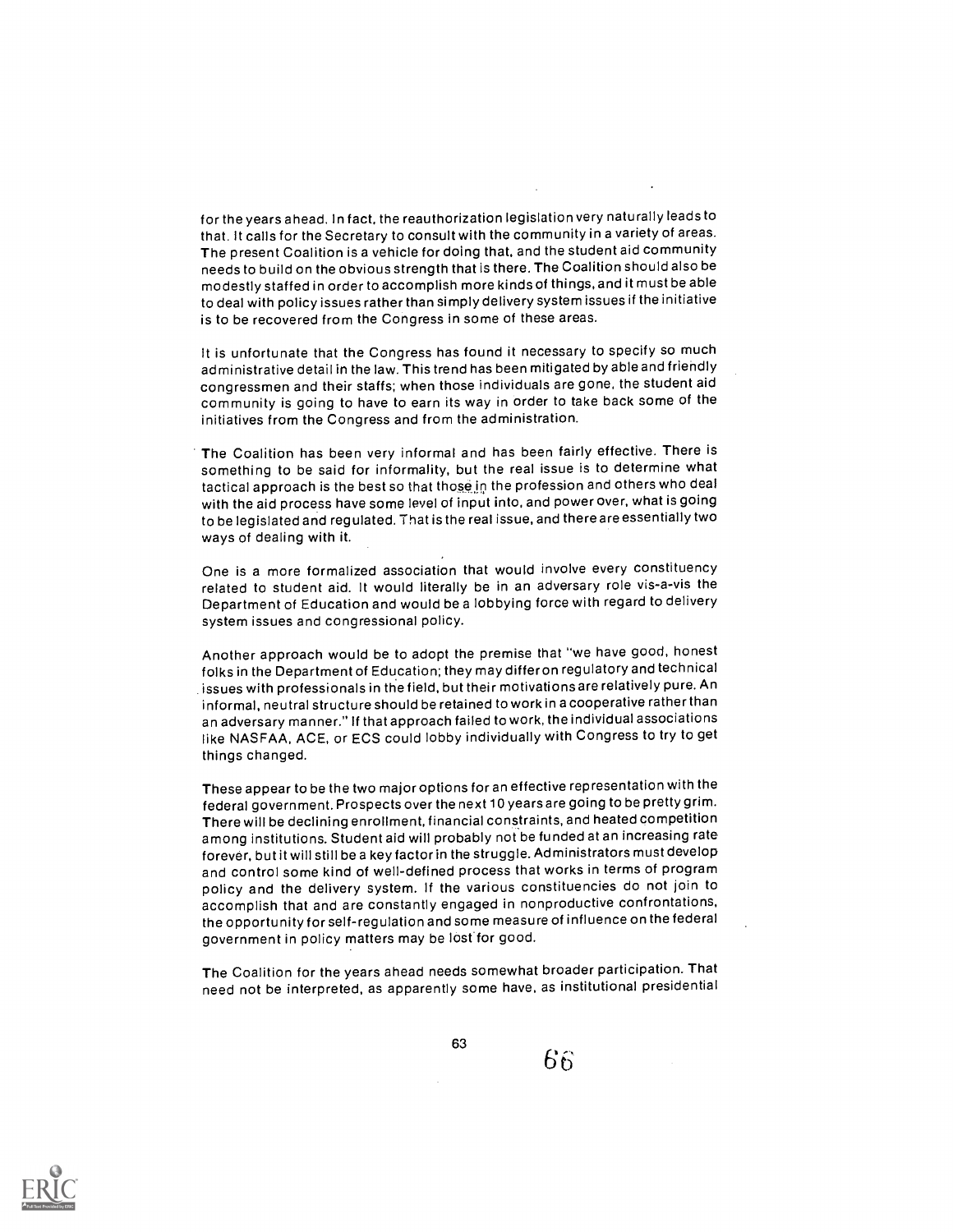takeover, although that possibility may always exist. The reason that there has been little presidential participation is that the Coalition has dealt only with technical issues. The presidents ought not to be criticized for their lack of participation. They have been expected to get very passionate every few years about BEOGs, SEOGs, and GSLs, and they have known very little about them. Their participation can be engaged in a way that will cause that to happen. Presidents can't ignore student aid any longer. The proposed new Coalition is very modest, and is quite rightly characterized as an extension and expansion of the status quo. It builds on something that looks rather satisfactory but needs a little tinkering.

It may be useful to turn the present voluntary Coalition (which is now a type of neutral forum where ideas can be debated and consensus reached) into an advocacy group; or it may be better to leave it such that those who dissent from voluntary consensus can go back and do the advocacy work that needs to be done through their own channels. The distinction between neutral forum and advocacy group is critical. If the Coalition becomes an advocacy group, no association would surrender any of its sovereignty by virtue of participating, and the Coalition need not be always or predominantly adversarial. Would the student aid community really lose something if the Coalition started advocating consensual positions rather than continuing to operate as a loose association of constituent groups? It is possible that the Coalition might give up power if it became a formally structured body which would have to take formal positions, perhaps with minority opinions and so forth. Nonetheless, that risk is perhaps justifiable because there needs to be some sort of structure somewhere that addresses policy issues other than those expressed in congressional initiatives. Essentially those alternative views are not expressed now, except, of course, through the usual means of various constituent groups getting their views before congressional committees and to individual Congressmen through lobbyists; but there is no structure or cohesion to this method. The question is whether or not something as massive and influential as student financial aid should continue without any kind of unified policy. There may be some merit in the British system of "muddling along" as a sort of Darwinian way of letting critical problemssurface and be dealt with as they emerge, but perhaps this laissez-faire approach has already existed too long.

In a very pessimistic scenario for the next four or five years, in which enrollments start dropping significantly and states find themselves cutting central programs, does this voluntary Coalition have any chance of surviving when all those lions start to fight? Is it as approphate a mechanism for higher education in decline as it perhaps was during the growth period?

One way in which the Coalition could be most useful is if it represents an island of integrity in a sea of cynicism. Some observers contend that Congress is playing pork-barrel politics with student aid, and institutions are competing in a most cynical way using student aid as bait; audit reports are surfacing which show that the independent student status is grossly abused. Therefore, the groups that can

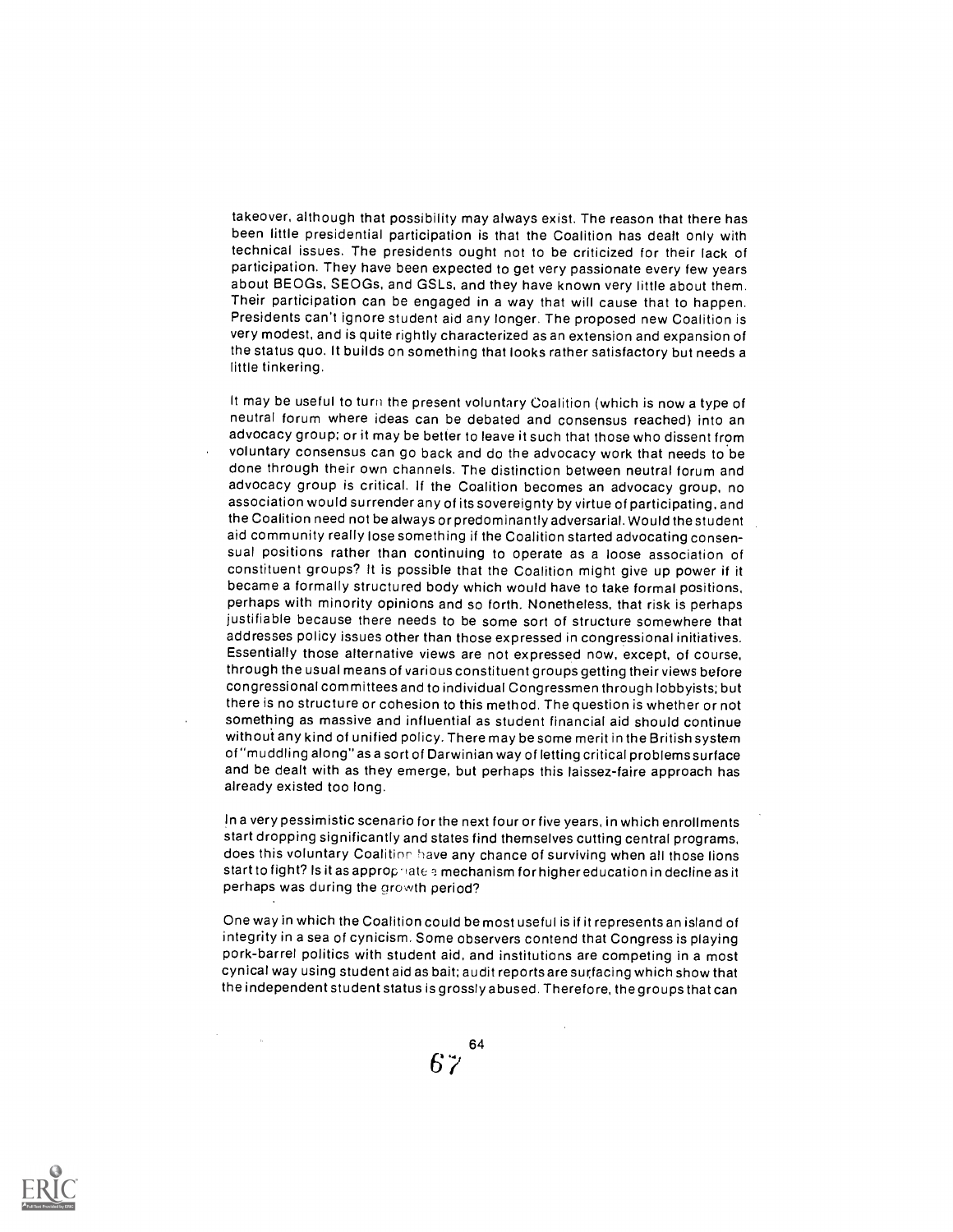say, "We really have looked at this question for a period of years, this is the structure of the problem, here are some alternatives, and this is the best form of each major option" could have an extraordinary amount of influence. However, if over the next two or three years the Coalition comes to be known as an organization that speaks for the self-interest of any one constituency or if it is party to some unsavory deals (and no one is suggesting the Coalition has been), then the chance for significant influence would be greatly reduced.

Until now the pattern has been one of self-regulation not doing the job and the federal government moving in to regulate. The problem is that once regulation is in place, it tends to become permanent. And as areas are added and none are removed, the pattern eventually becomes one of total regulation. There is an opportunity in the early phases of reauthorization for the student aid community to move into a self-regulation mode. Even the Department of Education legislation talks about local control, parents' responsibility to the state, and the federal role as a supplement. So self-regulation is needed, but it is also likely that there will be guidelines and procedures that allow the government to deal with the schools that are guilty of abuse. The role of the Coalition would be to develop a series of procedures and guidelines that would be standards of the industry in, for example, setting student expense budgets. But the standards must withstand the test of time, and only with a decent research basis will that occur. Agreement in industry is one thing, but that is only a dialectical process, and if it is not fair and just, ultimately it will fail.

# The Role of Student Aid Administrators in the New Coalition

In an expanded Coalition, how can the special interests of the member organizations be kept relatively pure? Where does the student-parent viewpoint come in? Should it? From a starkly realistic viewpoint, the expanded Coalition should not be seen as representative of the student financial aid community or of the public interest. It should be taken just for what it is, an association of associations, that is, of special interest groups: the people who are institutionally involved in the student aid process. True, students are represented, but students come and go: their organizations are poorly financed and cannot really represent them with any degree of authority even though they are occasionally effective. For example, the student organizations singlehandedly defeated NASFAA's efforts to get administrative allowances built into the Basic Grant Program and the Guaranteed Student Loan Program. But in a vastly expanded Coalition, they would be 1 organization in the midst of 20 or 30.

On another point, if the Coalition becomes much more formalized and needs a permanent staff of some sort, how does that staff get hired and paid and evaluated? A grant from the Ford Foundation or the federal government could support it initially, but eventually the staff would probably be most accountable either to a dominant bloc in the Coalition or to the sponsoring organization. Present plans are to have foundations pick up the cost of the expanded Coalition staff work, at least initially. It would be terribly difficult to get financial support



65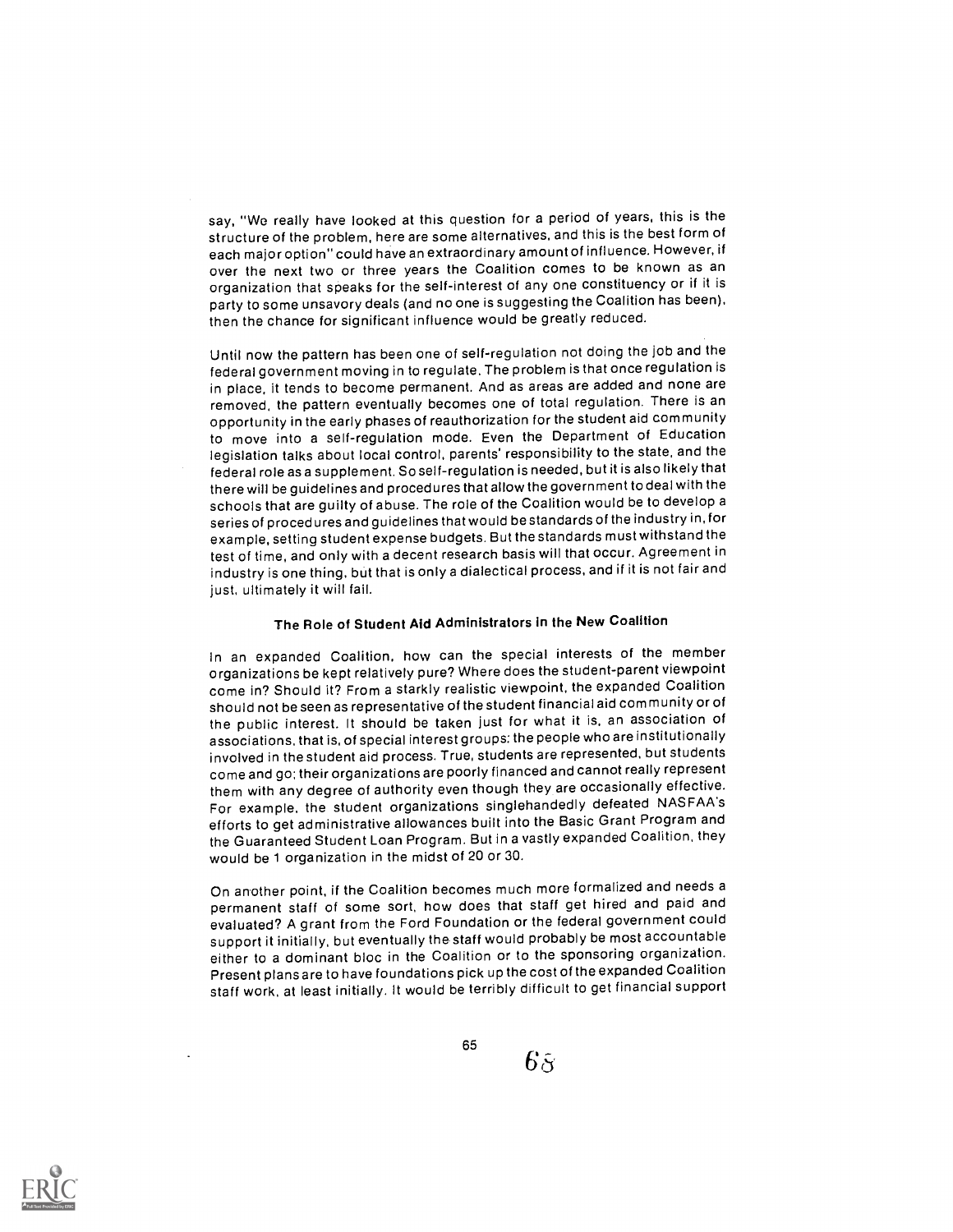from the federal government at this time. Perhaps later, but not initially, support could be obtained from the dues and general treasuries of the various constituent organizations.

The question now becomes, who should and can influence and dictate the input into professional decisions that are made in student aid? The Department of Education will be expected by the Congress to propose legislation that will entail delivery considerations. Congress will then review the proposals and decide what should be done. But what happens to student aid professionals? Where do they fit in? All student aid constituencies are asking these questions; aid administrators, state agencies, and students are asking them. What is the planning and governing process, and how do all of the student aid constituencies, especially campus administrators, participate?

On the national level, student aid administrators are unlikely, at least in the immediate future, to arrive at a point where they would have the sort of interchange and opportunity for the kind of input that has worked well in some states like California. Even there, the situation will unquestionably move to a more formal structure with respect to decisionmaking about the student aid process. That is inevitable, and is going to introduce politics into the process. At the federal level, politics will play an even more overpowering role than it already does.

## Final Thoughts

Various ways have already been considered in which the Coalition for the Coordination of Student Financial Aid might be changed through reauthorization to essentially allow top institutional management an opportunity to have more influence over policy. Institutional presidents have suddenly become very interested in student financial aid, since student aid makes up one-third of the budget of the new Department of Education and makes up 92 or 94 percent of all the funds for postsecondary education. And rightly so; they should have a greater voice in shaping policy. The legislation authorizing the new Department of Education creates an Intergovernmental Advisory Council on Education that is to have staff support and is made up of parents, students, elementary and secondary people, postsecondary people, and others. It could potentially become a vehicle for community input and effective partnership activity. Of course, it would operate at the level of Secretary of Education. In the deliberations about the future of governance and what mechanisms might be created, it should be borne in mind that the Congress has created this intergovernmental advisory council and mandated that it be supported.

The student aid community should be apprehensive about what can happen on the legislative scene. Congress and state legislatures do not always consider data or think about the total ramifications, but sometimes act quickly to respond to a few highly visible or vocal viewpoints that may not really represent the total. That is the trend, and whether it is realized or not, once the political approach begins



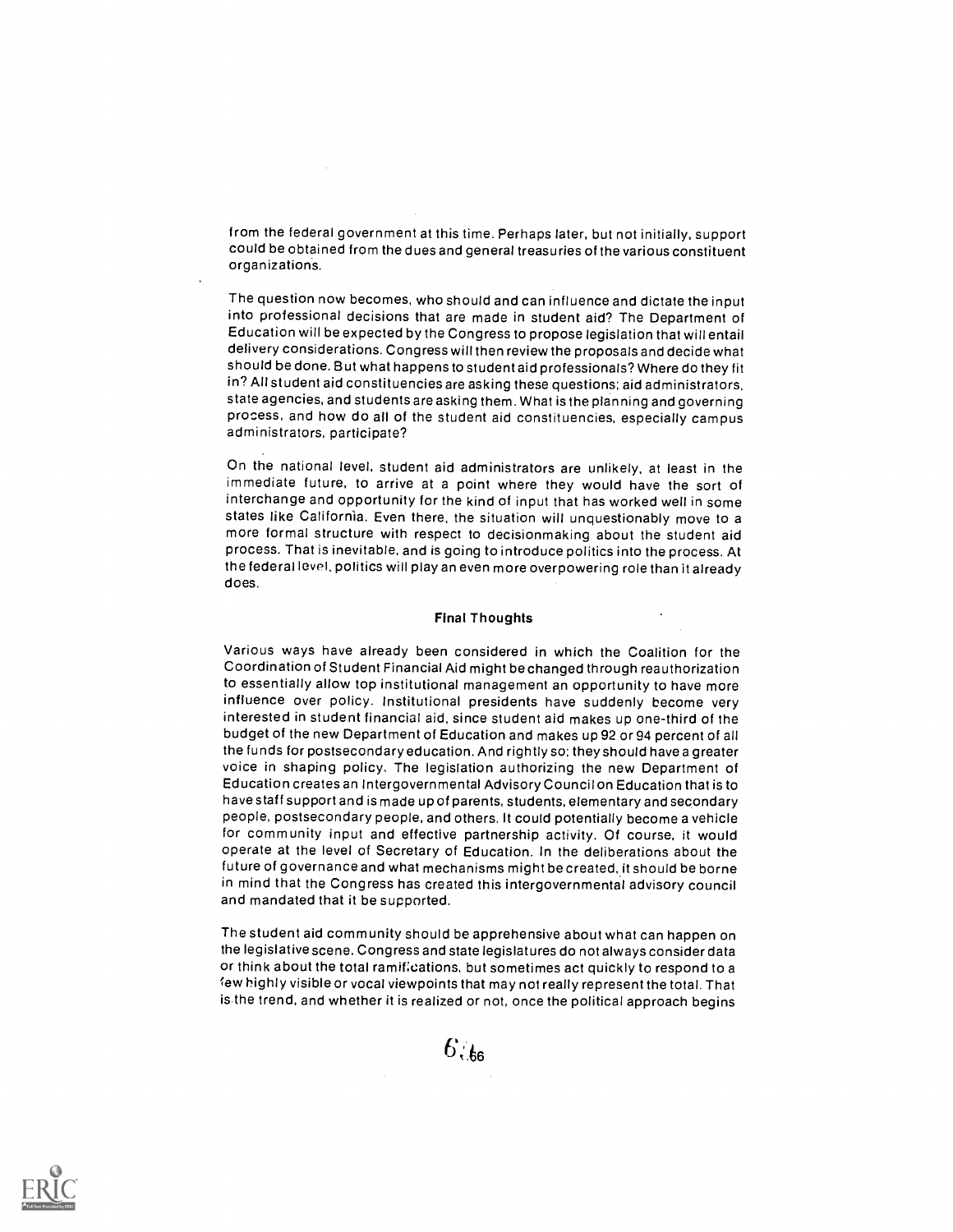and is in place nationally, there will be many people who believe that its laws and policies have great wisdom, were well researched, and therefore must be very good for the country. In reality, it is sobering to consider the motivations for the present federal laws requiring common methodology for home equity, taxation rate, or other student aid issues, because they have been accepted so uncritically. People believe that whatever rule, regulation, or law comes out of Congress has been well thought through, is heavily researched and documented, and is thoroughly good for the country. Can student aid professionals accept that? But that is the reality that many state legislators and master planners assume, and they are reshaping state and institutional student aid policies accordingly. The only way to counteract that trend is to have a group of professionals who have worked in the field and who can influence those who might immediately want to adopt all of the political actions.

The proposed new Coalition will be well advised to try to co-opt the federal bureaucrats rather than to fight them from the beginning. The Coalition in the past has chosen to view itself as a technical rather than a policy advisory body. However, a case can be made for the Coalition unavoidably being a policy body, since technical matters, such as simplicity of forms, also affect policy issues, like access and choice, in a most significant way. The Coalition should recognize and confront this policy role, and in doing so, carry it out more effectively.

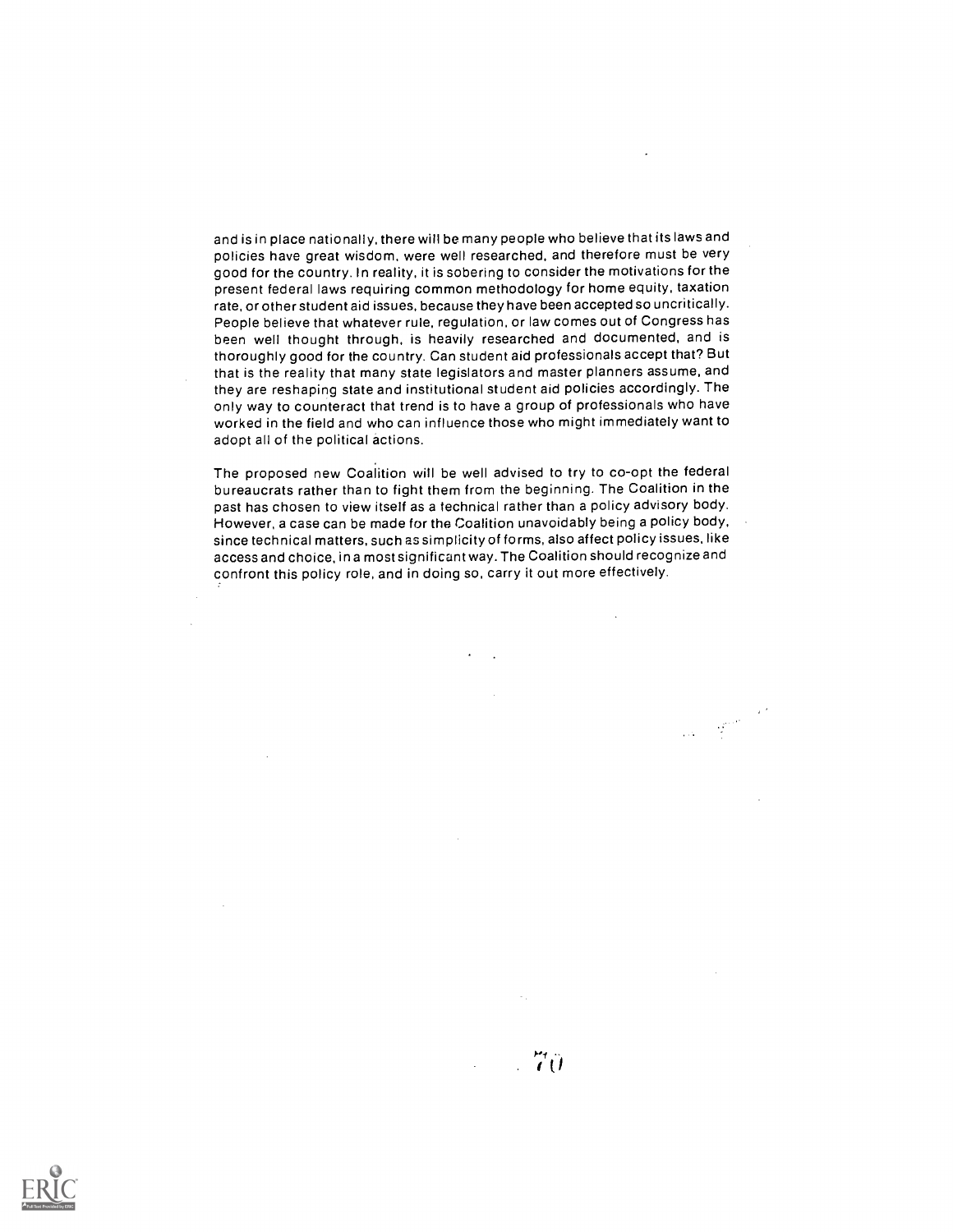# APPENDIX A

# Conference Leaders

ROBERT ATWELL Vice President, American Council on Education

- ROBERT BOWMAN Assistant Director, Arizona Commission on Postsecondary Education
- JOSEPH BOYD Executive Director, Illinois State Scholarship Commission

THOMAS BUTTS - Dep 'ty Commissioner for Student Financial Assistance, U.S. Office of Education

PAT CLARK - Coordinator, Financial Aids, Arizona State University

SAL CORRALLO - Director, Postsecondary Programs Division, U.S. Office of Education

ROSS ERBSCHLOE - Executive Director, Arizona Commission on Postsecondary Education

- ROBERT FENSKE Professor of Higher Education, Arizona State University
- DENNIS HEGLE Director of Financial Aid, Scottsdale Community College, Past President, Arizona Association of Student Financial Aid Administrators
- JOE HENRY Vice President for Student Assistance Programs, The American College Testing Program

ROBERT HUFF - Director of Student Financial Aid, Stanford University and President, National Association of Student Financial Aid Administrators

MARTIN KRAMER - Senior Fellow, Carnegie Council on Policy Studies in Higher Education

JOHN LEE - Senior Research Associate, Abt Associates

ARTHUR MARMADUKE - Director, California Student Aid Commission

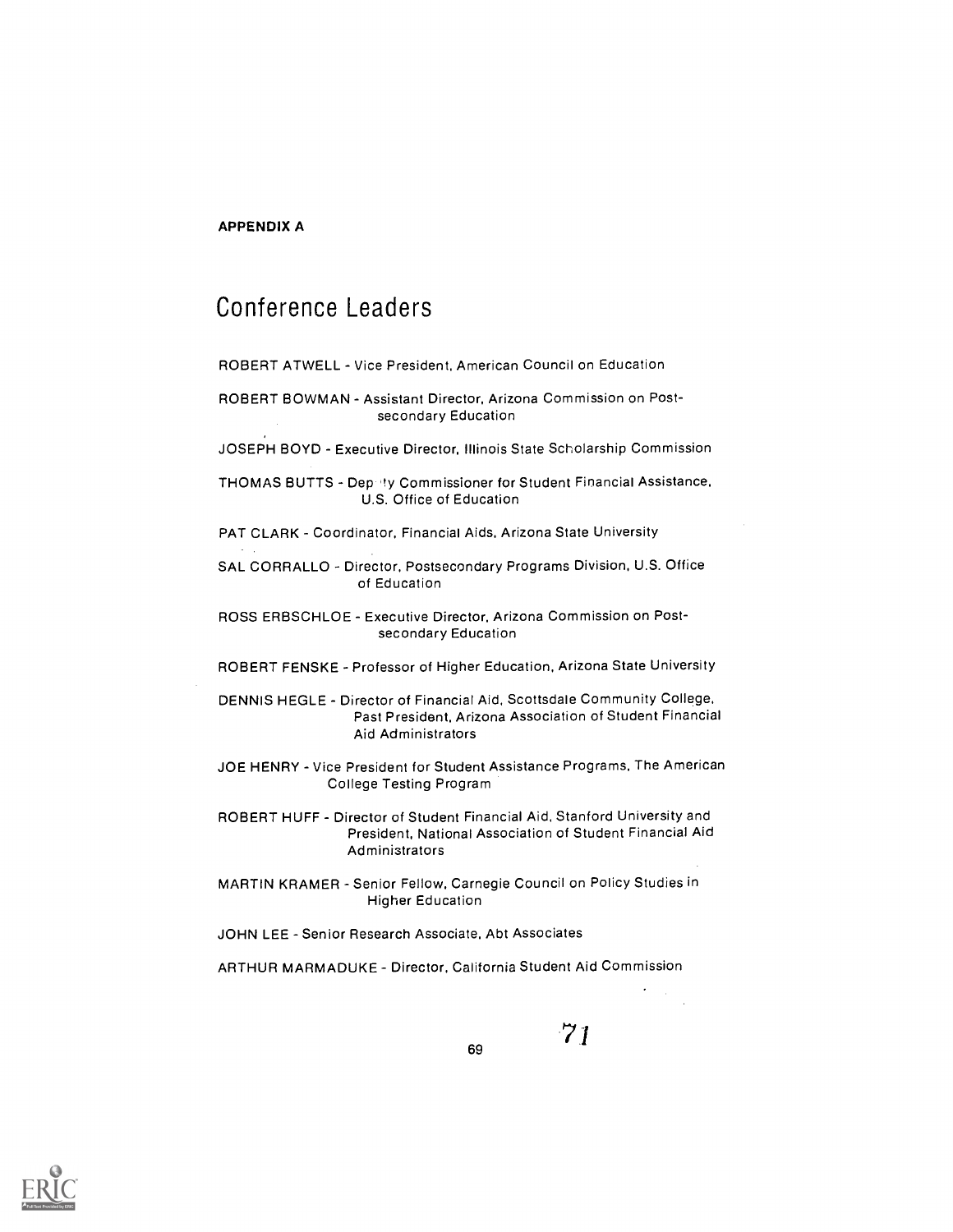JAMES NELSON - Vice President, College Scholarship Services

JOSEPH PENISKA - Intern, Grand Canyon College and President, Arizona Association of Student Financial Aid Administrators

VINCENT ROIG - Coordinator, Financial Aids, Arizona State University

ROGER SWANSON - Dean of Admissions and Financial Aids, Arizona State University

CHRISTINE WILKINSON - Director of Admissions, Arizona State University



 $\bar{z}$ 

 $\ddot{\phantom{a}}$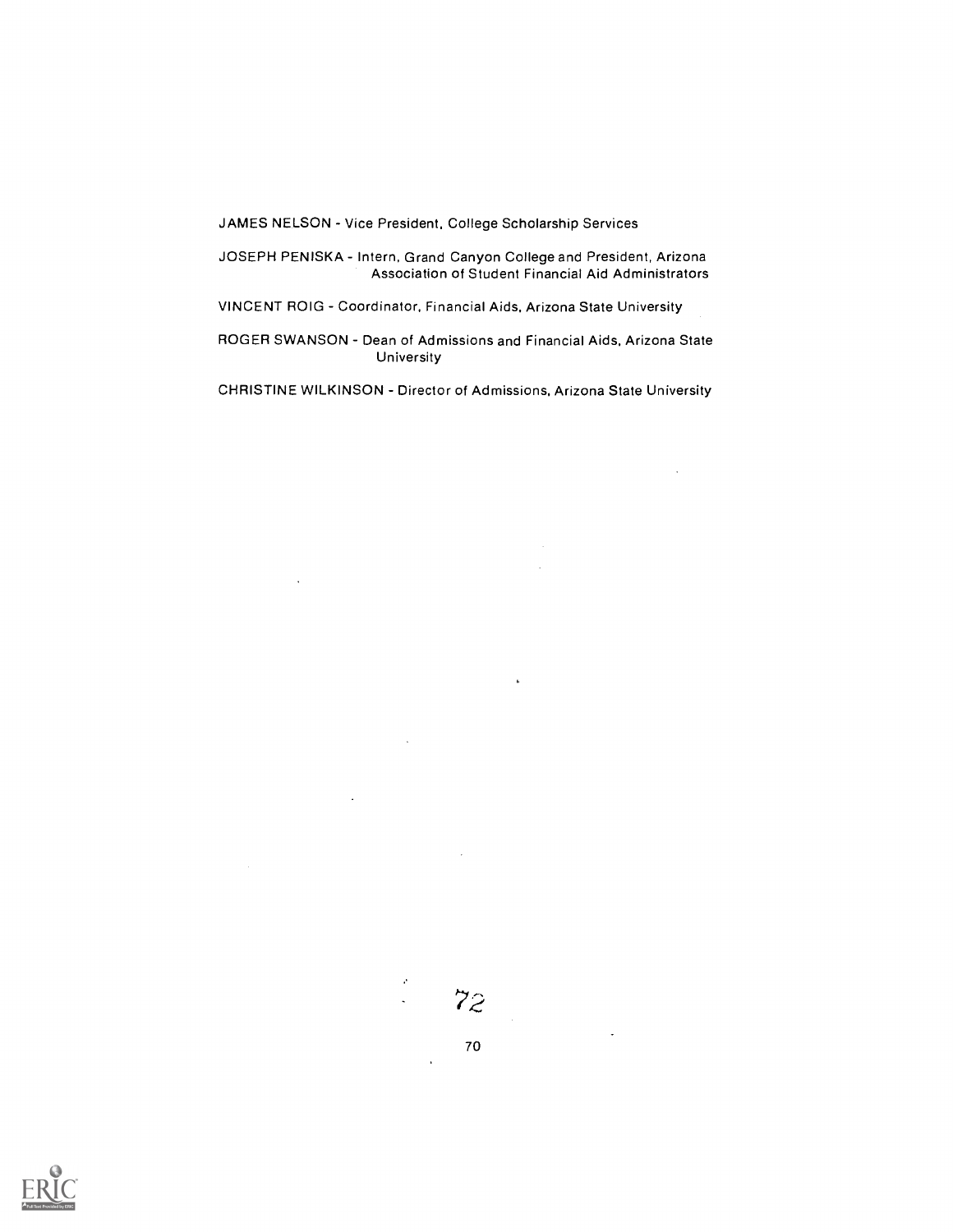## APPENDIX B

## A Call For Expansion, Reorganization, and Funding of the Coalition for the Coordination of Student Financial Aid

Until the mid-1970's, the process of "governing" student financial aid was characterized by a largely informal give-and-take of responsibilities and decisionmaking authority. The inception of the Basic Educational Opportunity Grants and the expansion of funding of other federal and state aid programs which occurred in 1972 brought strains to the delivery system mechanism and called into question that form of governance. In response to those strains, the postsecondary educational community formed the National Task Force on Student Aid Problems. The Task Force directed its attention to public debate of issues concerning the delivery system, development of consensus solutions to those issues, and advancement of those solutions for consideration and implementation by federal, state, and institution policy makers and administrators.

The Task Force was intentionally and formally organized for a fixed time. When that time expired it recommended that its activities be continued by a "coalition" sponsored by the American Council on Education and the Education Commission of the States. Since 1975, the Coalition for the Coordination of Student Financial Aid has represented the interests of students, states, and postsecondary institutions in delivery system issues. Many of the recommendations of the Task Force have been implemented under the guidance of the Coalition; many new issues have been addressed and new solutions have been developed by the group.

There has been a developing consensus, at least among some state and institutional administrators, that the time has come to formalize, expand, and fund the activities of the Coalition to provide for a broad-based mechanism to assert institutional, consumer, and state interests both in delivery system and policy issues concerning student aid. The formation of the new cabinet-level Department of Education and the consultative requirements placed upon the Secretary by several sections of the language of the Education Amendments of 1979 provide an opportunity to expand on the successes of the current Coalition.

A series of meetings during the summer and fall of 1979 have advanced this proposal for the formation of the National Student. Aid Coalition. The new Coalition would build on the existing one, both in organization and method of operation. It would, however, expand both the membership and the agenda to raise policy and operational issues and provide suggested resolutions from concerned communities earlier, and at the level of policy development. The

71

 $7_{\cdot}$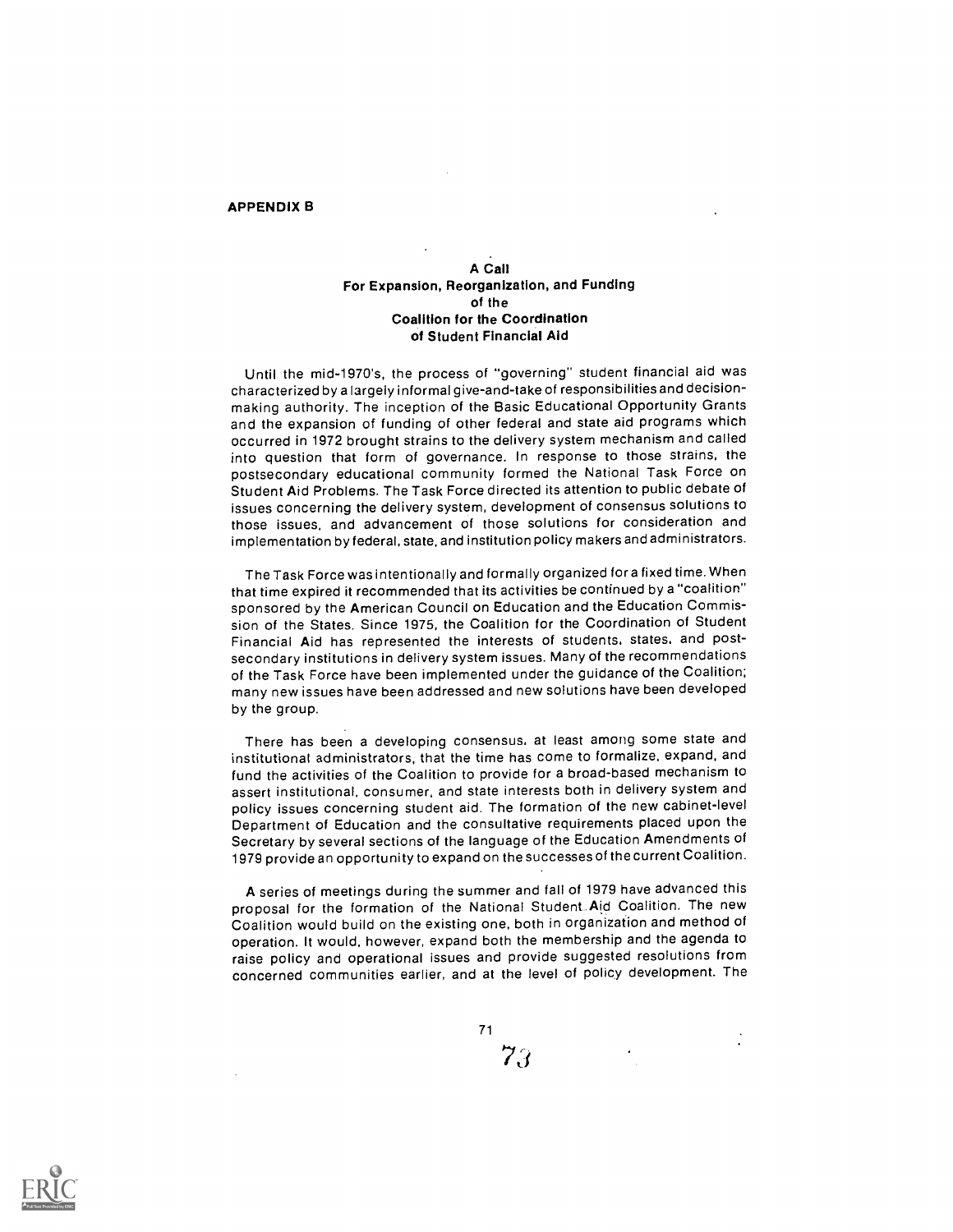functions and purposes of the expanded coalition would to to facilitate coordination of effective student aid policies among federal, state, and institutionai student aid programs. The general functions would be:

- 1. To provide a mechanism for focusing the perspectives and concerns of variety of interested groups in identifying issues and effectively coordinating national aid policies among federal and state agencies and institutions.
- 2. To develop and maintain the desired relationships between the aid provided by different funding sources and the aid provided through different delivery mechanisms.
- 3. To develop and maintain the standards by which financial need but not necessarily program eligibility) would be measured.
- 4. To formulate mechanisms for coordination of the systems by which aid is delivered to states, institutions, and individual students and the principles by which that aid is administered in such areas as calendar, forms, definitions, public information programs, levels of staff, etc.
- 5. To identify or conduct studies evaluating the impacts of student aid on students, families, institutions, states, and society.

A group of organizations representing different interests spanning the postsecondary education community should be invited to designate their elected head or when the elected head is not available then the elected head's designee to serve on the Coalition. Initially those would include:

American Association of Collegiate Registrars and Admissions Officers American Association of Community and Junior Colleges American Association of State Colleges and Universities American College Testing Program American Council on Education Association of American Universities Association of Independent Schools and Colleges Ď. College Scholarship Service Assembly of the College Board Coalition of Independent College and University Students Consortium on Financing Higher Education Cosmetology Accreditation Commission Education Commission of the States Educational Testing Service Graduate and Professional Student Financial Aid Council Higher Education Assistance Foundation National Association of College Admissions Counselors National Association of College and University Business Officers National Association for Equal Opportunity in Higher Education National Association of Independent Colleges and Universities

72

74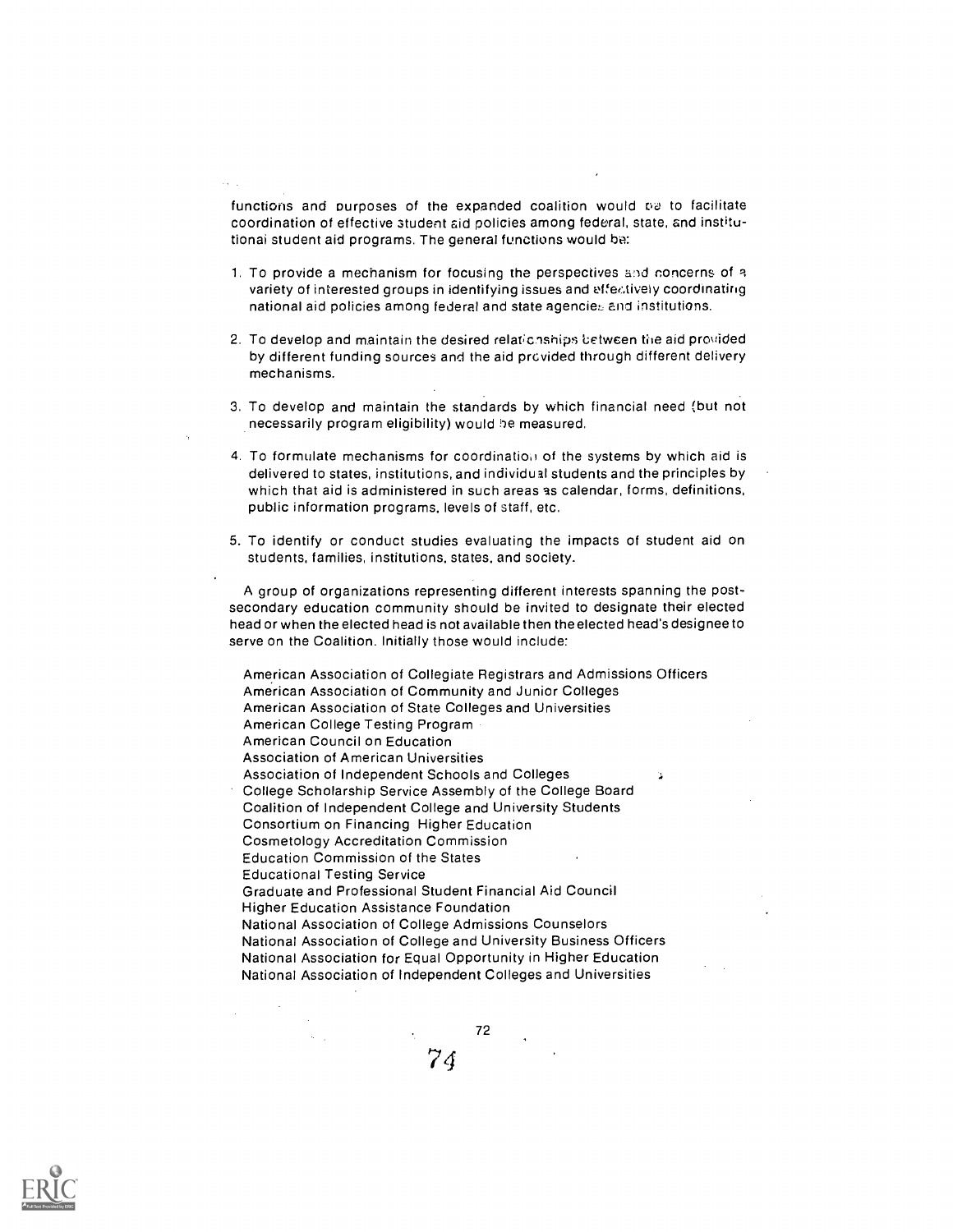National Association of State Scholarship and Grant Programs National Association of State Universities and Land-Grant Colleges National Association of Student Financial Aid Administrators National Association of Trade and Technical Schools National Conference of State Legislatures National Council of Higher Education Loan Programs National Governors Association National Student Educational Fund State Higher Education Executive Officers Student Loan Marketing Association United States Student Association United Student Aid Fund

The individuals designated by these thirty-one groups would make up the "organizational" members of the Coalition. These members may appoint "public" members to represent points-of-view and constituencies not already included. As issues arise, the Coalition would solicit the participation and, when appropriate, the membership of other postsecondary associations.

Members of the federal executive and legislative branches intentionally have not been included as members of the Coalition. They would, however, be invited to attend its meetings and to participate fully in all discussions and deliberations of the Coalition. The same invitation would be extended to interested associations which might not be members of the Coalition.

The full Coalition would meet four to six times a year, as needs and agenda dictate. There will be an Executive Committee as defined in the by-laws, consisting of Coalition members nominated by the Chair and elected by the Coalition. Members of the Executive Committee shall be elected for two-year terms and may be reelected for one additional two-year term, but may not serve for more than two consecutive terms. During the first year, half of the members shall serve for one year and half for two years, the members to serve for one year being determined by lot. Subsequently, all members shall serve for full two-year terms. The Chair of the Coalition will be elected by the Coalition membership to a nonrenewable two-year term. The Chair of the Coalition will also be Chair of the Executive Committee. The members of the Committee will be nominated by the Chair so as to include representatives from associations of states, institutional chief executive officers, aid administrators, service agencies, students, and the public at large.

The Executive Committee will be responsible for:

- 1. Planning the agenda and identifying policy and technical issues for consideration of the Coalition.
- 2. Establishing policies for the appointment and supervision of staff, budgeting, planning, and administration.